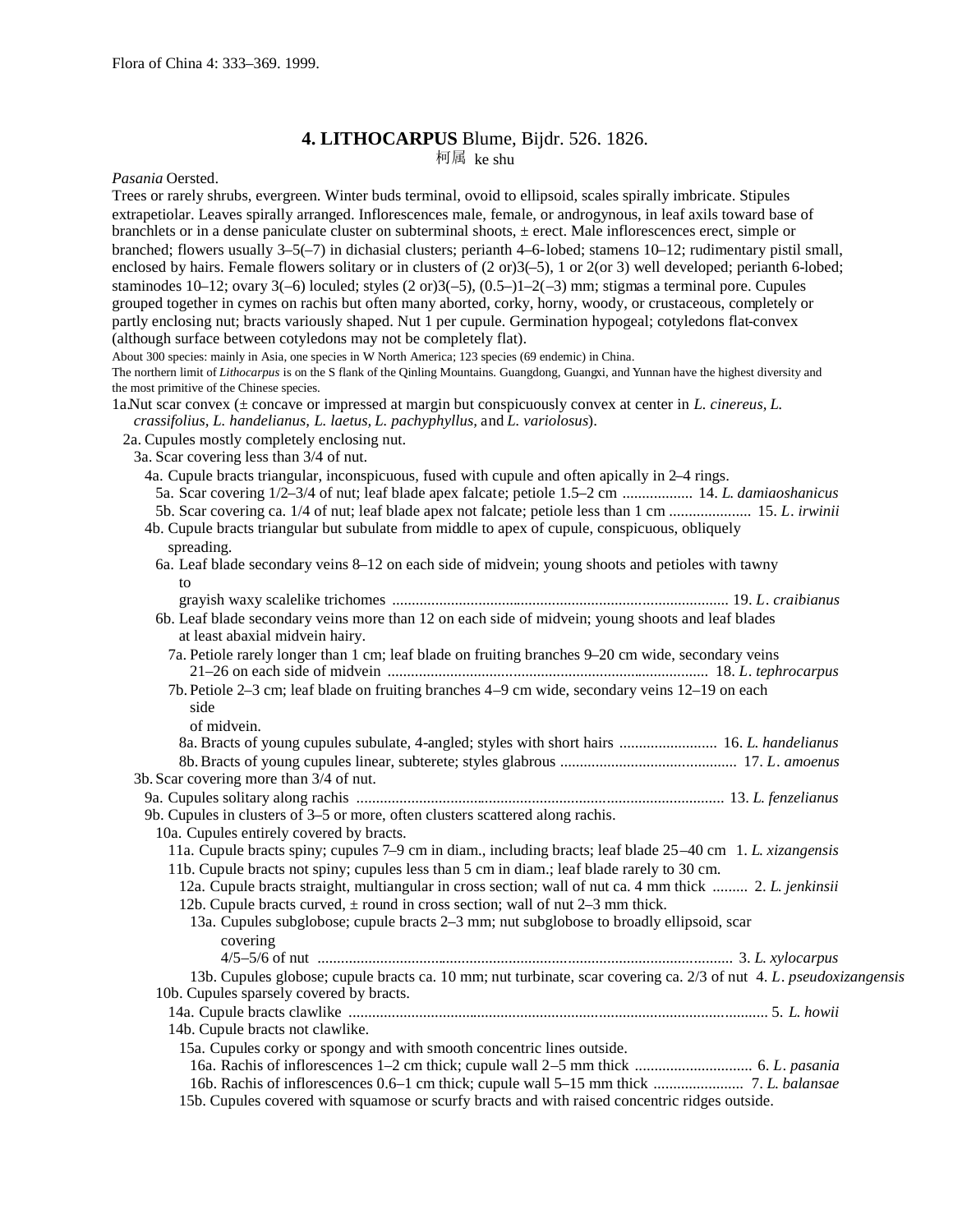| 17a. Cupules with bracts conspicuous or inconspicuous, spirally arranged, sometimes scalelike                                                                                                       |
|-----------------------------------------------------------------------------------------------------------------------------------------------------------------------------------------------------|
| and overlapping.                                                                                                                                                                                    |
|                                                                                                                                                                                                     |
|                                                                                                                                                                                                     |
| 17b. Cupules with bracts united into 4–8 thin concentric ridges.                                                                                                                                    |
| 19a. Cupules ellipsoid, narrowed to 1 or both ends, 1.2–1.6 cm in diam.  10. L. levis<br>19b. Cupules globose to subglobose, 2-3 cm in diam.                                                        |
| 20a. Wall of cupule ca. 1.5 mm thick; branchlets of current year blackish when dry  8. L. laoticus                                                                                                  |
| 20b. Wall of cupule ca. 1 mm thick; branchlets of current year dark brown when dry  9. L. chifui<br>2b. Cupules mostly not completely enclosing nut.                                                |
| 21a. Wall of cupule more than 3 mm thick or rarely thinner; leaf blade concolorous or with scalelike                                                                                                |
| glands (like tiny drops of water and visible only under high magnifying lens), margin dentate or if                                                                                                 |
| entire then abaxially covered with long or stellate hairs.                                                                                                                                          |
|                                                                                                                                                                                                     |
| 22b. Nut $\pm$ as long as wide; cupules cupular.                                                                                                                                                    |
| 23a. Leaf blade glabrous or with short hairs only along midvein or at axils of secondary veins 40. L. corneus                                                                                       |
| 23b. Leaf blade abaxially hairy.                                                                                                                                                                    |
|                                                                                                                                                                                                     |
| 24b. Hairs stellate or branched.                                                                                                                                                                    |
| 25a. Leaf blade abaxially densely covered with stellate hairs; secondary veins (15–)20–28 on<br>each                                                                                                |
|                                                                                                                                                                                                     |
| 25b. Leaf blade sparsely covered with stellate or branched hairs; secondary veins rarely more                                                                                                       |
| than 16                                                                                                                                                                                             |
|                                                                                                                                                                                                     |
| 21b. Wall of cupule rarely to 2 mm thick; leaf blade not concolorous (concolorous in L. truncatus and                                                                                               |
| sometimes in L. dealbatus) abaxially covered with tightly adherent waxy or lax pulveraceous                                                                                                         |
| scalelike                                                                                                                                                                                           |
|                                                                                                                                                                                                     |
|                                                                                                                                                                                                     |
| trichomes, margin entire or rarely undulate.                                                                                                                                                        |
| 26a. Scar usually covering more than 2/3 of nut; cupules enclosing most of nut.                                                                                                                     |
|                                                                                                                                                                                                     |
| 27b. Petiole less than 2.5 cm.                                                                                                                                                                      |
|                                                                                                                                                                                                     |
| 28b. Leaf blade glabrous or abaxially covered with tightly adherent waxy scalelike trichomes.                                                                                                       |
|                                                                                                                                                                                                     |
| 29b. Cupules less than 3 cm.                                                                                                                                                                        |
| 30a. Cupules outside glaucous; bracts imbricate or united into interrupted ring  21. L. truncatus<br>30b. Cupules outside grayish brown or grayish tawny; bracts (except for subulate tip) fused to |
| cupule,                                                                                                                                                                                             |
| rarely united into concentric rings.                                                                                                                                                                |
| 31a. Leaf secondary veins 7-10 on each side of midvein; branches of 2nd- or 3rd-year                                                                                                                |
| growth                                                                                                                                                                                              |
| 31b. Leaf secondary veins 12–16 on each side of midvein; branches without waxy scalelike                                                                                                            |
|                                                                                                                                                                                                     |
| 26b. Scar covering at most 1/2 of nut; cupules enclosing 1/3–3/4 of nut.                                                                                                                            |
| 32a. Nut glabrous.                                                                                                                                                                                  |
| 33a. Petiole 0.2–0.5 cm; leaf blade apex rounded, obtuse, or rarely shortly acute  25. L. crassifolius                                                                                              |
| 33b. Petiole 1–2.5 cm; leaf blade apex acuminate to caudate.                                                                                                                                        |
| 34a. Leaf blade secondary veins conspicuous, abruptly curving, and fusing near margin,                                                                                                              |
| secondary                                                                                                                                                                                           |
|                                                                                                                                                                                                     |
| 34b. Leaf blade secondary veins inconspicuous and not fusing, secondary and tertiary veins                                                                                                          |
| adaxially                                                                                                                                                                                           |
| not or only slightly impressed.                                                                                                                                                                     |
| 35a. Young leaf blades abaxially covered with reddish brown to yellowish brown pulverulous                                                                                                          |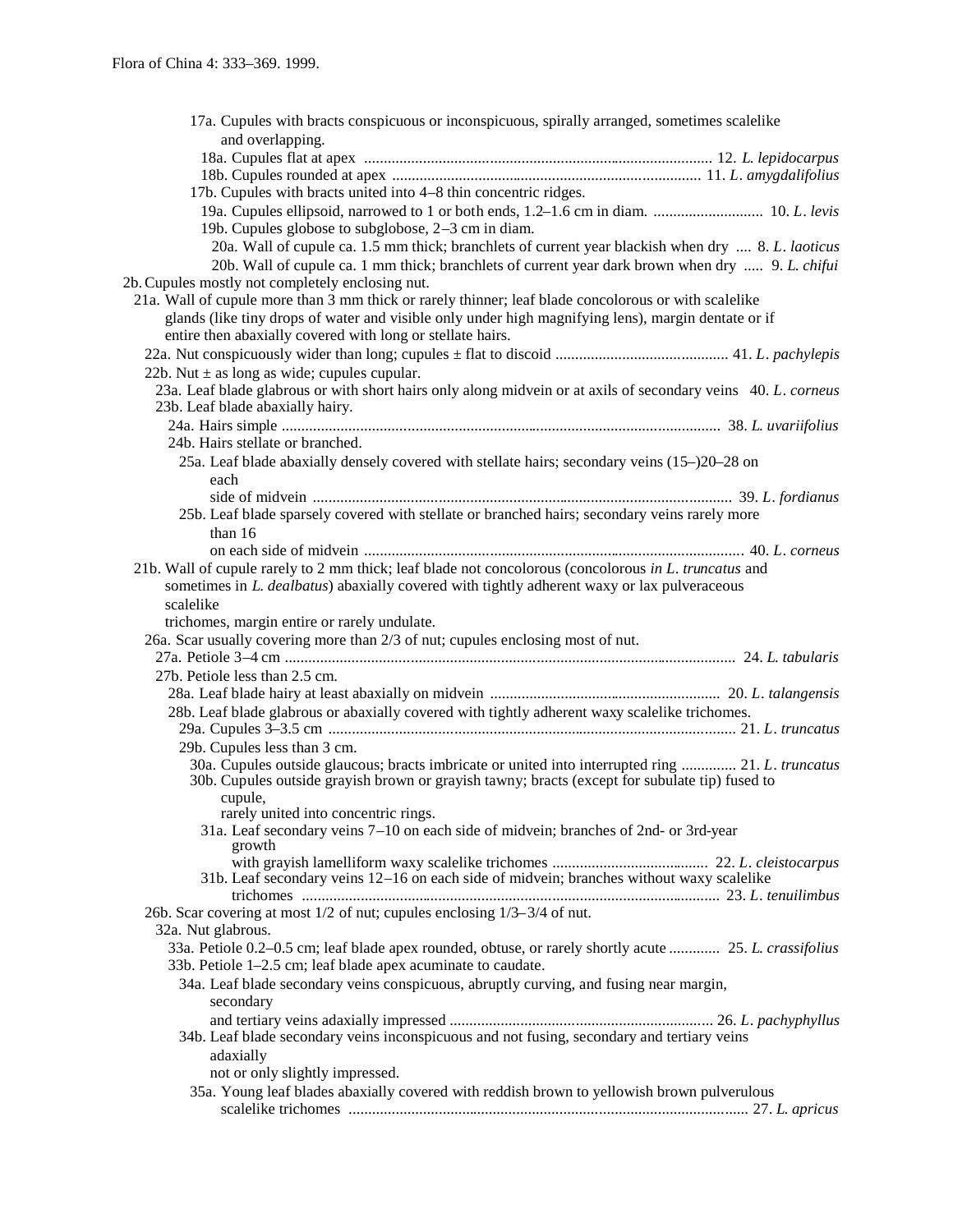| 35b. Young leaf blades abaxially without pulverulous scalelike trichomes.                                                                                                                                                  |  |
|----------------------------------------------------------------------------------------------------------------------------------------------------------------------------------------------------------------------------|--|
| 36a. Leaf buds, young branchlets, and female flower buds without resin; leaf blade abaxially                                                                                                                               |  |
|                                                                                                                                                                                                                            |  |
| 36b. Leaf buds, young branchlets, and female flower buds with dark brown $\pm$ translucent                                                                                                                                 |  |
| resin;                                                                                                                                                                                                                     |  |
|                                                                                                                                                                                                                            |  |
| 32b. Nut hairy at least with pulverulent minute hairs around base of styles.                                                                                                                                               |  |
| 37a. Leaf blade abaxially hairy.                                                                                                                                                                                           |  |
|                                                                                                                                                                                                                            |  |
| 38b. Nut (except for scar) hairy throughout.                                                                                                                                                                               |  |
|                                                                                                                                                                                                                            |  |
| 39b. Leaf blade margin entire (sometimes shallowly undulate in L. cucullatus).                                                                                                                                             |  |
| 40a. Leaf blades of current year pubescent or rusty scurfy; wall of cupule 2-4 mm thick . 31. L. laetus                                                                                                                    |  |
| 40b. Leaf blades of current year abaxially grayish brown tomentose and with waxy scalelike                                                                                                                                 |  |
|                                                                                                                                                                                                                            |  |
| 37b. Leaf blade abaxially glabrous.                                                                                                                                                                                        |  |
| 41a. Leaf blades of current year abaxially with tightly adherent, waxy scalelike trichomes.                                                                                                                                |  |
|                                                                                                                                                                                                                            |  |
|                                                                                                                                                                                                                            |  |
| 41b. Leaf blades of current year covered with early glabrescent, loose, pulveraceous scalelike                                                                                                                             |  |
| trichomes.                                                                                                                                                                                                                 |  |
|                                                                                                                                                                                                                            |  |
| 43b. Branchlets of current year glabrous.                                                                                                                                                                                  |  |
| 44a. Nut conspicuously concave around stylopodium; petiole 1.5–2 cm  34. L. lycoperdon                                                                                                                                     |  |
|                                                                                                                                                                                                                            |  |
| 1b. Nut scar concave (margin concave or impressed but center $\pm$ convex in L. carolineae, L. cyrtocarpus,                                                                                                                |  |
| L. echinophorus, L. grandifolius, L. gymnocarpus, L. konishii, and L. quercifolius).                                                                                                                                       |  |
| 45a. Cupules mostly solitary along rachis but sometimes a few in clusters of 2 or 3.                                                                                                                                       |  |
| 46a. Cupules completely enclosing nut.                                                                                                                                                                                     |  |
| 47a. Cupules stalked; nuts white farinose; bracts inconspicuous, triangular; petiole 1.5–3 cm . 42. L. attenuatus<br>47b. Cupules sessile; nuts with appressed hairs; bracts linear or clawlike; petiole less than 1.5 cm. |  |
| 48a. Cupules abruptly narrowed and $\pm$ elongate at apex; bracts clawlike; petiole less than 1 cm 43. L. tubulosus                                                                                                        |  |
|                                                                                                                                                                                                                            |  |
| 46b. Cupules not completely enclosing nut.                                                                                                                                                                                 |  |
| 49a. Cupules stalked.                                                                                                                                                                                                      |  |
| 50a. Cupules enclosing only base or to 1/2 of nut.                                                                                                                                                                         |  |
|                                                                                                                                                                                                                            |  |
| 51b. Nut not farinose; petiole less than 1 cm; stalk of cupule 4–7 mm in fruit  49. L. brachystachyus                                                                                                                      |  |
| 50b. Cupules usually enclosing $1/2-3/4$ of nut.                                                                                                                                                                           |  |
|                                                                                                                                                                                                                            |  |
| 52b. Nut glabrous.                                                                                                                                                                                                         |  |
|                                                                                                                                                                                                                            |  |
| 49b. Cupules sessile.                                                                                                                                                                                                      |  |
| 54a. Nut covered with minute yellowish gray appressed hairs.                                                                                                                                                               |  |
|                                                                                                                                                                                                                            |  |
|                                                                                                                                                                                                                            |  |
| 54b. Nut glabrous.                                                                                                                                                                                                         |  |
| 56a. Leaf blade margin with 3–6 obtuse teeth; nut scar margin impressed but center $\pm$ convex 52. L. konishii                                                                                                            |  |
| 56b. Leaf blade margin entire; nut scar concave.                                                                                                                                                                           |  |
| 57a. Cupule bracts inconspicuous or $\pm$ united into a few concentric rings; nut scar rarely more                                                                                                                         |  |
| than                                                                                                                                                                                                                       |  |
| 6 mm in diam.                                                                                                                                                                                                              |  |
| 58a. Leaf blade abaxially covered with lamellate waxy scalelike trichomes, apex acuminate to                                                                                                                               |  |
| caudate; secondary veins 10–15 on each side of midvein; cupule discoid, 1.2–1.5 cm 53. L. nantoensis                                                                                                                       |  |
| 58b. Leaf blade abaxially covered with punctiform waxy scalelike trichomes, apex acuminate                                                                                                                                 |  |
| to rarely acute; secondary veins 6–10 on each side of midvein; cupule bowl-shaped, 0.5–                                                                                                                                    |  |
|                                                                                                                                                                                                                            |  |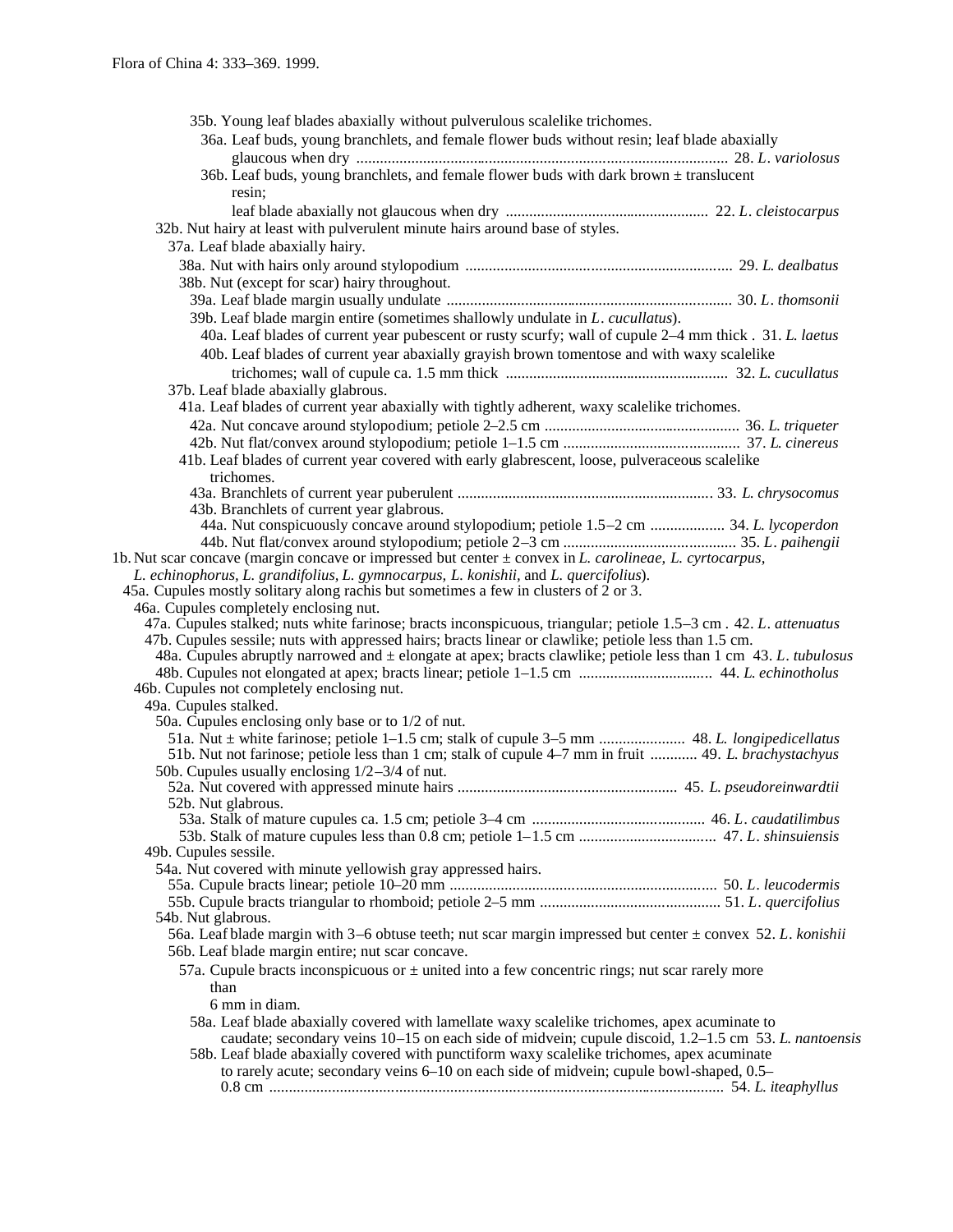| 57b. Cupule bracts imbricate or $\pm$ spirally arranged (basal bracts usually united into 3 or 4                  |
|-------------------------------------------------------------------------------------------------------------------|
| concentric                                                                                                        |
| rings and obscure in L. pakhaensis); nut scar $(7-)8-19$ mm in diam.                                              |
|                                                                                                                   |
| 59b. Petiole rarely to 2 cm; nuts 1–2.2 cm in diam.                                                               |
|                                                                                                                   |
| 60b. Petiole $1-1.5$ cm; leaf blade $1.5-4$ cm wide.                                                              |
|                                                                                                                   |
| 61b. Leaf blade more than 3 cm wide, apex acuminate.                                                              |
| 62a. Leaf blade lanceolate; inflorescence ca. 4 cm; basal bracts usually united into 3 or 4                       |
|                                                                                                                   |
| 62b. Leaf blade elliptic to ovate-elliptic; inflorescence 5–15 cm; bracts imbricate 59. L. yongfuensis            |
| 45b. Cupules in clusters of 3–5 or more scattered along rachis (solitary or 3 together in L. cyrtocarpus).        |
| 63a. Cupules stalked.                                                                                             |
| 64a. Nut glabrous.                                                                                                |
|                                                                                                                   |
|                                                                                                                   |
| 64b. Nut covered with appressed minute hairs.                                                                     |
| 66a. Cupules enclosing more than 2/3 of nut.                                                                      |
| 67a. Cupules completely enclosing nut, wall ca. 0.5 mm thick; bracts triangular  60. L. sphaerocarpus             |
| 67b. Cupules enclosing 2/3-4/5 of nut, wall 1.5-2.5 mm thick; bracts reduced to concentric rings 61. L. magneinii |
| 66b. Cupules enclosing up to 1/2 of nut.                                                                          |
|                                                                                                                   |
| 68b. Nut scar 4–6 mm or more in diam.                                                                             |
| 69a. Leaf secondary veins 16–22 on each side of midvein; petiole 1–1.5 cm  62. L. microspermus                    |
| 69b. Leaf secondary veins 9–15 on each side of midvein; petiole rarely to 1 cm.                                   |
| 70a. Nut broadly conical, 1.6–2 cm in diam.; leaf blade oblanceolate, sometimes oblong 63. L. pseudovestitus      |
| 70b. Nut depressed globose, 1.1–1.4 cm in diam.; leaf blade elliptic to ovate-elliptic 64. L. mekongensis         |
| 63b. Cupules sessile.                                                                                             |
| 71a. Nut $(3-)4-5$ cm in diam., wall 10-14 mm thick.                                                              |
|                                                                                                                   |
|                                                                                                                   |
| 71b. Nut rarely over 3.5 cm in diam., wall less than 5 mm thick.                                                  |
| 73a. Cupules enclosing at least 1/2 to all of nut; wall of nut crustaceous.                                       |
| 74a. Cupules enclosing less than 3/4 of nut.                                                                      |
| 75a. Petiole less than 1 cm.                                                                                      |
| 76a. Branchlets tomentose; secondary veins 8-11 on each side of midvein  82. L. fangii                            |
| 76b. Branchlets with crispy hairs; secondary veins 12–16 on each side of midvein 84. L. elaeagnifolius            |
| 75b. Petiole $1-2$ cm.                                                                                            |
| 77a. Leaf secondary veins 6-8 on each side of midvein; bracts, except for apex, fused to                          |
|                                                                                                                   |
| 77b. Leaf secondary veins 10-22 on each side of midvein; bracts not fused to cupule.                              |
| 78a. Leaf secondary veins abruptly arcuate apically near margin, apical ones often fusing.                        |
| 79a. Cupules 1.6–1.8 cm in diam., bracts 2–3 mm; nut scar 0.8–0.9 cm in diam.  79. L. bonnetii                    |
| 79b. Cupules 2–2.5 cm in diam., bracts 4–6 mm; nut scar 0.9–1.2 cm in diam.  80. L. garrettianus                  |
| 78b. Leaf secondary veins not curving nor fusing.                                                                 |
| 80a. Leaf tertiary veins abaxially numerous and conspicuous, apex caudate  81. L. rosthornii                      |
| 80b. Leaf tertiary veins abaxially inconspicuous or not visible, apex acuminate.                                  |
|                                                                                                                   |
| 81b. Branches and leaves glabrous.                                                                                |
| 82a. Leaf blade narrowly oblong to lanceolate; rachis of infructescence 4–6 mm thick 71. L. elizabethiae          |
| 82b. Leaf blade elliptic to narrowly elliptic; rachis of infructescence ca. 12 mm thick 72. L. echinophorus       |
| 74b. Cupules completely or sometimes almost completely enclosing nut.                                             |
| 83a. Branchlets of current year, leaf blades, and rachis of inflorescences glabrous, glabrescent,                 |
| <b>or</b>                                                                                                         |
| sparsely pubescent.                                                                                               |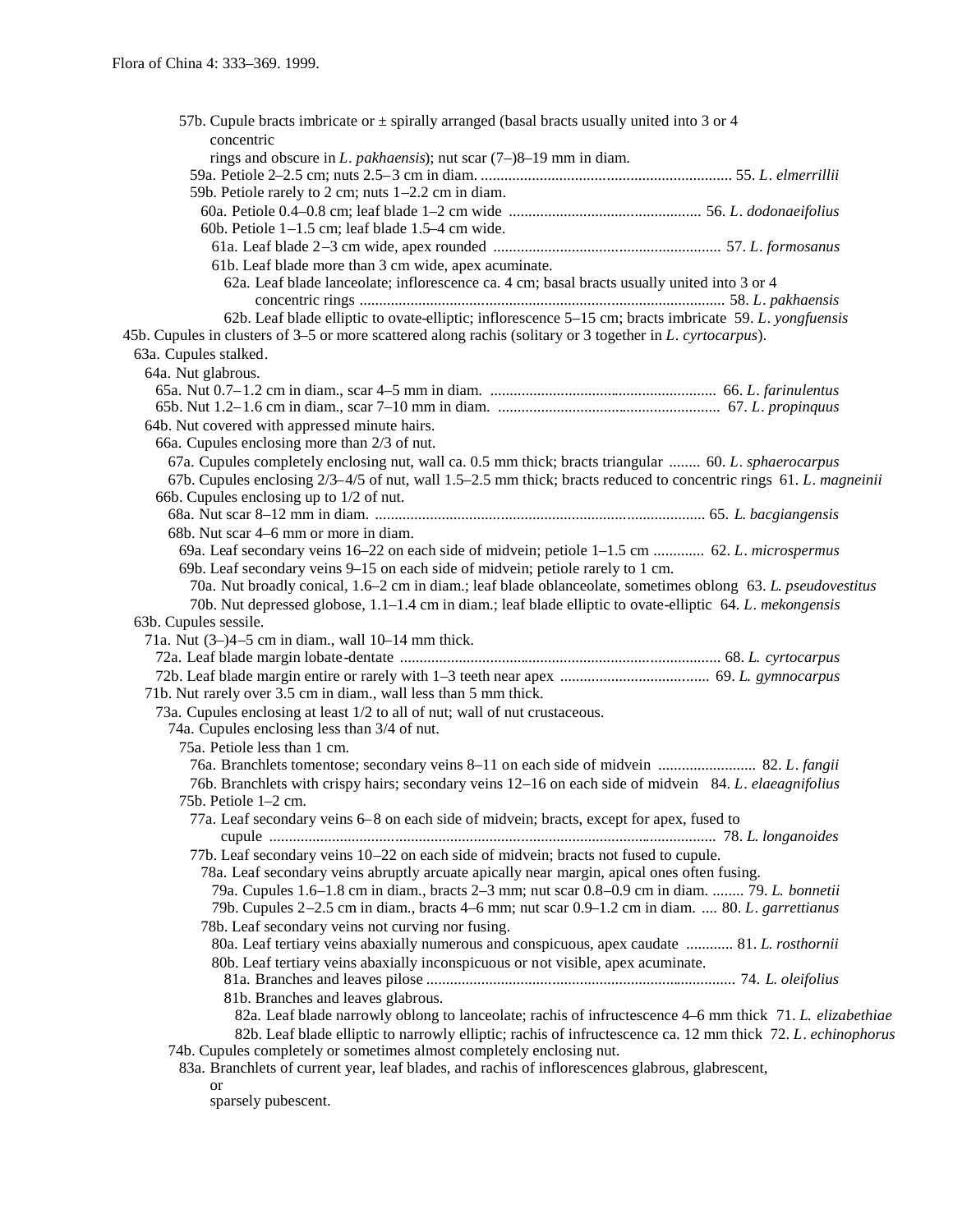| 84b. Petiole $0.5-2$ cm; nut scar $1-1.8$ cm in diam.                                                        |  |
|--------------------------------------------------------------------------------------------------------------|--|
| 85a. Leaf blade abaxially pubescent along midvein; secondary veins abruptly arcuate                          |  |
| apically near margin, apical ones often fusing; tertiary veins abaxially evident . 85. L. fenestratus        |  |
| 85b. Leaf blade glabrous; secondary veins not curving nor fusing; tertiary veins abaxially<br>inconspicuous. |  |
| 86a. Rachis of infructescence 4–6 mm thick; cupule apically elongated into a nipple 71. L. elizabethiae      |  |
| 86b. Rachis of infructescence ca. 12 mm thick; cupule apically flat  72. L. echinophorus                     |  |
| 83b. Branchlets of current year and leaf blades abaxially hairy; rachis of inflorescences pilose to          |  |
| tomentose (puberulent in $L$ . trachycarpus).                                                                |  |
| 87a. Mature leaf blades abaxially densely hairy.                                                             |  |
| 88a. Leaf blade 2-4 cm wide, widest at or from base to middle, abaxially covered with                        |  |
|                                                                                                              |  |
| appressed                                                                                                    |  |
|                                                                                                              |  |
| 88b. Leaf blade 4–6 cm wide, widest usually from middle to apex, abaxially pilose 75. L. rhabdostachyus      |  |
| 87b. Mature leaf blades abaxially glabrous, pilose on midvein, or with scalelike trichomes.                  |  |
| 89a. Rachis of inflorescences and branchlets of current year sparsely pilose or subglabrous,                 |  |
| oily and shiny when dry; leaf blade tertiary veins abaxially conspicuous  76. L. trachycarpus                |  |
| 89b. Rachis of inflorescences and branchlets of current year densely hairy, not oily and shiny               |  |
| when dry; leaf blade tertiary veins abaxially inconspicuous.                                                 |  |
| 90a. Leaf secondary veins 6–8 on each side of midvein; bracts, except for apex, fused to                     |  |
|                                                                                                              |  |
| 90b. Leaf secondary veins 10-16 on each side of midvein; bracts not fused to cupule.                         |  |
| 91a. Leaf secondary veins abruptly curving apically; nut broadly conical  83. L. paniculatus                 |  |
| 91b. Leaf secondary veins not curving; nut depressed globose.                                                |  |
| 92a. Petiole 8–12 mm; rachis of inflorescences 6–8 mm thick  77. L. chiungchungensis                         |  |
| 92b. Petiole 5–8 mm; rachis of inflorescences 2–3 mm thick.                                                  |  |
| 93a. Branchlets tomentose; petiole base not thickened; nut 1.4–2.2 cm in diam. 73. L. skanianus              |  |
| 93b. Branchlets with crispy hairs; petiole base thickened; nut 1.2–1.4 cm in diam. 84. L. elaeagnifolius     |  |
| 73b. Cupules usually enclosing less than 1/2 of nut (sometimes to 2/3 of nut in L. grandifolius);            |  |
| wall of nut thick and woody.                                                                                 |  |
| 94a. Cupule bracts linear, usually curved downward.                                                          |  |
|                                                                                                              |  |
| 95b. Nuts without ridges.                                                                                    |  |
|                                                                                                              |  |
|                                                                                                              |  |
| 94b. Cupule bracts triangular to rhomboid, imbricate or united into continuous or interrupted                |  |
| concentric rings.                                                                                            |  |
| 97a. Cupules enclosing almost 1/2 of nut.                                                                    |  |
| 98a. Cupule bracts fused with wall or basal bracts connate into concentric rings.                            |  |
| 99a. Branchlets glabrous; petiole 0.5-1 cm; leaf blade secondary veins 13-20 on each side                    |  |
|                                                                                                              |  |
| 99b. Branchlets pilose; petiole $1-1.5$ cm; leaf blade secondary veins $10-12$ on each side of               |  |
|                                                                                                              |  |
| 98b. Cupule bracts imbricate.                                                                                |  |
| 100a. Leaf blade abaxially with tufts of stellate hairs at axils of veins, margin serrate from               |  |
| middle                                                                                                       |  |
|                                                                                                              |  |
| 100b. Leaf blade abaxially without tufts of stellate hairs, margin entire, apex not caudate;                 |  |
| cup sessile.                                                                                                 |  |
| 101a. Branches lenticellate; leaf blade base rounded to auriculate  102. L. obscurus                         |  |
| 101b. Branches not lenticellate; leaf blade base cuneate.                                                    |  |
|                                                                                                              |  |
| 102b. Petiole $0.5-1.5$ cm; leaf blade $4-11$ cm.                                                            |  |
| 103a. Rachis of inflorescences covered with scalelike trichomes; leaf blade secondary                        |  |
| 103b. Rachis of inflorescences tomentose; leaf blade secondary veins 10-15 on each                           |  |
|                                                                                                              |  |
| 97b Cupulas anclosing has part or at most 1/3 of put                                                         |  |

97b. Cupules enclosing basal part or at most 1/3 of nut.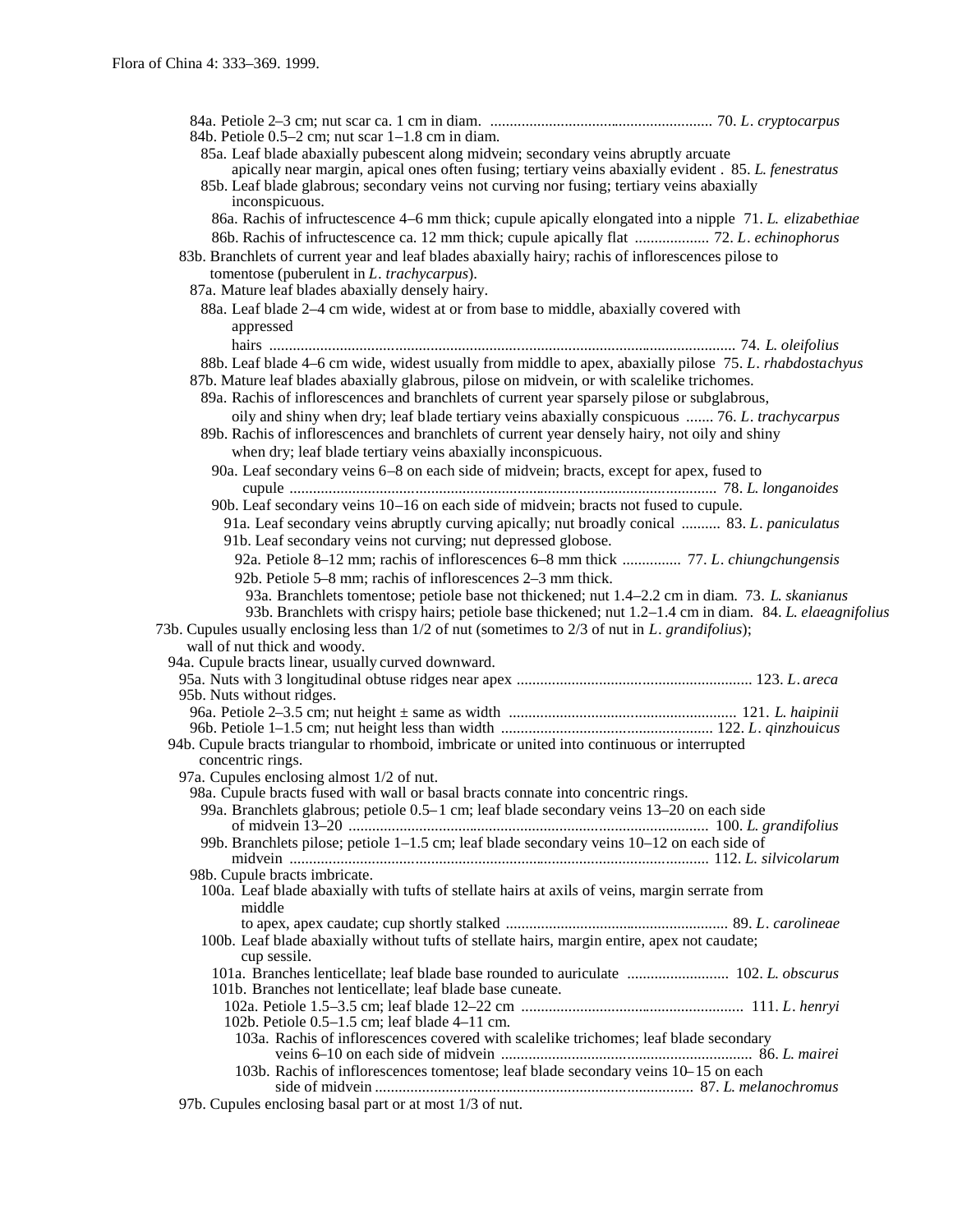104a. Leaf blade  $5-10 \times$  as long as wide. 105a. Cupules 1.2–1.8 cm in diam.; nut scar 8–12 mm in diam. ............................... 90. *L*. *naiadarum* 105b. Cupules 0.5–0.8 cm in diam.; nut scar 3–4 mm in diam. ................................. 92. *L*. *ithyphyllus* 104b. Leaf blade rarely  $5 \times$  as long as wide. 106a. Leaf blade when young abaxially variously pubescent. 107a. Leaf blade abaxially with stellate hairs. 108a. Petiole 2.5–4 cm; cupule 2.5–3.5 cm in diam., wall 3–6 mm thick; nut subglobose, 2.5–3.8 cm in diam. .............................................................................. 95. *L*. *eriobotryoides* 108b. Petiole 1–2 cm; cupule 1.8–2.2 cm in diam., wall to 2 mm thick; nut conical to ellipsoid, 1–1.5 cm in diam. ............................................................................. 94. *L. petelotii* 107b. Leaf blade abaxially without stellate hairs. 109a. Leaf blade less than 3 cm wide; petiole ca. 1 cm. 110a. Leaf blade midvein at least basally adaxially raised ........................... 98. *L*. *obovatilimbus* 110b. Leaf blade midvein at least from base to middle adaxially impressed. 111a. Leaf blade with tufts of minute crisp hairs on both surfaces when young, abaxially scurfy; nuts not white farinose; styles less than 1 mm .......................... 96. *L*. *macilentus* 111b. Leaf blade abaxially minutely scalelike glands and floccose-tomentose when young; nuts white farinose; styles to 2 mm .......................................................... 97. *L*. *floccosus* 109b. Leaf blade usually over 3 cm wide (sometimes ca. 2 cm wide in *L*. *taitoensis*); petiole longer than 1 cm. 112a. Leaf blade usually broadest from middle to apex ........................................... 99. *L*. *glaber* 112b. Leaf blade usually broadest at middle. 113a. Petiole 1–1.5 cm; leaf secondary veins 14–20 on each side of midvein .. 101. *L*. *collettii* 113b. Petiole 1.5–3 cm; leaf secondary veins 11–15 on each side of midvein. 114a. Leaf blade 4–6 cm wide, base cuneate and decurrent on petiole; petiole 1.5–2 cm; rachis of inflorescences 1–1.3 cm thick ...................... 104. *L*. *mianningensis* 114b. Leaf blade 5–8 cm wide, base broadly cuneate to subrounded; petiole 2–3 cm; rachis of inflorescences ca. 0.9 cm thick ............................. 105. *L*. *gaoligongensis* 106b. Leaf blade when young abaxially glabrous or with scalelike glands. 115a. Branchlets of current year and leaf blades abaxially hairy (hairs on leaf blades wiped off easily) 116a. Leaf blade tertiary veins abaxially inconspicuous; branchlets with tawny minute lamellate waxy scalelike trichomes ............................................................ 114. *L*. *taitoensis* 116b. Leaf blade tertiary veins abaxially conspicuous; branchlets without waxy scalelike trichomes. 117a. Leaf blade rigidly leathery; petiole 2.5–5 cm; male catkins less than 3 cm; cupule 1.5–2.5 cm in diam. ................................................................................. 93. *L. calophyllus* 117b. Leaf blade papery to subleathery; petiole 1.5–2.5 cm; male catkins to 25 cm; cupule 0.8–1.5 cm in diam. ................................................................................. 113. *L*. *litseifolius* 115b.Branchlets of current year and leaf blades abaxially glabrous or with scalelike glands. 118a. Leaf blade margin obtusely lobate-dentate from middle to apex or near apex. 119a. Nut 2.2–2.8 cm (longer than wide); leaf tertiary veins abaxially inconspicuous 106. *L*. *harlandii* 119b. Nut 1.6–2.2 cm (shorter than or  $\pm$  as long as wide); leaf tertiary veins abaxially slender, evident ...................................................................................... 107. *L*. *kawakamii* 118b. Leaf blade margin entire. 120a. Leaf blade base auriculate or rounded .............................................. 108. *L*. *brevicaudatus* 120b. Leaf blade base neither auriculate nor rounded. 121a. Leaf blade secondary veins adaxially impressed. 122a. Leaf blade broadest at or slightly from base to middle; tertiary veins abaxially inconspicuous ..................................................................................... 114. *L*. *taitoensis* 122b.Leaf blade broadest from middle to apex; tertiary veins abaxially conspicuous. 123a. Bracts ± connate into concentric and ± raised rings ......................... 88. *L. fohaiensis*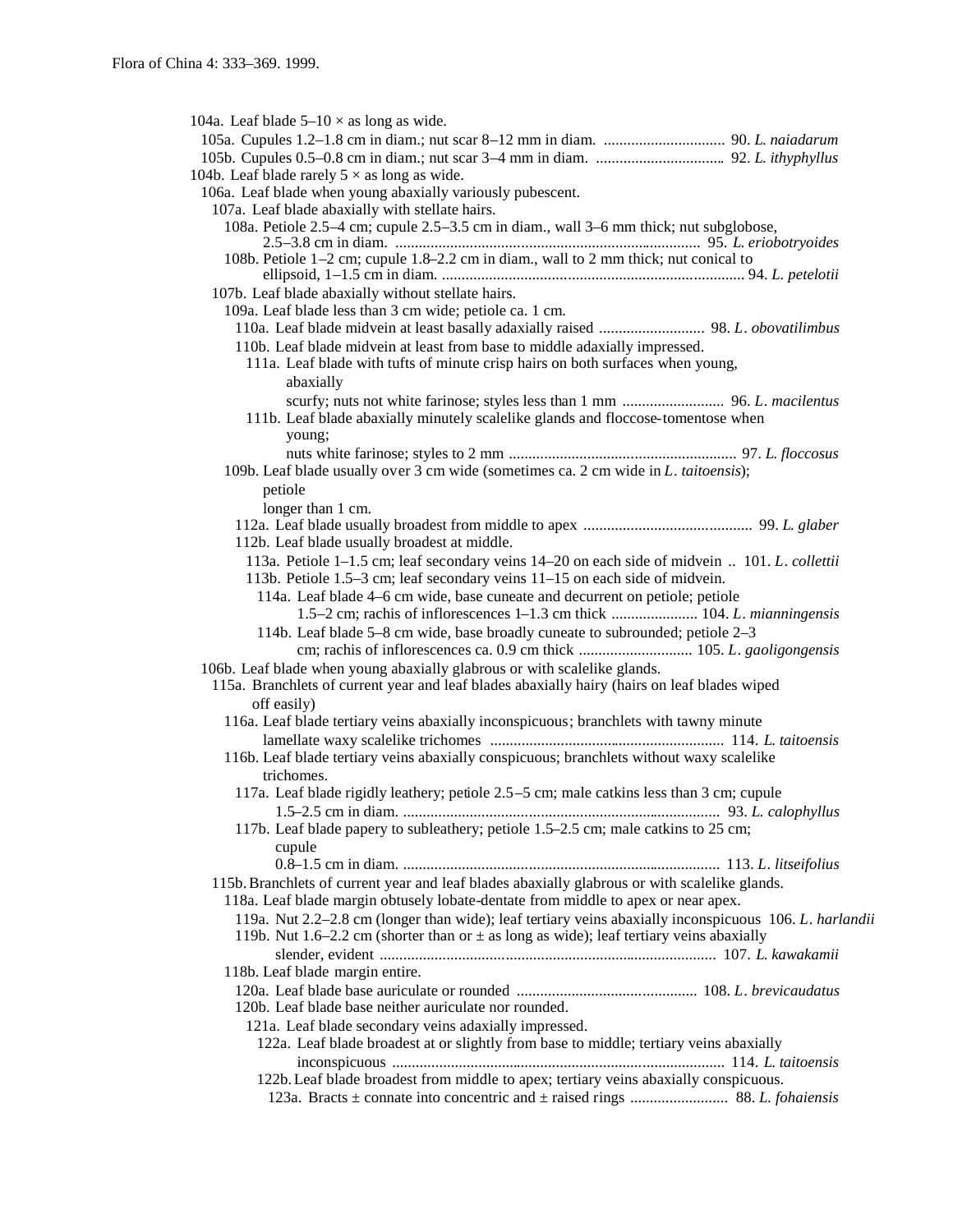| 123b. Bracts imbricate.                                                                 |
|-----------------------------------------------------------------------------------------|
|                                                                                         |
| 124b. Leaf blade 4–7 cm wide.                                                           |
| 125a. Leaf blade secondary veins 12-25 on each side of midvein; nuts                    |
|                                                                                         |
| 125b. Leaf blade secondary veins 9-11 on each side of midvein; nuts                     |
|                                                                                         |
| 121b. Leaf blade secondary veins adaxially flat.                                        |
| 126a. Petiole less than 1 cm.                                                           |
| 127a. Mature leaf blades abaxially without waxy scalelike trichomes.                    |
| 128a. Leaf blade 5–10 cm; rachis of infructescences 0.2–0.3 cm thick  91. L. hancei     |
| 128b. Leaf blade 10-18 cm; rachis of infructescences 1-1.4 cm thick  115. L. nitidinux  |
| 127b. Mature leaf blades with waxy scalelike trichomes.                                 |
| 129a. Leaf blade firmly leathery, apex rounded; secondary veins 10–12 on                |
|                                                                                         |
| 129b. Leaf blade papery, apex shortly acuminate to obtuse; secondary veins              |
| 12-16 on each side of midvein; petiole to 10 mm  117. L. confinis                       |
| 126b. Petiole 1-5 cm.                                                                   |
|                                                                                         |
| 130b. Leaf blade $5-20 \times 2-8$ cm.                                                  |
| 131a. Leaf secondary veins 12-16 on each side of midvein.                               |
|                                                                                         |
| 132b. Nut scar $0.5-1$ cm in diam.                                                      |
| 133a. Rachis of infructescences 0.8-1.8 cm thick; leaf blade secondary veins            |
|                                                                                         |
| 133b. Rachis of infructescences 0.2–0.3 cm thick; leaf blade secondary veins            |
|                                                                                         |
| 131b. Leaf secondary veins 6–11 on each side of midvein.                                |
|                                                                                         |
| 134b. Leaf blade not oily shiny when young.                                             |
|                                                                                         |
| 135b. Leaf blade glaucous.                                                              |
| 136a. Tertiary veins abaxially slender, evident, lax, and reddish to                    |
| yellowish                                                                               |
| brown when dry; basal bracts of cupule connate into concentric                          |
|                                                                                         |
| 136b. Tertiary veins inconspicuous; cupule bracts spirally arranged 118. L. hypoglaucus |
|                                                                                         |

## **1. Lithocarpus xizangensis** C. C. Huang & Y. T. Chang in C. C. Huang, Acta Phytotax. Sin. 16(4): 70. 1978.

西藏柯 xi zang ke

Trees to 30 m tall. Branchlets of last year growth, petioles, and abaxial leaf blade surface pubescent. Petiole 2–4 cm, stout, pubescent; leaf blade elliptic to obovate-elliptic,  $25-40 \times 9-15$  cm, papery, abaxially pubescent, base cuneate, margin entire or sometimes apically undulate, apex acute; secondary veins 11–16 on each side of midvein, adaxially impressed when young, pubescent, covered with adherent scurfy scalelike trichomes, grayish when dry; tertiary veins abaxially conspicuous. Male inflorescences solitary, ca. 25 cm. Infructescence to 20 cm, rachis lenticellate, base 1–1.2 cm thick; cupules in clusters of 3–5. Cupule globose, (5–)7–9 cm in diam. including bracts, completely enclosing nut; bracts subulate, completely covering cupule, 1.5–2.5 cm, straight or apical ones slightly curved,  $\pm$  woody, pubescent. Nut broadly

conical, ca.  $2.5 \times 2.8$  cm, covered with minute hairs, base slightly narrowed, apex flat or slightly convex, wall 1–2 mm thick; scar covering ca. 2/3 of nut, convex. Fl. Aug–Sep, fr. Sep–Oct of following year. Broad-leaved evergreen forests; 1700 –2000 m. SE Xizang (Mêdog Xian).

**2. Lithocarpus jenkinsii** (Bentham) C. C. Huang & Y. T. Chang, Guihaia 8: 36. 1988.

盈江柯 ying jiang ke

*Quercus jenkinsii* Bentham, Hooker's Icon. Pl. 14: 8. 1880; *Lithocarpus parkinsonii* A. Camus. Trees to 10 m tall. Branchlets of current year sturdy, lenticellate, glabrous. Petiole ca. 3 cm, base ca. 4 mm thick; leaf blade elliptic to ovate-elliptic,  $25-30 \times 8-10$ cm, leathery, concolorous, abaxially covered with minute scalelike trichomes, base broadly cuneate and symmetric, margin entire, apex acute and oblique; secondary veins 12–16 on each side of midvein,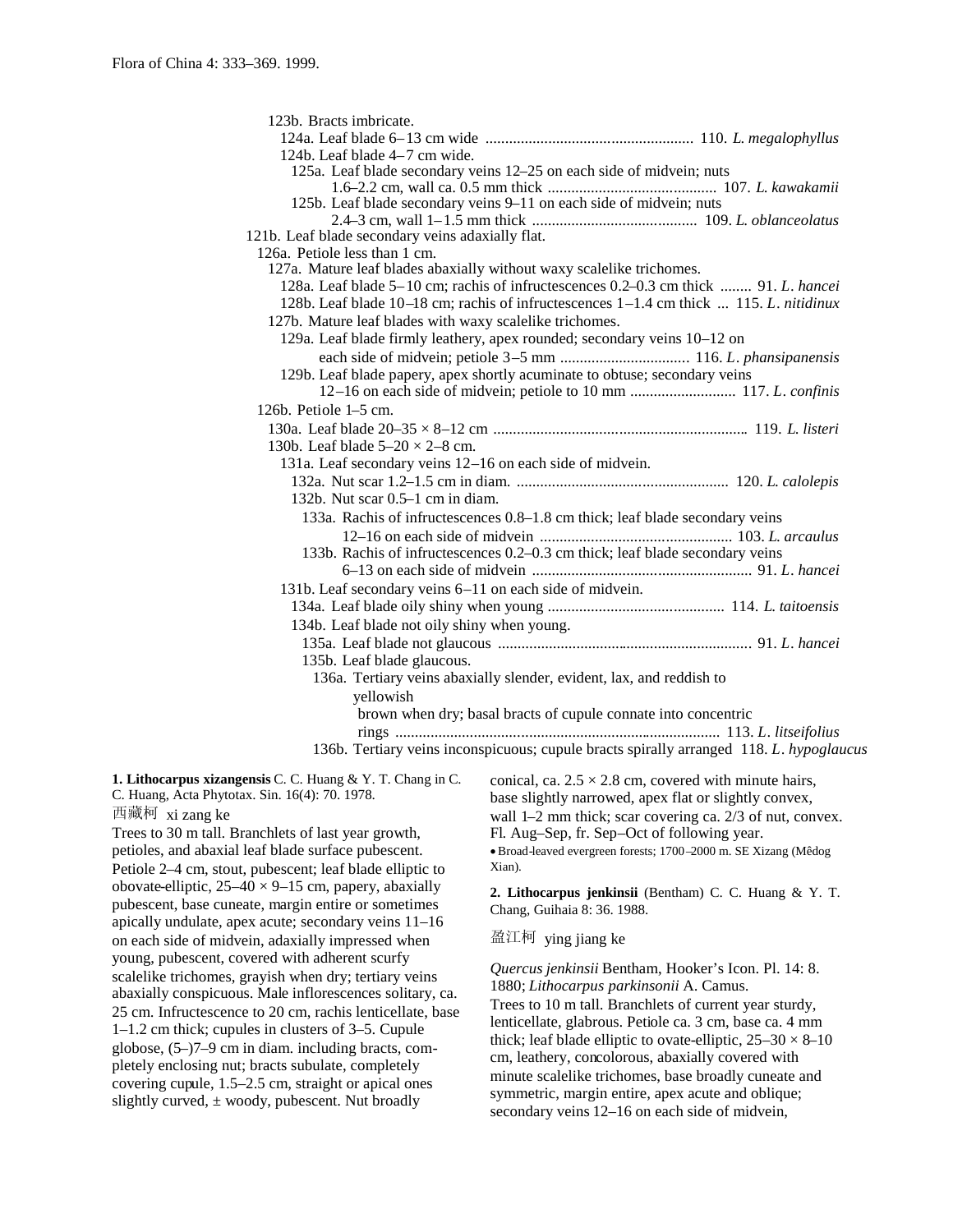adaxially slightly impressed, abruptly curving apically, obscure near margin; tertiary veins subparallel. Female inflorescences ca. 3; cupules solitary, scattered on rachis. Infructescence ca. 15 cm, rachis lenticellate, glabrescent, base 0.9–1.4 cm thick. Cupule subglobose, 3.5–4.5 cm in diam., completely enclosing nut, wall 4– 6 mm thick and  $\pm$  woody when dry; bracts subulate, 6– 10 mm, woody and multiangular, base 4–8 mm in diam., apex shortly pointed. Nut subglobose but flat at apex, 2.5–3.5 cm in diam., wall ca. 4 mm thick; scar covering more than 3/4 of nut, convex. Fr. Jun–Aug. Moist places in broad-leaved evergreen forests; ca. 1500 m. SW

Yunnan [NE India, NE Myanmar].

The nuts were originally described as being separate from the cupules except for the basal part, but the authors found a considerable portion of the nut to be adnate to the cupule.

**3. Lithocarpus xylocarpus**(Kurz) Markgraf, Bot. Jahrb. Syst. 59: 66. 1924.

木果柯 mu guo ke

*Quercus xylocarpa* Kurz, J. Asiat. Soc. Bengal Pt. 2, Nat. Hist. 44: 196. 1875; *Lithocarpus shunningensis* Hu; *Pasania xylocarpa* (Kurz) Hickel & A. Camus; *Synaedrys xylocarpa* (Kurz) Koidzumi. Trees to 30 m tall. Young branchlets sulcate, tawny to-

mentose. Petiole ca. 1 cm; leaf blade narrowly oblong to sometimes lanceolate,  $9-15 \times 2-5$  cm, leathery, abaxially pilose when young and glaucous with age, adaxially lustrous, base cuneate, margin entire, apex acute; midvein  $\pm$  flat to slightly raised on both surfaces and usually pubescent; secondary veins 12–15 on each side of midvein; tertiary veins abaxially very slender, evident or not visible. Male inflorescences often partly androgynous, solitary, 5–10 cm; rachis tomentose. Female inflorescence rachis 5–8 cm, ca. 3 mm thick; cupules in clusters of ca. 3. Cupule subglobose but apically slightly narrowed, 3–4.5 cm in diam., completely enclosing nut, wall 3–5 mm thick; bracts linear, 2–3 mm, curved inward, densely and completely covered by minute hairs. Nut subglobose to broadly ellipsoid, 2–3 cm in diam.; scar covering 4/5–5/6 of nut, convex. Fl. May–Jun, fr. Sep–Oct of following year. Dry mixed mesophytic forests; 1800–2300 m. SE Xizang, S Yunnan [NE India, N Laos, NE Myanmar, Vietnam].

**4. Lithocarpus pseudoxizangensis** Z. K. Zhou & H. Sun, Acta Bot. Yunnan. 18: 216. 1996.

## 假西藏柯 jia xi zang ke

Trees ca. 20 m tall. Petiole ca. 2 cm; leaf blade elliptic,  $15-25 \times 10-12$  cm, abaxially with sparse appressed hairs, adaxially glabrous, base cuneate to broadly cuneate and decurrent on petiole, margin entire, apex cuspidate; midvein flat above or slightly impressed; secondary veins ca. 11 on each side of midvein. Infructescence rachis 7–12 cm, ca. 1 cm thick. Cupule globose, completely enclosing nut, wall 4–6 mm thick; bracts ca. 1 cm, curved, sericeous-puberulent. Nuts

turbinate, ca.  $2.5 \times 2.8$  cm, appressed tomentulose, base narrow, apex depressed; scar covering ca. 2/3 of nut, convex.

800–2000 m. SE Xizang (Mêdog Xian).

**5. Lithocarpus howii** Chun, J. Arnold Arbor. 28: 235. 1947.

## 梨果柯 li guo ke

Trees 10–15 m tall. Branchlets of current year terete, densely pubescent; branchlets of 2 or 3 year's growth with scars of bud scales and leaf blades, sparsely lenticellate. Petiole 1.5–3.5 cm; leaf blade obovateelliptic to oblong,  $12-20 \times 4-7$  cm, thickly papery, concolorous, when young abaxially with stellate hairs especially on axils of veins, base cuneate, margin shallowly undulate to obtusely dentate, apex obtuse to acute; secondary veins 15–18 on each side of midvein, ending in teeth; tertiary veins abaxially conspicuous. Inflorescences androgynous, spicate; ca. 10 cm. Female inflorescence with cupules in clusters of 3(–5), rarely solitary. Infructescence 2–3 cm; rachis 6–8 mm thick. Cupule pear-shaped to subglobose,  $5-6 \times 4.5-5.5$  cm including bracts, completely enclosing nut, wall 1–2 mm thick; bracts clawlike, basally reflexed, apically erect. Nut subglobose,  $3-3.5 \times$  ca. 4 cm, apex  $\pm$  flat, wall 6–10 mm thick but basally ca. 1.5 cm thick, horny; scar covering more than 1/2 of nut, convex. Fl. May, fr. Jul–Aug.

Broad-leaved evergreen forests; 1000 –1400 m. SW Guangdong (Yangchun Xian), Hainan.

**6. Lithocarpus pasania** C. C. Huang & Y. T. Chang, Guihaia 8: 35. 1988.

## 石柯 shi ke

*Pasania lithocarpaea* Oersted, Vidensk. Meddel. Dansk Naturhist. Foren. Kjøbenhavn 1866: 84. 1867.

Trees to 20 m tall. Leaves not seen. Infructescences 14– 28 cm; rachis terete, light brownish gray, 1–2 cm thick, epidermis flaky, reticulate, sparsely lenticellate; lenticels slightly raised. Cupules 5–9 fused in clusters, only 1 or 2 developed, globose or nearly so, 3.5–5 cm in diam., completely enclosing nut, apically flat or rounded, wall 2–5 mm thick and spongy; bracts  $\pm$ imbricate in young cupules and squamose but united into 8–12 concentric rings and inconspicuous with age. Nut broadly ellipsoid to subglobose, adnate to cupule except apically, apex flat, wall 1.5–4 mm thick and firmly woody.

Broad-leaved evergreen forests; ca. 800 m. SE Xizang (Mêdog Xian) [NE India].

An incompletely known species which Oersted described as *Pasania lithocarpaea,* based merely on 3 cupules. Only three infructescences have been seen by the authors.

**7. Lithocarpus balansae** (Drake) A. Camus, Rivièra Sci. 18: 39. 1931 [1932].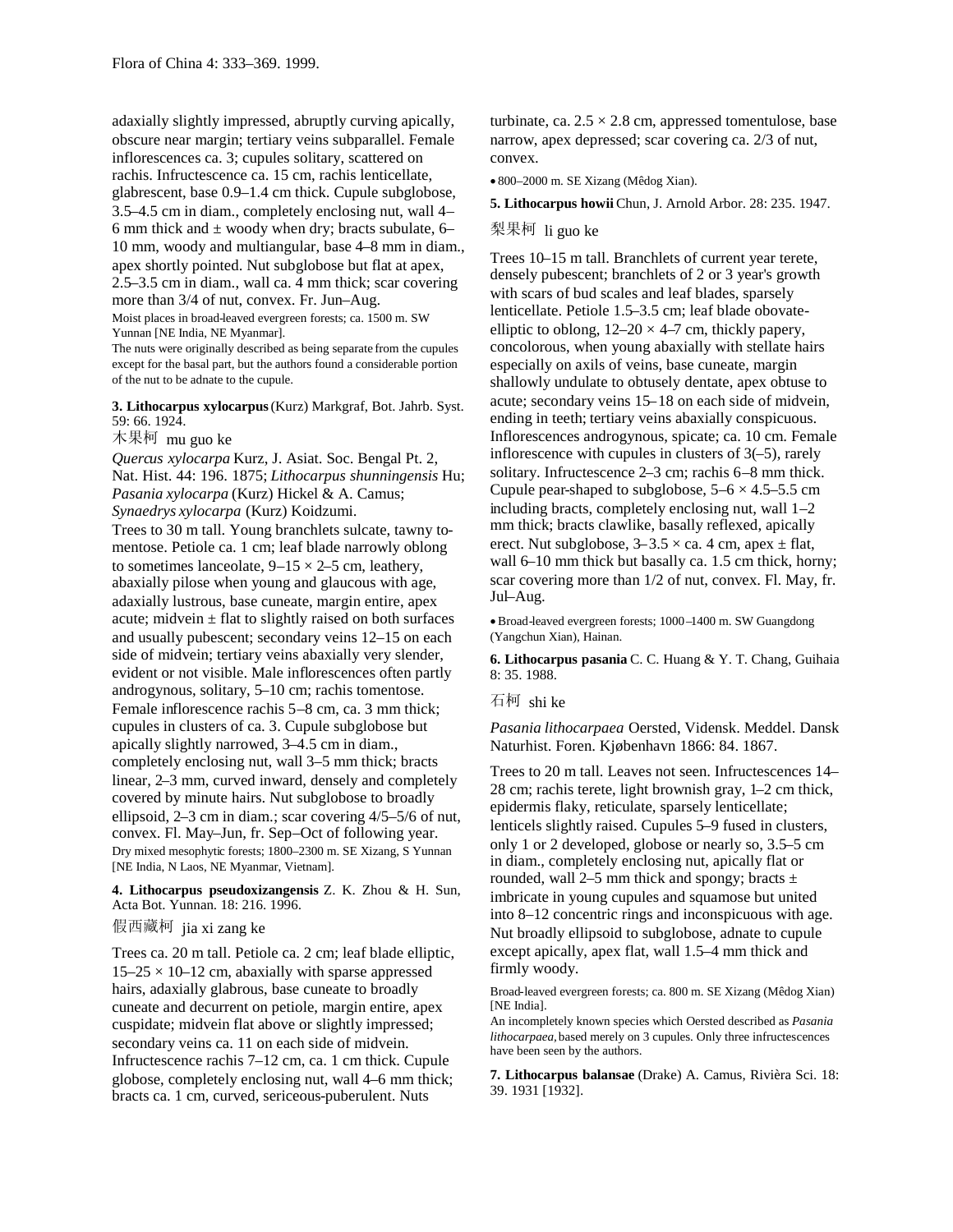## 猴面柯 hou mian ke

*Quercus balansae* Drake, J. Bot. (Morot) 4: 152. 1890; *Castanopsis balansae* (Drake) Schottky; *Lithocarpus eremiticus* Chun & C. C. Huang ex Y. C. Hsu & H. W. Jen; *L*. *luchunensis* Y. C. Hsu & H. W. Jen; *L*. *lutchuensis* Koidzumi; *Pasania balansae* (Drake) Hickel & A. Camus; *Synaedrys balansae* (Drake) Koidzumi.

Trees to 30 m tall. Branches of last-year growth yellowish gray, sparsely lenticellate; lenticels slightly raised. Petiole 1.5–2.5 cm, base thickened; leaf blade oblong to obovate-oblong,  $10-38 \times 5-13$  cm,  $\pm$  rigidly papery, abaxially glaucous when dry and with waxy scalelike trichomes, base cuneate and ± decurrent on petiole, margin entire, apex acuminate; secondary veins 9–12 on each side of midvein, abruptly curving apically near margin but not fusing; tertiary veins reticulate, conspicuous on both surfaces. Male inflorescences paniculate; rachis tawny pubescent. Female inflorescence with cupules in clusters of 5–7 scattered on rachis. Infructescences ca. 15 cm; rachis base 6–10 mm thick. Cupule obovoid, subglobose, or irregularly shaped, to  $5 \times 8$  cm, completely enclosing nut, wall 0.5–1.5 cm thick and corky; bracts reduced to spiral or concentric lines. Nut subglobose,  $2.5-3.5 \times 2-3$  cm, wall 2–3 mm thick; scar covering more than  $1/2$  of nut, convex. Cotyledons plicate. Fl. Apr–May, fr. Sep–Nov of following year.

Broad-leaved evergreen forests by streams; 400–1900 m. SE Yunnan [N Laos, Vietnam].

Possibly conspecific with *Lithocarpus pasania,* but additional specimens are needed to confirm this.

**8. Lithocarpus laoticus** (Hickel & A. Camus) A. Camus, Rivièra Sci. 18: 41. 1931 [1932].

老挝柯 lao wo ke

*Pasania laotica* Hickel & A. Camus, Ann. Sci. Nat., Bot., sér. 10, 3: 402. 1921.

Trees to 20 m tall. Branchlets of current year blackish when dry; branches of previous year growth and rachis of infructescences conspicuously lenticellate. Petiole 1.5–2.5 cm; leaf blade elliptic to lanceolate,  $12-20 \times 4$ – 9 cm,  $\pm$  rigidly papery, abaxially light gray and with adherent, waxy scalelike trichomes, adaxially dark gray when dry, base broadly cuneate to acute, margin entire, apex narrowly acuminate to acute; secondary veins 10– 13 on each side of midvein, sometimes fusing near margin on apical part of leaf; tertiary veins abaxially  $\pm$ visible. Male inflorescences terminal clusters on branchlets of current year, 4–10 cm; rachis pubescent. Female inflorescences 10–15 cm; cupules in clusters of ca. 3. Infructescence rachis base 4–6 mm thick. Cupule subglobose, ca.  $3.5 \times 2 - 2.5$  cm, completely enclosing nut, with many concentric ridges and inconspicuous

bract scars between ridges, wall ca. 1.5 mm thick; bracts scalelike. Nut subglobose,  $2-2.5 \times 1.6-2.2$  cm in diam., glabrescent, apex rounded, wall less than 1 mm thick; scar covering more than 1/2 of nut, convex. Fl. Mar, fr. Sep of following year.

Broad-leaved evergreen forests; 1500–2200 m. SE Yunnan [N Laos, Vietnam].

According to A. Camus (Chênes 3: 587. 1953), the typical mature leaf blades are leathery and adaxially oily when dry, the tertiary veins are abaxially inconspicuous, and the nut apex is flat.

**9. Lithocarpus chifui** Chun & Tsiang, J. Arnold Arbor. 28: 320. 1947.

粤北柯 yue bei ke

Trees to 20 m tall. Young branchlets slightly sulcate, dark brown when dry. Petiole 1.5–2.8 cm; leaf blade elliptic to oblanceolate,  $15-30 \times 6-12$  cm, leathery, abaxially with lamellate, waxy scalelike trichomes and grayish brown when dry, base attenuate and decurrent on petiole, margin entire, apex acuminate; secondary veins 10–14 on each side of midvein, abruptly curving apically, often fusing near margin; tertiary veins abaxially slender, evident, subparallel. Male inflorescences paniculate, basal spike 3–4 cm; rachis tawny scurfy. Female inflorescences 10–18 cm; cupules in clusters of 3–5. Infructescences to 17 cm; rachis base 6–10 mm thick, basal part lenticellate and without fruit. Cupule globose, 2.5–3 cm in diam., completely enclosing nut, wall ca. 1 mm thick; bracts squamose when young, in 3–5 thin concentric ridges on mature cupule. Nut subglobose, 1.8–2 cm in diam., apex with minute tawny hairs, wall 2–2.5 mm thick and woody; scar covering more than 1/2 of nut, convex. Fl. May– Jun, fr. Aug–Oct of following year.

Mixed mesophytic forests in valleys; 1200–1400 m. NE Guangdong (Ruyuan Yaozu Zizhixian), S Guizhou.

**10. Lithocarpus levis** Chun & C. C. Huang in C. C. Huang & Y. T. Chang, Guihaia 8: 2. 1988.

滑壳柯 hua qiao ke

Trees 10–15 m tall. Young branchlets sulcate; branches of last year's growth dark brown, sparsely lenticellate. Petiole 1–1.5 cm; leaf blade ovate-elliptic to elliptic,  $13-20 \times 4$ –7 cm,  $\pm$  rigidly papery, abaxially with adherent, waxy scalelike trichomes and grayish when dry, adaxially glabrous, base broadly cuneate, margin entire, apex acuminate; secondary veins 12–16 on each side of midvein, abruptly curving apically near margin but not fusing; tertiary veins abaxially conspicuous, subparallel. Male inflorescences axillary, solitary, 6–9 cm; rachis pubescent. Female inflorescence with cupules in clusters of ca. 3. Infructescences 6–8 cm; rachis 7–8 mm thick, lenticellate. Cupule ellipsoid, 0.5–  $2 \times 1.2$ –1.6 cm, completely enclosing nut, outside with yellowish brown to dark gray, waxy scalelike trichomes, both ends narrowed, wall ca. 1 mm thick; bracts united into concentric lines. Nut broadly ellipsoid to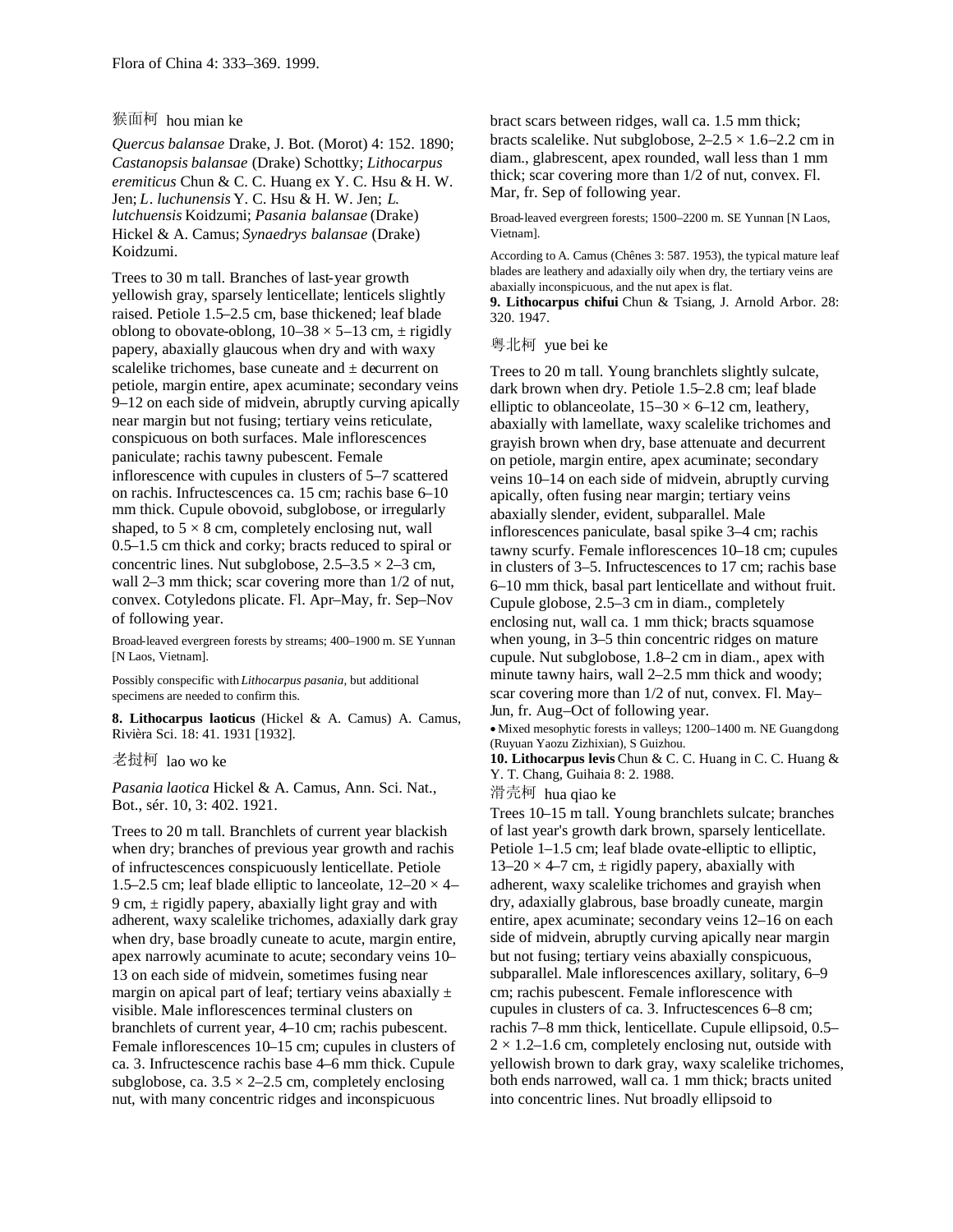subglobose, 1–1.4 cm in diam., apex with appressed minute hairs, wall 1.5–3 mm thick and thickened gradually from apex to base; scar covering more than 1/2 of nut, convex. Fl. Aug–Sep, fr. Sep–Oct of following year.

Broad-leaved evergreen forests; 900–1500 m. S Guizhou. **11. Lithocarpus amygdalifolius** (Skan) Hayata, Icon. Pl. Formosan. 6 Suppl.: 72. 1917.

杏叶柯 xing ye ke

*Quercus amygdalifolia* Skan in F. B. Forbes & Hemsley, J. Linn. Soc., Bot. 26: 506. 1899; *Lithocarpus amygdalifolius* var. *praecipitiorum* Chun; *Pasania amygdalifolia* (Skan) Schottky; *Synaedrys amygdalifolia* (Skan) Koidzumi.

Trees to 30 m tall; young shoots and young leaf blades abaxially densely covered with tawny crisp hairs, glabrescent. Petiole 1–2 cm; leaf blade lanceolate to narrowly oblong,  $8-15 \times 2.5-4$  cm, ca.  $20 \times 9$  cm on young shoots, thickly leathery, abaxially often oily when young and dry, grayish and covered with waxy scalelike trichomes in mature leaf blades, base cuneate, margin entire or rarely undulate near apex to obtusely undulate-dentate, apex narrowly acuminate to acute; secondary veins 10–16 on each side of midvein; tertiary veins abaxially not visible or obscure. Male inflorescencess solitary or in a panicle; rachis densely pubescent. Female inflorescence with cupules in clusters of ca. 3, sometimes solitary. Infructescences 3– 5 cm; rachis 2–4 mm thick. Cupule subglobose, 2–2.5 cm in diam., smooth, completely enclosing nut, wall 1– 2 mm thick; bracts usually fused with cupule into intercepted concentric rings, triangular to multilateral. Nut subglobose 1.8–2 cm in diam., puberulent at apex, wall 1.5–2 mm and slightly thicker than wall of cupule; scar covering more than 1/2 of nut, convex. Fl. Mar– Sep, fr. Aug–Dec of following year.

Broad-leaved evergreen forests; 500–2300 m. S Fujian, Guangdong, S Guangxi, Hainan, C to S Taiwan [Vietnam].

**12. Lithocarpus lepidocarpus** (Hayata) Hayata, Icon. Pl. Formosan. 6 Suppl.: 72. 1917.

## 鬼石柯 gui shi ke

*Quercus lepidocarpa* Hayata, J. Coll. Sci. Imp. Univ. Tokyo 30(1): 291. 1911; *Lithocarpus castanopsifolius* (Hayata) Hayata; *Pasania lepidocarpa* (Hayata) Schottky; *Q. castanopsifolia* Hayata; *Synaedrys lepidocarpa* (Hayata) Koidzumi.

Trees tall. Branchlets of last-year growth with a thin layer of grayish wax, conspicuously lenticellate near nodes. Petiole 1–1.5 cm; leaf blade lanceolate-oblong to obovate,  $15-32 \times 4-10$  cm, leathery, abaxially grayish, base broadly cuneate, margin entire or undulate-dentate from middle to apex, apex acuminate to shortly caudate; secondary veins 13–17 on each side of midvein; tertiary

veins abaxially slender, evident. Female inflorescence with cupules in clusters of 2 or 3, rarely solitary. Cupule subglobose,  $3-3.2(-5) \times 2.9-3(-3.8)$  cm, completely enclosing nut, apically flat; bracts imbricate to spirally arranged apically on cupule, rhomboid, squamose, with grayish waxy scalelike trichomes; midvein slightly raised and conspicuous. Nut subglobose, ca. 2 cm in diam.; scar covering more than 1/2 of nut, convex. Fl. Jul–Oct, fr. Aug–Dec of following year.

Mixed mesophytic forests; (300–)1000–2800 m. C to S Taiwan. This species has been reported from Vietnam (P. H. Ho, Ill. Fl. Vietnam 2(2): 786. 1993), but it is probably a misidentification.

**13. Lithocarpus fenzelianus** A. Camus, Bull. Mus. Natl. Hist. Nat., sér. 2, 7: 912. 1932.

# 红柯 hong ke

*Quercus fenzeliana* (A. Camus) Merrill.

Trees to 30 m tall. Young branchlets sulcate. Petiole 2– 3 cm; leaf blade ovate, ovate-lanceolate, or obovateelliptic,  $10-18 \times 3-6$  cm, leathery, leaf blades of last year abaxially brownish gray to grayish and with adherent, waxy scalelike trichomes, base cuneate and decurrent on petiole, margin entire or undulate from middle to apex, apex caudate to shortly acuminate; secondary veins 7–10 on each side of midvein, usually impressed adaxially; tertiary veins abaxially obscure. Male inflorescences solitary or in a panicle; rachis pubescent. Female inflorescence ca. 15 cm; cupules solitary, scattered on rachis. Infructescence ca. 10 cm; rachis 3–4 mm thick. Cupule globose to depressed globose, 1.6–2.2 cm in diam., completely enclosing nut, wall ca. 1 mm thick; bracts triangular when young, fused into 6–8 concentric rings on mature cupules, squamose. Nut subglobose, ca. 1.5 cm in diam., apex puberulent, wall 0.5–1 mm thick; scar covering more than 2/3 of nut, convex. Fl. Feb–Apr, fr. Aug–Sep of following year.

Broad-leaved evergreen forests, commonly in association with *Dacrydium pectinatum* and *Dacrycarpus imbricatus* var. *patulus;* 300–1000 m. Hainan.

**14. Lithocarpus damiaoshanicus** C. C. Huang & Y. T. Chang, Guihaia 16: 301. 1996.

大苗山柯 da miao shan ke

Trees 5–9 m tall. Branchlets of current year sulcate; branchlets of last-year growth dark gray to blackish when dry, sparsely lenticellate; lenticels tawny. Petiole 1.5–2 cm, white farinose when dry; leaf blade lanceolate to oblong,  $5.5-13 \times 2-6$  cm, often asymmetric, thickly leathery, abaxially with adherent, waxy scalelike trichomes, adaxially white farinose when dry, base cuneate and decurrent on petiole, margin entire, apex narrowly acuminate and falcate; secondary veins 6–9 on each side of midvein, abruptly curving apically near margin but not fusing; tertiary veins abaxially very slender, evident to inconspicuous.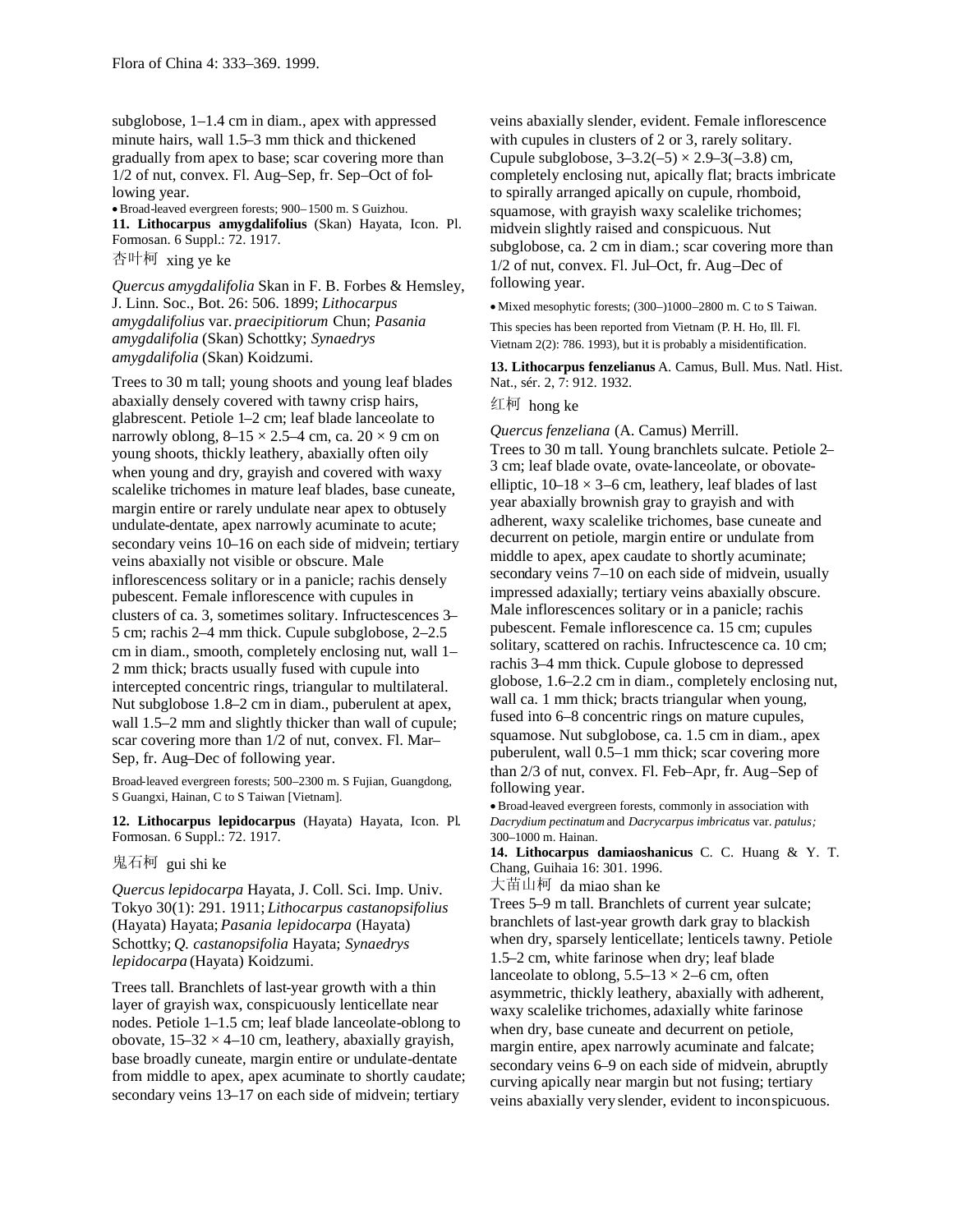Male inflorescences solitary; rachis covered with lax, rust-colored, lamellate scalelike trichomes. Female inflorescence: cupules in clusters of ca. 3 but usually 1 or 2 developed. Infructescences rarely over 10 cm; rachis 4–8 mm thick, basally without fruit and sparsely lenticellate. Cupule broadly turbinate,  $2-2.5 \times 2-3$  cm, completely or almost completely enclosing nut, apically flat, wall 3–5 mm thick in middle; basal bracts reduced to scars but apically imbricate to  $\pm$  arranged in rings, triangular, appressed. Nut broadly depressed turbinate, ca. 1.5 cm in diam., puberulent, wall 1–2 mm thick; scar covering 1/2–3/4 of nut, convex. Fl. Nov–Dec, fr. Oct–Dec of following year.

Dense forests; 1500–1900 m. Guangxi (Damiao Shan).

**15. Lithocarpus irwinii** (Hance) Rehder, J. Arnold Arbor. 1: 127. 1919.

广南柯 guang nan ke

*Quercus irwinii* Hance, Ann. Sci. Nat., Bot., sér. 2, 18: 229. 1862; *Pasania irwinii* (Hance) Oersted; *Synaedrys irwinii* (Hance) Koidzumi.

Trees ca. 10 m tall. Young branchlets sulcate, densely tawny pilose, glabrescent; lenticels raised. Petiole usually less than 1 cm; leaf blade elliptic to lanceolate,  $7-12 \times 2-4$  cm, thickly and rigidly leathery, abaxially with reddish brown, scurfy, waxy scalelike trichomes and when young sparsely pilose on midvein, adaxially dark brown and often oily when dry, base cuneate and decurrent on petiole, margin entire or undulate from middle to apex and  $\pm$  recurved, apex acute to acuminate; secondary veins 10–15 on each side of midvein; tertiary veins abaxially very slender, evident to inconspicuous. Male inflorescences solitary in axils of leaves, or 2 or 3 in panicles; rachis tawny pubescent. Female inflorescence with cupules in clusters of ca. 3, sometimes solitary. Infructescences 2–5 cm; rachis 5–8 mm thick. Cupule turbinate,  $2-2.6 \times 1.8-2.4$  cm, completely enclosing nut, apically broadest and  $\pm$  flat, wall 2–4 mm thick; bracts imbricate, triangular, center and margin thickened in ridges. Nut subglobose, ca. 1.5 cm in diam., densely covered with appressed minute hairs, wall 2–2.5 mm thick; scar covering ca.  $1/4$  of nut, convex. Fl. Apr–May, fr. Oct–Nov of following year. Sparse forests, common in hilly regions S of the Tropic of Cancer; below 400 m. Fujian, Guangdong, Guangxi.

**16. Lithocarpus handelianus** A. Camus, Bull. Mus. Natl. Hist. Nat., sér. 2, 6: 93. 1934.

瘤果柯 liu guo ke

Trees to 28 m tall. Branchlets of current year stout, conspicuously sulcate, grayish brown pubescent; branchlets of previous year with yellowish brown, thick, waxy scalelike trichomes. Leaves congested at apex of branchlets; petiole 2–3 cm, sturdy with yellowish brown, thick, waxy scalelike trichomes; leaf blade elliptic to rarely ovate,  $15-20 \times 6-9$  cm, ca.  $45 \times 17$  cm on stump sprouts, thickly leathery, abaxially pubescent when young, with yellowish brown, thick, waxy

scalelike trichomes, and pale yellowish gray, usually oily, and shiny when dry, adaxially pubescent on midvein or glabrous, base broadly cuneate to acute, margin entire, apex acute to acuminate; secondary veins 12–19 on each side of midvein; tertiary veins abaxially subparallel. Male inflorescences terminal or rarely axillary, solitary, ca. 20 cm; rachis covered with appressed short hairs. Female inflorescence with cupules in clusters of ca. 3. Infructescence rachis stout. Cupule subglobose, 2–3 cm in diam., completely enclosing nut, apex narrowed, wall 0.5–1 mm thick; bracts imbricate, triangular-subulate, 2–4 mm, thickened, apex  $\pm$  curved. Nut conical, 1.6–1.7 cm in diam., with tawny appressed minute hairs, apex narrowed; scar ca. 1.2 cm in diam., covering base of nut, ± concave at margin but conspicuously convex at center. Fl. May and Aug–Oct, fr. summer–autumn of following year.

Moist sites of broad-leaved evergreen forests; 400–1000 m. Hainan. **17. Lithocarpus amoenus** Chun & C. C. Huang in C. C. Huang & Y. T. Chang, Guihaia 8: 12. 1988. 愉柯 yu ke

Trees 10–15 m tall. Branchlets of current year sulcate; branchlets and inflorescences densely tawny to grayish brown tomentose. Petiole 2–3 cm; leaf blade elliptic to ovate-elliptic,  $12-18 \times 4-8$  cm, thickly leathery, abaxially covered with  $\pm$  loose, lamellate, waxy scalelike trichomes, adaxially tomentose and with pulveraceous scalelike trichomes when young, base broadly cuneate, margin entire, apex acute to narrowly acuminate; secondary veins 12–16 on each side of midvein, slightly impressed adaxially, abruptly curving apically near margin but not fusing; tertiary veins abaxially usually conspicuous, subparallel. Male inflorescences solitary in axils of leaves or 3 in a panicle. Cupule globose, 2–2.5 cm in diam., usually completely enclosing nut; bracts of young cupules linear, 3–6 mm, slightly incurved, cross section terete to nearly so, grayish puberulent, wall ca. 1 mm thick; bracts of mature cupules reduced to scars or apical ones to shortly linear scales. Nut subglobose,  $1.6-2.2 \times 1.6-$ 2 cm, densely covered with tawny appressed minute hairs; scar at most covering ca. 1/4 of nut, convex. Fl. May–Jun, fr. Aug–Oct of following year.

Mixed mesophytic forests; 300–1000 m. SW Fujian, Guangdong, S Guizhou, SW Hunan.

**18. Lithocarpus tephrocarpus** (Drake) A. Camus, Rivièra Sci. 18: 42. 1932.

灰壳柯 hui qiao ke

*Quercus tephrocarpa* Drake, J. Bot. (Morot) 4: 151. 1890; *Pasania tephrocarpa* (Drake) Hickel & A. Camus; *Synaedrystephrocarpa* (Drake) Koidzumi. Trees 10–15 m tall; branchlets, bud scales, young leaf blades, and rachis of inflorescences densely covered with  $\pm$  rough brown long hairs. Branches stout, conspicuously lenticellate. Petiole rarely longer than 1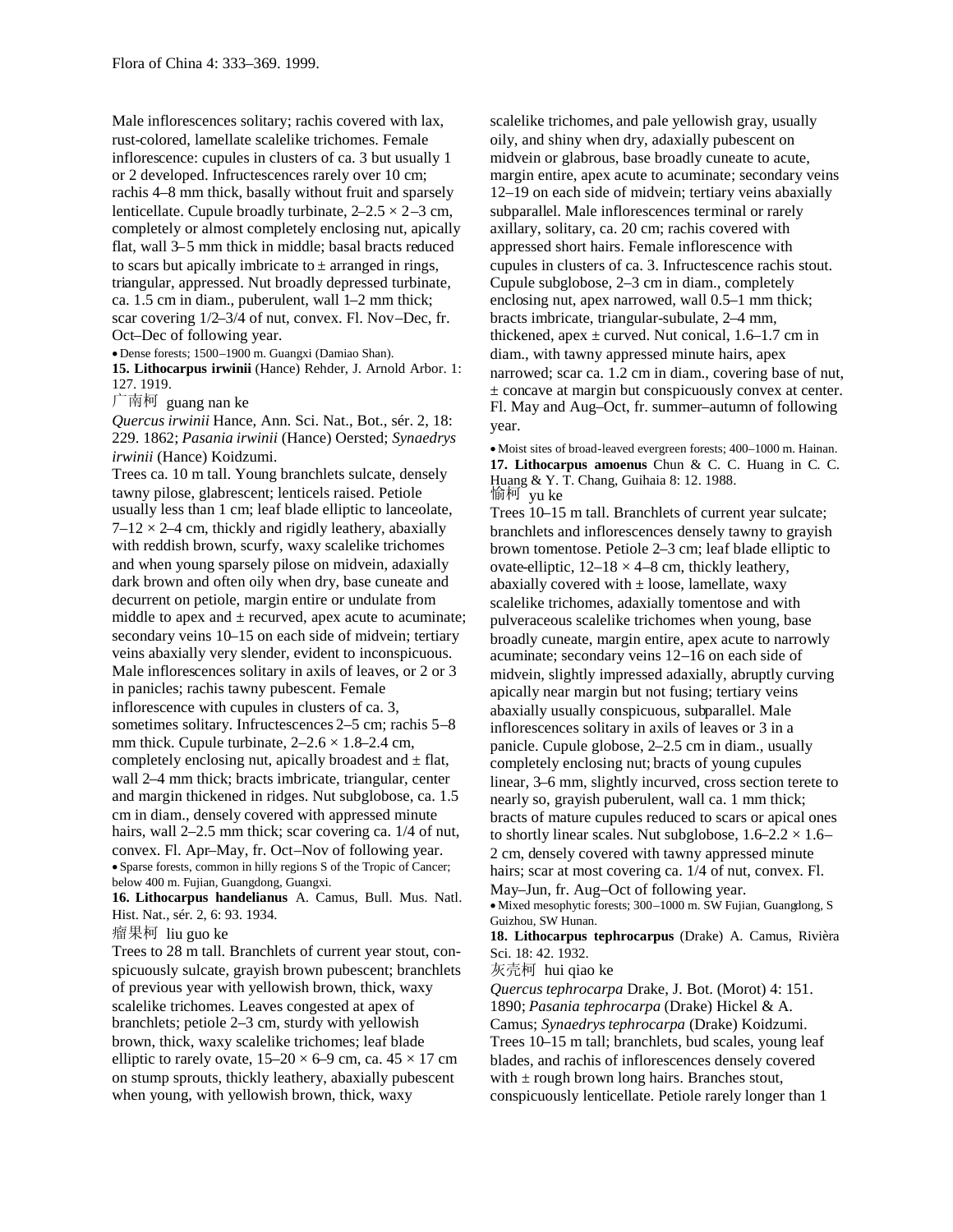cm, 5–7 mm thick; leaf blade spatulate, obovate-oblong, or oblong,  $30-50 \times 9-10$  cm, leathery to thickly papery,  $\pm$  glaucous and abaxially with adherent, waxy scalelike trichomes when mature, base rounded to auriculate, margin entire or with a few teeth from middle to apex, apex acute with a blunt tip; secondary veins 21–26 on each side of midvein, adaxially slightly impressed, abruptly curving apically near margin but not fusing; tertiary veins subparallel. Infructescences 8–12 cm; rachis basally ca. 1 cm thick, hairy. Cupules in clusters of ca. 3 but 1 or 2 developed, subglobose, 3–4 cm in diam., completely enclosing nut, apically narrowed and nipple-shaped, wall 3–5 mm thick; bracts imbricate, ovate-triangular, brownish pubescent. Nut subglobose, ca. 2.5 cm in diam., sparsely covered with appressed hairs, wall ca. 2 mm thick; scar covering base of nut, slightly convex. Fr. Aug.

Broad-leaved evergreen forests; 600–1100 m. SE Yunnan [NE Vietnam].

**19. Lithocarpus craibianus** Barnett, Bull. Misc. Inform. Kew 1938: 103. 1938.

白穗柯 bai sui ke

Trees to 20 m tall; young branchlets, leaf blades abaxially, and rachis of female inflorescences covered with tawny to grayish, waxy scalelike trichomes. Petiole 1–2.5 cm; leaf blade ovate to ovate-elliptic, 12–  $19 \times 4$ –7 cm, leathery, adaxially oily when young and dry, base acute to broadly cuneate, margin entire, apex acuminate; secondary veins 8–12 on each side of midvein, adaxially impressed; tertiary veins abaxially inconspicuous to very slender. Male inflorescences axillary or rarely paniculate, to 15 cm. Female or androgynous inflorescences to 30 cm; cupules in clusters of 5–7. Cupule globose to slightly depressed, 1.5–2 cm in diam., completely enclosing nut, apically with a short, convex nipple, wall 0.5–1 mm thick; bracts imbricate, triangular, subulate, appressed, with tawny, lamellate, waxy scalelike trichomes. Nut subglobose, 1.3–1.8 cm, 1.3–1.8 cm in diam., sparsely covered with appressed minute hairs especially at apex, wall ca. 0.5 mm thick; scar covering ca. 1/3 of nut, convex. Fl. Aug–Sep, fr. Aug–Sep of following year.

Mixed mesophytic forests, usually on dry slopes; 1500–2700 m. SW Sichuan, S to SW Yunnan [Laos, N Thailand]. Possibly conspecific with the Vietnamese *Lithocarpus ollus* (Kurz) A. Camus, which name has priority but is based on a fruiting specimen

only. More material is needed to confirm this synonymy.

**20. Lithocarpus talangensis** C. C. Huang & Y. T. Chang, Guihaia 8: 21. 1988.

石屏柯 shi ping ke

*Lithocarpus dealbatus* (J. D. Hooker & Thomson ex Miquel) Rehder var. *yunnanensis* A. Camus.

Trees 15–25 m tall; branchlets of current year and leaf blades abaxially densely pubescent. Branchlets of lastyear growth glabrescent, conspicuously lenticellate. Petiole 1–1.5 cm; leaf blade oblong,  $12-20 \times 4-7$  cm, leathery, abaxially covered with dark gray, minute, waxy scalelike trichomes, base cuneate, margin entire, apex shortly acuminate; midvein slightly raised and pilose; secondary veins 10–14 on each side of midvein, adaxially impressed; tertiary veins abaxially  $\pm$ conspicuous. Male inflorescences paniculate, to 27 cm; rachis pubescent. Female inflorescences 2–4 congested above middle of branches, 5–15 cm; cupules in clusters of ca. 3. Infructescence rachis 5–8 mm thick. Cupule turbinate,  $2-2.4 \times 1.8-2.6$  cm, broadest slightly apical from middle, enclosing more than 1/2 of nut; bracts triangular to rhomboid, from base to middle of cupule fused with wall, grayish puberulent and with waxy scalelike trichomes. Nut subglobose,  $1.5-1.8 \times 1.6-2.6$ cm, with appressed minute hairs, apex flat or concave; scar covering 1/2–2/3 of nut, convex. Fl. May–Jun, fr. Oct–Nov of following year.

Broad-leaved evergreen forests; 2000 –2400 m. S Yunnan. **21. Lithocarpus truncatus** (King ex J. D. Hooker) Rehder & E. H. Wilson in Sargent, Pl. Wilson. 3: 207. 1916.

#### 截果柯 jie guo ke

Trees to 30 m tall. Branchlets of last year growth lenticellate; lenticels yellowish gray,  $\pm$  raised. Petiole 1–1.5 cm, basally dark brown to blackish when dry; leaf blade narrowly oblong to lanceolate,  $10-25 \times 3-7$  cm, thinly leathery, concolorous, abaxially glaucous and with adherent waxy scalelike trichomes, adaxial surface of young leaves glossy when dry, base cuneate to narrowly so, margin entire, apex narrowly attenuate with apiculate-caudate tip; secondary veins 11–15 on each side of midvein; tertiary veins abaxially visible. Male inflorescences solitary in leaf axils or congested at apex of branches; rachis pubescent. Female inflorescences solitary or congested; cupules in clusters of 3–5(–7). Infructescence rachis base 4–7 mm thick. Cupule turbinate to obconic,  $2.5-3.5 \times 2.5-3$  cm, enclosing most of nut, apically usually flat; bracts conspicuous, imbricate and triangular or united into interrupted rings, appressed, from base to middle of cupule, densely tawny puberulent. Nut subglobose, ca.  $3 \times 2.6$  cm, with tawny appressed minute hairs, apex  $\pm$ flat or slightly convex, wall ca. 1 mm thick on sides and ca. 1.5 mm thick near apex; scar covering 2/3–4/5 of nut, convex. Fl. Jun–Aug, fr. Aug–Oct of following year.

Broad-leaved evergreen forests, common on sides of valleys; 700– 2200 m. SE Xizang, S Yunnan [NE India, NE Myanmar, N Thailand, N Vietnam].

1a. Cupules to 3.5 cm ..................... 21a. var. *truncatus* 1b. Cupules ca. 2.5 cm ................... 21b. var. *baviensis*

## **21a. Lithocarpus truncatus** var. **truncatus**

截果柯(原变种) jie guo ke (yuan bian zhong)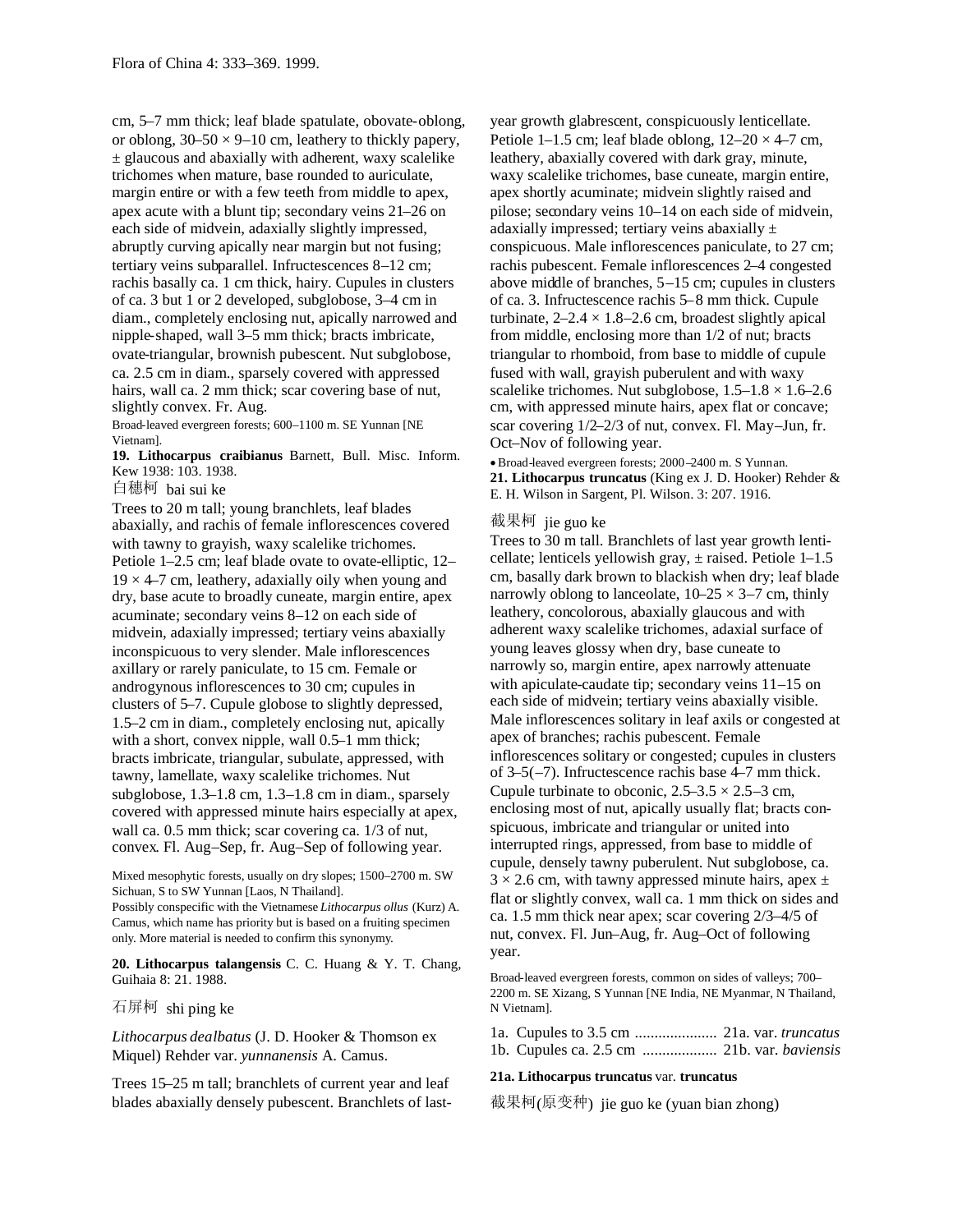*Quercus truncata* King ex J. D. Hooker, Fl. Brit. India 5: 618. 1890; *Lithocarpus cathayanus* (Seemen) Rehder; *L*. *grandicupulus* Y. C. Hsu & al.,; *Pasania truncata* (King ex J. D. Hooker) Schottky; *Q. cathayana* Seemen.

Cupule to 3.5 cm; bracts imbricate, triangular, squamose.

Broad-leaved evergreen forests, common on sides of valleys; 700– 2200 m. SE Xizang, SW Yunnan [NE India, NE Myanmar, N Thailand, N Vietnam].

**21b. Lithocarpus truncatus** var. **baviensis** (Drake) A. Camus, Chênes, Atlas 3: 63. 1948.

小截果柯 xiao jie guo ke

*Quercus baviensis* Drake, J. Bot. (Morot) 4: 150. 1890; *Pasania baviensis*(Drake) Schottky; *Synaedrys baviensis*(Drake) Koidzumi.

Cupule ca. 2.5 cm; bracts triangular, except for subulate tip, fused with wall of cupule or united into concentric rings near cupule apex.

Broad-leaved evergreen forests; ca. 1500 m. S to SE Yunnan [N Vietnam].

**22. Lithocarpus cleistocarpus** (Seemen) Rehder & E. H. Wilson in Sargent, Pl. Wilson. 3: 205. 1916.

包果柯 bao guo ke

Trees 5–10 m tall. Branchlets of current year sulcate. Petiole 1–2.5 cm; leaf blade ovate-elliptic to oblong, 9–  $16 \times 3$ –5 cm, leathery, abaxially with adherent, waxy scalelike trichomes, base attenuate and decurrent on petiole, margin entire, apex acuminate; secondary veins 7–10 on each side of midvein, abruptly curving apically, obscure near margin; tertiary veins abaxially slender, evident, laxly spaced. Male inflorescences solitary in a paniculate cluster; rachis with lamellate waxy scalelike trichomes. Female and androgynous inflorescences with cupules in clusters of 3–5 scattered on rachis. Infructescences 7–10 cm; rachis 4–5 mm thick. Cupule subglobose or turbinate, 2–2.5 cm in diam., enclosing 2/3 to most of nut, apically flat, wall ca. 1.5 mm thick at middle; basal bracts fused to wall and reduced to scars, apically triangular, appressed, and covered with tawny or grayish brown, minute, waxy scalelike trichomes. Nut turbinate, sparsely puberulent or glabrous, apex slightly concave,  $\pm$  flat, or arcuate-convex; scar covering 1/2–3/4 of nut, convex. Fl. Jun–Oct, fr. summer to winter of following year.

Broad-leaved evergreen forests, mixed mesophytic forests; 1000 – 2400 m. Anhui, Fujian, N Guizhou, W Hubei, Hunan, Jiangxi, S Shaanxi, Sichuan, NE Yunnan, Zhejiang.

- 1a. Young leaves usually with oily resins when dry; nuts hairy ........... 22a. var. *cleistocarpus*
- 1b. Young leaves without oily resins when dry; nuts glabrous ........... 22b. var. *omeiensis*

### **22a. Lithocarpus cleistocarpus** var. **cleistocarpus**

包果柯(原变种) bao guo ke (yuan bian zhong) *Quercus cleistocarpa* Seemen, Bot. Jahrb. Syst. 23(Beibl. 57): 52. 1897; *Lithocarpus kiangsiensis* Hu & F. H. Chen; *Pasania cleistocarpa* (Seemen) Schottky;

*Q. fragifera* Franchet; *Q*. *wilsonii* Seemen; *Synaedrys cleistocarpa* (Seemen) Koidzumi.

Young leaves usually with oily resin when dry. Cupule globose, enclosing most of nut, wall with tawny

scalelike trichomes. Nut hairy; scar covering more than 2/3 of nut. Fl. Jun–Oct, fr. autumn and winter of following year.

Broad-leaved evergreen forests; mixed mesophytic forests; 1000– 1900 m. Anhui, Fujian, NE Guizhou, W Hubei, Hunan, Jiangxi, S Shaanxi, E Sichuan, Zhejiang.

**22b. Lithocarpus cleistocarpus** var. **omeiensis** W. P. Fang, Ic. Pl. Omeien. 2(1): t. 117a. 1945.

峨眉包果柯 e mei bao guo ke

*Lithocarpus cleistocarpus* (Seemen) Rehder & E. H. Wilson var. *fangianus* A. Camus.

Young leaves without oily resins when dry. Petiole 1–2 cm or rarely longer. Cupule turbinate, enclosing 2/3–

4/5 of nut, wall with grayish brown scalelike trichomes. Nut glabrous; scar covering 1/2 to essentially all of nut. Fl. Jun–Jul, fr. Aug–Sep of following year.

Mixed mesophytic forests; 1500–2400 m. NW Guizhou, W Sichuan (Emei Shan), NE Yunnan.

**23. Lithocarpus tenuilimbus** H. T. Chang, Acta Sci. Nat. Univ. Sunyatseni 1960(1): 31. 1960.

薄叶柯 bao ye ke

Trees to 25 m tall; apex of young branchlets, petioles, and young leaf blades sparsely covered with early glabrescent long hairs. Branchlets of last-year growth sparsely lenticellate; lenticels conspicuously raised. Petiole 1–2 cm; leaf blade oblong to elliptic-lanceolate,  $12-20 \times 4-7$  cm, rigidly papery, abaxially  $\pm$  glaucous when dry and with lamellate, waxy scalelike trichomes and usually sparsely pilose from base to middle of midvein when young, base cuneate and usually asymmetric, margin entire, apex acute; secondary veins 12–16 on each side of midvein, abruptly curving apically and gradually obscured; tertiary veins abaxially visible, subparallel. Male inflorescences solitary in axils of leaves or paniculate; rachis densely tawny puberulent. Female inflorescence with cupules in clusters of 3–5. Infructescence rachis 8–10 mm thick, lenticellate. Cupule turbinate,  $2-3 \times 2-2.8$  cm, broadest apically, usually enclosing most of nut, outside pubescent when young, basally narrowed into a stalk, wall 2–3.5 mm thick; bracts basally enclosing and  $\pm$  fused with cupule, apically triangular and thick. Nut subglobose, 1.5–2.2 cm in diam., with appressed minute hairs, apex  $\pm$  flat, wall 1–2 mm thick on sides and ca. 3 mm near apex; scar covering 3/4–5/6 of nut, convex. Fl. May–Jun, fr. Sep–Oct of following year.

Broad-leaved evergreen forests, 700–1200 m. Guangdong, S Guangxi, SE Yunnan [NE Vietnam].

**24. Lithocarpus tabularis** Y. C. Hsu & H. W. Jen, Acta Phytotax. Sin. 14(2): 83. 1976.

平头柯 ping tou ke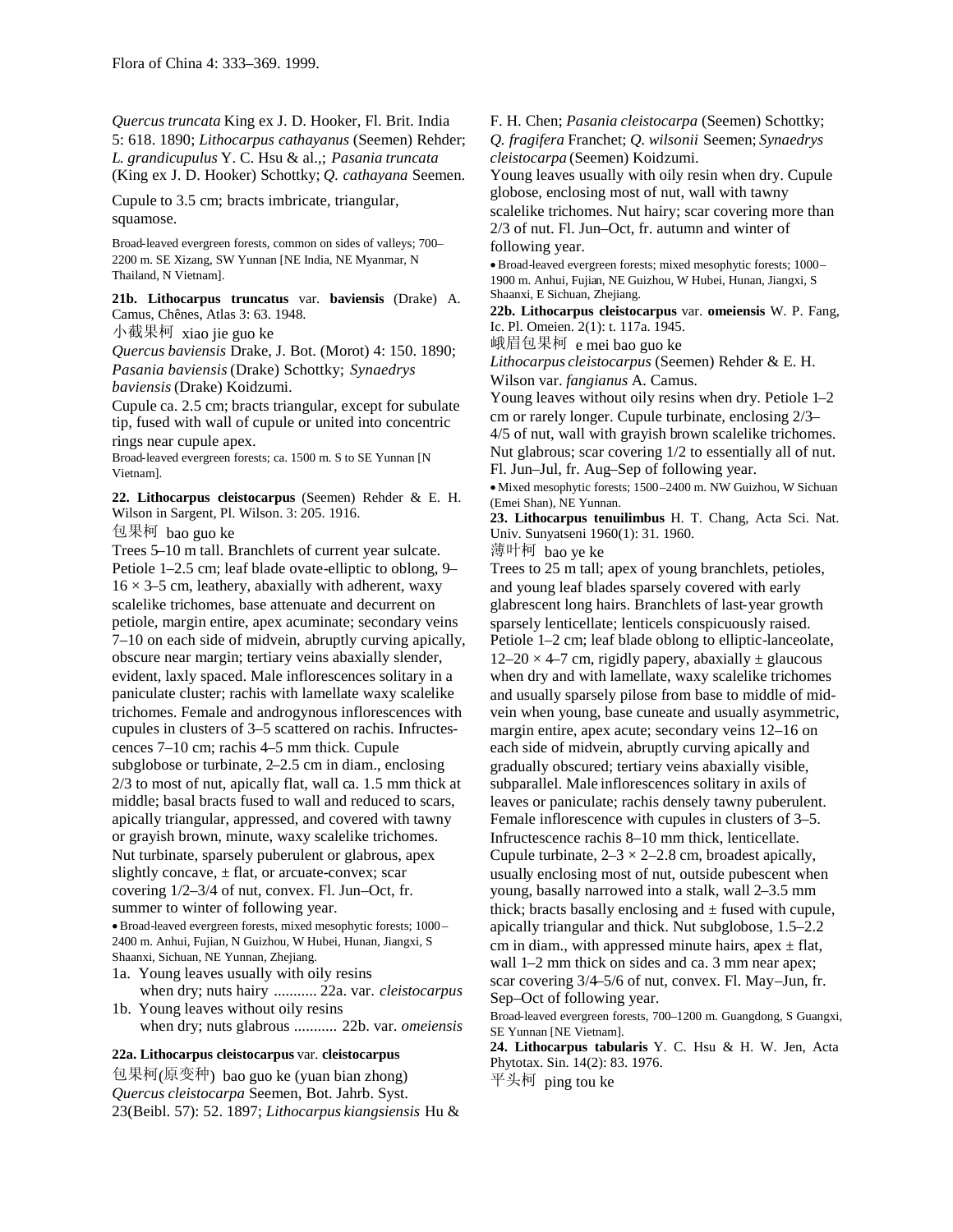Trees to 30 m tall; branchlets and petioles sparsely covered with brownish early glabrescent long hairs when young. Branchlets of current year and petioles dark brown when dry; branchlets of last-year growth lenticellate; lenticels raised. Petiole 3–4 cm; leaf blade oblong,  $15-25 \times 6-8$  cm, leathery, adaxially with dense, tawny, puberulent scalelike trichomes, base cuneate and decurrent on petiole, margin entire, apex acuminate to acute; secondary veins 8–14 on each side of midvein. Male inflorescences axillary, solitary. Female inflorescences 8–10 cm, sometimes androgynous and to 16 cm; cupules in clusters of ca. 3. Infructescences 6–10 cm; rachis 7–9 mm thick, lenticellate. Cupule broadly turbinate,  $1.5-2 \times 2.5-2.8$  cm, broadest apically, enclosing most of nut, wall 2–5 mm thick; bracts triangular, thickened, usually ridged in center. Nut  $\pm$ depressed globose,  $1.2-1.5 \times 1-2$  cm, with appressed minute hairs, apex  $\pm$  flat; scar covering 2/3–3/4 of nut, convex. Fl. Apr–May, fr. Oct–Nov of following year. Broad-leaved evergreen forests in moist places; ca. 1500 m. SE Yunnan (Pingbian Miaozu Zizhixian).

**25. Lithocarpus crassifolius** A. Camus, Bull. Soc. Bot. France 86: 155. 1939.

硬叶柯 ying ye ke

*Lithocarpus pachyphylloides* Y. C. Hsu & al.

Trees to 10 m tall. Branchlets dark brown when dry, lenticellate. Petiole 2–5 mm; leaf blade broadly elliptic to obovate,  $5-9 \times 3-5$  cm, rigidly leathery, yellowish brown when dry, abaxially covered with appressed hairs on midvein and with waxy scalelike trichomes when young, base broadly cuneate, margin entire and slightly recurved, apex rounded, obtuse, or rarely acute; secondary veins 6–9 on each side of midvein, adaxially slightly impressed, sometimes ramified near margin; tertiary veins abaxially slender, evident to inconspicuous. Infructescences 3–5 cm; rachis 4–6 mm thick, glabrous, lenticellate; cupules in clusters of ca. 3. Cupule cupular,  $0.8-1.2 \times 1.5-2.2$  cm, enclosing  $1/3-$ 1/2 of nut, wall ca. 2 mm thick; bracts imbricate, triangular, appressed, with loose, rust-colored, waxy scalelike trichomes. Nut depressed,  $1-1.2 \times 1.5-1.8$  cm, glabrous; scar covering 1/4–1/3 of nut, convex but margins  $\pm$  impressed. Fr. Aug.

Broad-leaved evergreen forests; ca. 2700 m. S Yunnan [N Laos, Vietnam].

**26. Lithocarpus pachyphyllus** (Kurz) Rehder, J. Arnold Arbor. 1: 129. 1919.

厚叶柯 hou ye ke

Trees to 25 m tall. Young branchlets covered with lamellate, rust-colored, waxy scalelike trichomes, sulcate. Petiole 1.2–1.5 cm; leaf blade elliptic to ovateelliptic,  $10-20 \times 4-7$  cm, thinly or thickly leathery, abaxially dark red when young, glaucous with age, and with minute lamellate waxy scalelike trichomes, base broadly cuneate and  $\pm$  decurrent on petiole, margin entire and usually emarginate, apex caudate with tip blunt to rounded; secondary veins 9–15 on each side of midvein, adaxially impressed, abruptly curving apically, fusing near margin. Male inflorescences solitary in axils of leaves or terminal panicles. Female inflorescences in clusters of 2 or 3, to 15 cm; cupules in clusters of 3–5. Infructescences 3–6 mm. Cupule cupular,  $0.5-2.5 \times$ 1.5–4.6 cm, variable in size, enclosing most of nut or sometimes only 1/3–1/2 when mature, wall 2–4 mm thick; bracts fused with cupule and reduced to scars or triangular, irregularly multilateral, with rust-colored, lamellate, waxy scalelike trichomes. Nut depressed globose,  $1.2-2 \times 1.5-3$  cm, glabrous, apex rounded to slightly pointed, wall  $1-1.2$  mm thick; scar  $1.2-1.5$  cm in diam., convex with impressed margin. Fl. May–Jun, fr. Aug–Sep of following year.

Broad-leaved evergreen and mixed forests, mixed mesophytic forests; 800–2000(–3200) m. SE Xizang, SW Yunnan [Bhutan, NE India, NE Myanmar, Nepal, Sikkim].

The two varieties are not very distinct and could be treated as a single species.

1a. Leaf blade thinly leathery; scar confined

to nut base .......................... 26a. var. *pachyphyllus* 1b. Leaf blade thickly leathery; scar covering

1/3–1/2 of nut .......................... 26b. var. *fruticosus*

#### **26a. Lithocarpus pachyphyllus** var. **pachyphyllus**

厚叶柯(原变种) hou ye ke (yuan bian zhong) *Quercus pachyphylla* Kurz, J. Asiat. Soc. Bengal, Pt. 2, Nat. Hist. 44: 197. 1875; *Lithocarpus woon-youngii* Hu; *Pasania pachyphylla* (Kurz) Schottky; *Synaedrys pachyphylla* (Kurz) Koidzumi.

Leaf blade thinly leathery. Cupule 1.5–4.6 cm in diam., enclosing most of nut when young but only 1/3–1/2 when mature; bracts fused with cupule and reduced to scars or triangular, irregularly multilateral. Scar only at base of nut.

Broad-leaved evergreen and mixed forests; 800–1000(–3200) m. SE Xizang, SW Yunnan [Bhutan, NE India, NE Myanmar, Nepal, Sikkim].

In Yunnan, this variety is found in mixed mesophytic forests from 2400–3200 m.

**26b. Lithocarpus pachyphyllus** var. **fruticosus** (G. Watt ex King) A. Camus, Chênes 3: 624. 1953.

顺宁厚叶柯 shun ning hou ye ke

*Quercus pachyphylla* Kurz var. *fruticosa* G. Watt ex King, Ann. Roy. Bot. Gard. (Calcutta) 2: 45. 1889; *Lithocarpus dulongensis* H. Li & Y. C. Hsu; *L*. *hypoviridis* Y. C. Hsu & al.; *L*. *variolosus* (Franchet) Chun subsp.*shunningensis* A. Camus.

Leaf blade thickly leathery. Cupule 2.2–2.8 cm in diam., enclosing most of nut; bracts united into 3–5 continuous or interrupted rings, basal ones almost completely fused with cupule. Scar covering  $1/3-1/2$  of nut.

Mixed mesophytic forests; ca. 2000 m. SW Yunnan [NE Myanmar]. **27. Lithocarpus apricus** C. C. Huang & Y. T. Chang, Guihaia 8: 40. 1988.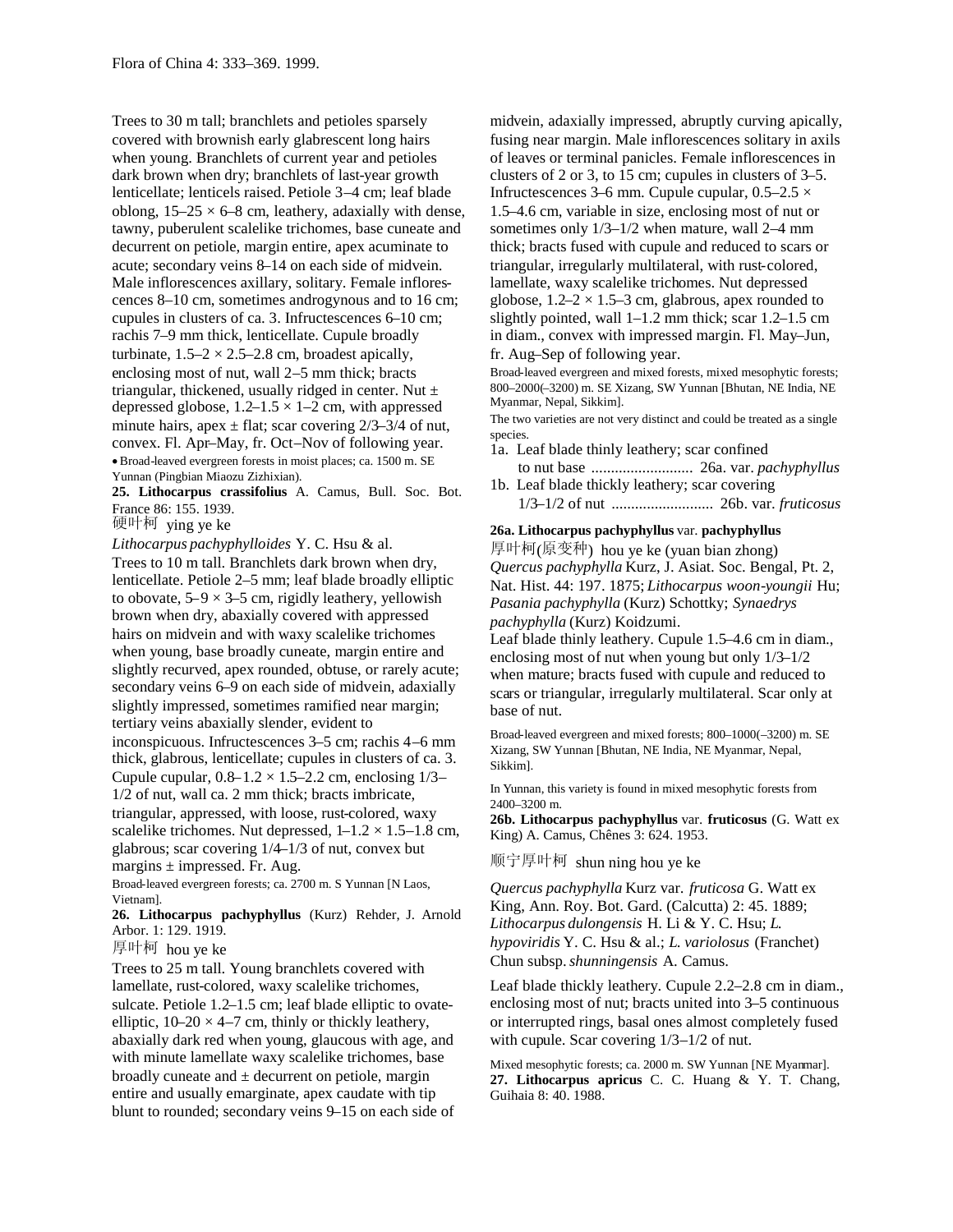# 向阳柯 xiang yang ke

Trees 2–5 m tall. Branchlets grayish puberulent at apex, blackish when dry, densely lenticellate; lenticels gray. Petiole 1.5–2.5 cm; leaf blade ovate to elliptic,  $8-15 \times$ 3.5–6 cm, subleathery, with reddish brown, lamellate, glaucous, pulverulous scalelike glands when young, base acute, margin entire, apex narrowly acuminate to caudate; secondary veins 8–12 on each side of midvein, adaxially slightly impressed, usually fusing near margin; tertiary veins abaxially inconspicuous. Male inflorescences racemose or rarely paniculate, 8–12 cm. Infructescences 5–12 cm; rachis 6–12 mm thick; cupules in clusters of ca. 3. Cupule cupular,  $0.6-1.2 \times$ 1.4–2.2 cm, enclosing 1/2 or slightly more of nut, wall 2–4 mm thick; bracts imbricate, broadly triangular, appressed, with reddish, lamellate scalelike glands and short hairs. Nut depressed globose,  $1.1-1.6 \times 1.4-2.2$ cm, usually with longitudinal fissures, glabrous, apex  $\pm$ flat, wall ca. 0.5 mm thick; scar at basal part of nut, 1.2–1.6 cm in diam., slightly convex. Fr. Aug–Sep. Sunny dry slopes, usually associated with shrubs, bamboo, and ferns; ca. 2500 m. C Yunnan (Jingdong Xian, Xinping Yizu Daizu Zizhixian).

**28. Lithocarpus variolosus** (Franchet) Chun, J. Arnold Arbor. 9: 153. 1928.

麻子壳柯 ma zi qiao ke

*Quercus variolosa* Franchet, J. Bot. (Morot) 13: 156. 1899; *Lithocarpus chienchuanensis* Hu; *L*. *hui* A. Camus; *L*. *leucostachyus* A. Camus; *Pasania hui* (A. Camus) Hu; *P. variolosa* (Franchet) Schottky; *Synaedrys variolosa* (Franchet) Koidzumi. Trees to 20 m tall. Branchlets blackish when dry, sparsely lenticellate; lenticels grayish brown. Petiole 1(–1.5) cm; leaf blade broadly ovate, ovate-elliptic, or lanceolate,  $6-15(-24) \times 3-5(-7)$  cm, leathery to thickly papery, abaxially with thick adherent, waxy scalelike trichomes and  $\pm$  glaucous when dry, base subrounded to broadly cuneate, margin entire, apex acuminate and usually falcate; secondary veins 6–10 on each side of midvein, adaxially  $\pm$  impressed, fusing near margin; tertiary veins abaxially inconspicuous to slender, evident. Male inflorescences solitary in axils of leaves or paniculate. Female inflorescences usually terminal clusters, 3–6(–10) cm; rachis stout, usually twisted, with tawny scalelike trichomes; cupules in clusters of ca. 3. Infructescences 4–7 cm; rachis ca. 3 mm thick. Cupule cupular,  $0.6-1.8 \times 1.5-2.5$  cm, usually broadest slightly apically from middle, enclosing 1/2 to most of nut, wall 1–1.5 mm thick; bracts reddish to dark grayish brown, basal bracts usually united in continuous or interrupted rings and obscurely broadly ovate or multilateral, apically triangular and small. Nut depressed globose,  $1-2 \times 1.2-2.6$  cm, glabrous, wall ca. 0.5 mm thick; scar covering  $1/5-1/3(-1/2)$  of nut, convex but concave at margin. Fl. May–Jul, fr. Jul–Sep of following year.

Mixed mesophytic forests, usually in association with *Picea, Abies,* and subalpine *Quercus;* 2500–3000 m. SW Sichuan, NW Yunnan [Vietnam]

**29. Lithocarpus dealbatus**(J. D. Hooker & Thomson ex Miquel) Rehder, J. Arnold Arbor. 1: 124. 1919.

#### 白柯 bai ke

*Quercus dealbata* J. D. Hooker & Thomson ex Miquel, Ann. Mus. Bot. Lugduno-Batavi 1: 107. 1863; *Lithocarpus tapintzensis* A. Camus; *L*. *viridis* (Schottky) Rehder; *Pasania dealbata* (J. D. Hooker & Thomson ex Miquel) Oersted; *P*. *viridis* Schottky p.p. (syntype A. Henry 9636); *P*. *yenshanensis* Hu; *Q. thalassica* Hance var. *vestita* Franchet; *Synaedrys dealbata* (J. D. Hooker & Thomson ex Miquel) Koidzumi.

Trees rarely to 20 m tall; bud scales, branchlets, petioles, leaf blades abaxially, rachis of inflorescences, and scales of cupule tawny tomentose with short hairs. Petiole 1–2 cm; leaf blade ovate, ovate-elliptic, or lanceolate,  $7-14 \times 2-5$  cm, thickly papery to leathery, concolorous or abaxially grayish and with waxy scale, base cuneate, margin entire or rarely apically shallowly undulate, apex acuminate to acute; midvein adaxially slightly raised and usually sparsely pubescent; secondary veins  $(8-)10-13$  on each side of midvein; tertiary veins abaxially conspicuous,  $\pm$  parallel. Male inflorescences clustered at apex of branches, rarely to 15 cm. Female inflorescences sometimes androgynous, rarely to 20 cm; cupules in clusters of 3(–5). Infructescences usually 5–8 cm. Cupule cupular, 0.8–  $1.4 \times 1 - 1.8$  cm, enclosing 1/2 to most of nut; bracts imbricate, triangular, appressed or a few spreading. Nut depressed globose to subglobose, slightly smaller than cupule, apex rounded,  $\pm$  flat, or rarely convex, wall ca. 1 mm thick; scar covering ca.  $1/3$  (-1/2) of nut, convex. Fl. Aug–Oct, fr. Aug–Oct of following year.

Mixed mesophytic forests, usually in association with *Pinus yunnanensis, Picea,* and other species of Fagaceae; 1000–2800 m. Guizhou, SW Sichuan, SE Xizang, Yunnan [Bhutan, NE India, N Laos, NE Myanmar, N Thailand, Vietnam].

**30. Lithocarpus thomsonii** (Miquel) Rehder, J. Arnold Arbor. 1: 132. 1919.

### 潞西柯 lu xi ke

*Quercus thomsonii* Miquel, Ann. Mus. Bot. Lugduno-Batavi 1: 109. 1863; *Pasania thomsonii* (Miquel) Hickel & A. Camus; *Q. turbinata* Roxburgh (1832), not Blume (1825); *Synaedrys thomsonii* (Miquel) Koidzumi. Trees 8–10 m tall; branchlets, petioles, young leaf blades abaxially, and inflorescences densely covered with grayish, crisp minute hairs. Branches of last year dark brown to blackish when dry, glabrescent, lenticellate; lenticels gray. Petiole rarely longer than 1 cm; leaf blade ovate to broadly elliptic or sometimes obovate to obovate-elliptic,  $9-20 \times 4-6.5$  cm, thickly papery, abaxially glaucous and with adherent, waxy scalelike trichomes, base acute to cuneate, margin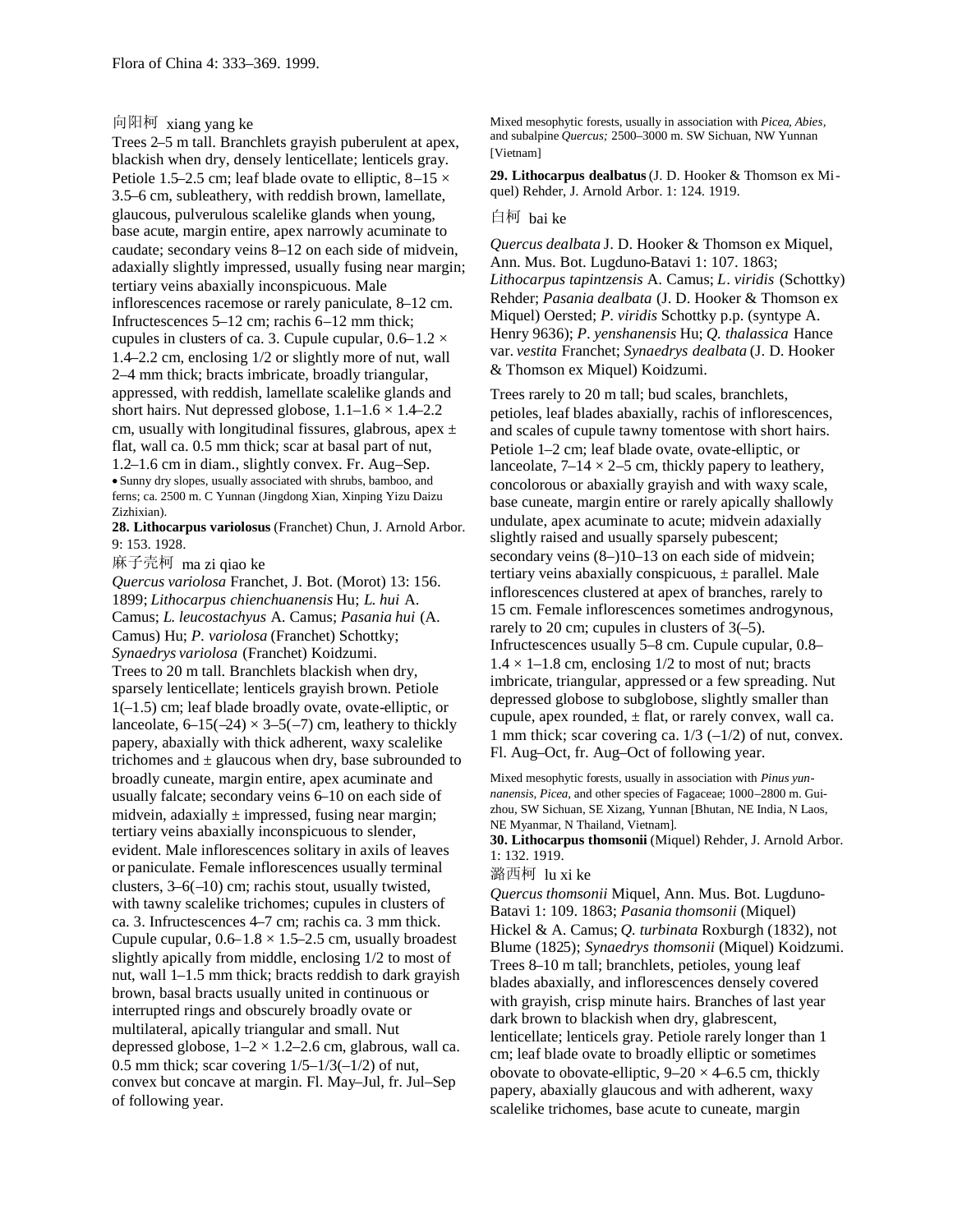usually undulate, apex obtuse to acuminate; secondary veins 10–13 on each side of midvein, ramified near margin but rarely fusing; tertiary veins abaxially slender, evident. Male inflorescences solitary in axils of leaves, 5–10 cm. Female inflorescences 5–10 cm; cupules in clusters of ca. 3; young cupules depressed globose, apically flat. Infructescence ca. 10 cm. Cupule cupular, 1.5–1.8 cm in diam., outside and nut densely covered with grayish crisp minute hairs and scurfy scalelike trichomes. Nut  $1.3-1.4 \times 1.4-1.6$  cm; scar covering ca. 1/3 of nut, convex. Fl. Jun–Aug, fr. Aug– Oct of following year.

Broad-leaved evergreen forests; 800–3000 m. SE Xizang (Mêdog Xian), S and W Yunnan [NE India, Myanmar, N Thailand, Vietnam].

**31. Lithocarpus laetus** Chun & C. C. Huang ex Y. C. Hsu & H. W. Jen, Acta Phytotax. Sin. 14(2): 83. 1976. 屏边柯 ping bian ke

Trees to 30 m tall. Branchlets of current year tawny pubescent. Petiole 1–1.5 cm; leaf blade oblonglanceolate,  $7-11 \times 1.5-3$  cm, subleathery, abaxially pubescent, glabrescent, and with lax, rust-colored scalelike trichomes, adaxially pubescent when young but glabrescent except for midvein with age, base broadly cuneate and sometimes asymmetric, margin entire, apex acuminate; secondary veins 13–16 on each side of midvein; tertiary veins abaxially not visible. Infructescence ca. 4 cm; cupules in clusters of ca. 3. Cupule obconic to cupular,  $1-1.2 \times 2-2.2$  cm, enclosing ca. 2/3 of nut, wall 2–4 mm thick; bracts imbricate, triangular, appressed. Nut broadly conical,  $1.8-2 \times 1.6-$ 1.8 cm, with appressed, rust-colored minute hairs, base broadest, gradually narrowed apically, apex pointed, wall 1–2 mm thick; scar covering ca. 1/3 of nut, convex but margin  $\pm$  impressed. Fr. Oct.

Broad-leaved evergreen forests; ca. 1700 m. SE Yunnan (Pingbian Miaozu Zizhixian).

**32. Lithocarpus cucullatus** C. C. Huang & Y. T. Chang, Guihaia 8: 23. 1988.

风兜柯 feng dou ke

Trees ca. 15 m tall;young branchlets and youngleaf blades tawny tomentose. Branchlets of last-year growth blackish, obscurely lenticellate. Petiole 1–1.5 cm; leaf blade narrowly oblong to lanceolate,  $6-11 \times 1.5-3$  cm, rigidly papery, adaxially with a thick layer of tawny, waxy scalelike trichomes and sometimes with minute wrinkles when dry, base cuneate, margin entire or sometimes shallowly undulate, apex acuminate; secondary veins 10–14 on each side of midvein; tertiary veins abaxially not visible or very slender, evident. Androgynous inflorescence to 18 cm; rachis densely tawny tomentose with short hairs. Female inflorescences 6–10 cm; cupules in clusters of ca. 3. Infructescences 4–5 cm. Cupule obconic, ca. 1.7 cm, enclosing most of nut, wall ca. 1.5 mm thick; basal bracts fused to wall and reduced to scars, apically

separate from wall by a subulate apex, appressed, and ovate-triangular, tawny puberulent and with waxy scalelike trichomes when young, glabrescent. Nut broadly conical, ca. 1.4 cm in diam., with appressed minute hairs, wall ca. 1 mm thick; scar covering ca. 1/3 of nut, convex. Fl. Jun–Jul, fr. Jul–Aug of following year.

Broad-leaved evergreen forests; 700–1200 m. N Guangdong, Hunan. **33. Lithocarpus chrysocomus** Chun & Tsiang, J. Arnold Arbor. 28: 321. 1947.

## 金毛柯 jin mao ke

*Lithocarpus chrysocomus* var. *zhangpingensis* Q. F. Zheng.

Trees to 20 m tall; branchlets of current year and rachis of inflorescences densely tawny puberulent and with scurfy scalelike trichomes. Petiole 1–2 cm; leaf blade ovate, oblong, or rarely lanceolate,  $(6-)8-15 \times (1.5-$ )2.5–5.5 cm, rigidly leathery, abaxially densely covered with lax yellowish brown to reddish brown, scurfy scalelike trichomes, adaxially glabrous, base broadly cuneate and sometimes asymmetric, margin entire, apex acuminate to acute; secondary veins 9–13 on each side of midvein; tertiary veins abaxially not visible. Male inflorescences solitary in axils of leaves or in paniculate clusters, usually androgynous. Female inflorescences in clusters of ca. 3. Infructescences less than 5 cm; developed cupules 2–6. Cupule subglobose, 2–2.5 cm in diam., enclosing most of nut, wall 1–1.5 mm thick; bracts imbricate, triangular, puberulent and with rustcolored scalelike trichomes when young, apex subulate and spreading. Nut subglobose but broadest apically,  $1.7-1.8 \times 1.2-2$  cm, densely covered with tawny, appressed minute hairs, wall ca. 1 mm thick; scar covering ca. 1/3 of nut, convex. Fl. Jun–Aug, fr. Aug– Oct of following year.

Broad-leaved evergreen and mixed mesophytic forests, often a dominant species of broad-leaved evergreen forest; 600–1400 m. N Guangdong, NE Guangxi, S Hunan (Yizhang Xian). **34. Lithocarpus lycoperdon** (Skan) A. Camus, Rivièra Sci. 18: 41. 1931 [1932].

香菌柯 xiang jun ke

*Quercus lycoperdon* Skan in F. B. Forbes & Hemsley, J. Linn. Soc., Bot. 26: 518. 1899; *Lithocarpus elatus* (Hickel & A. Camus) A. Camus; *L*. *krempfii* (Hickel & A. Camus) A. Camus; *Pasania elata* Hickel & A. Camus; *P*. *krempfii* Hickel & A. Camus; *P*. *lycoperdon* (Skan) Schottky; *Synaedrys lycoperdon* (Skan) Koidzumi.

Trees to 30 m tall. Branchlets of current year sulcate, dark brown when dry. Petiole 1.5–2 cm, dark brown to blackish when dry, base  $\pm$  thickened; leaf blade oblong to sometimes ovate-elliptic,  $10-15 \times 4-6$  cm, rigidly leathery, abaxially rust-colored to tawny pulverulentscurfy, adaxially glabrous, base cuneate and decurrent on petiole, margin entire, apex acute to acuminate;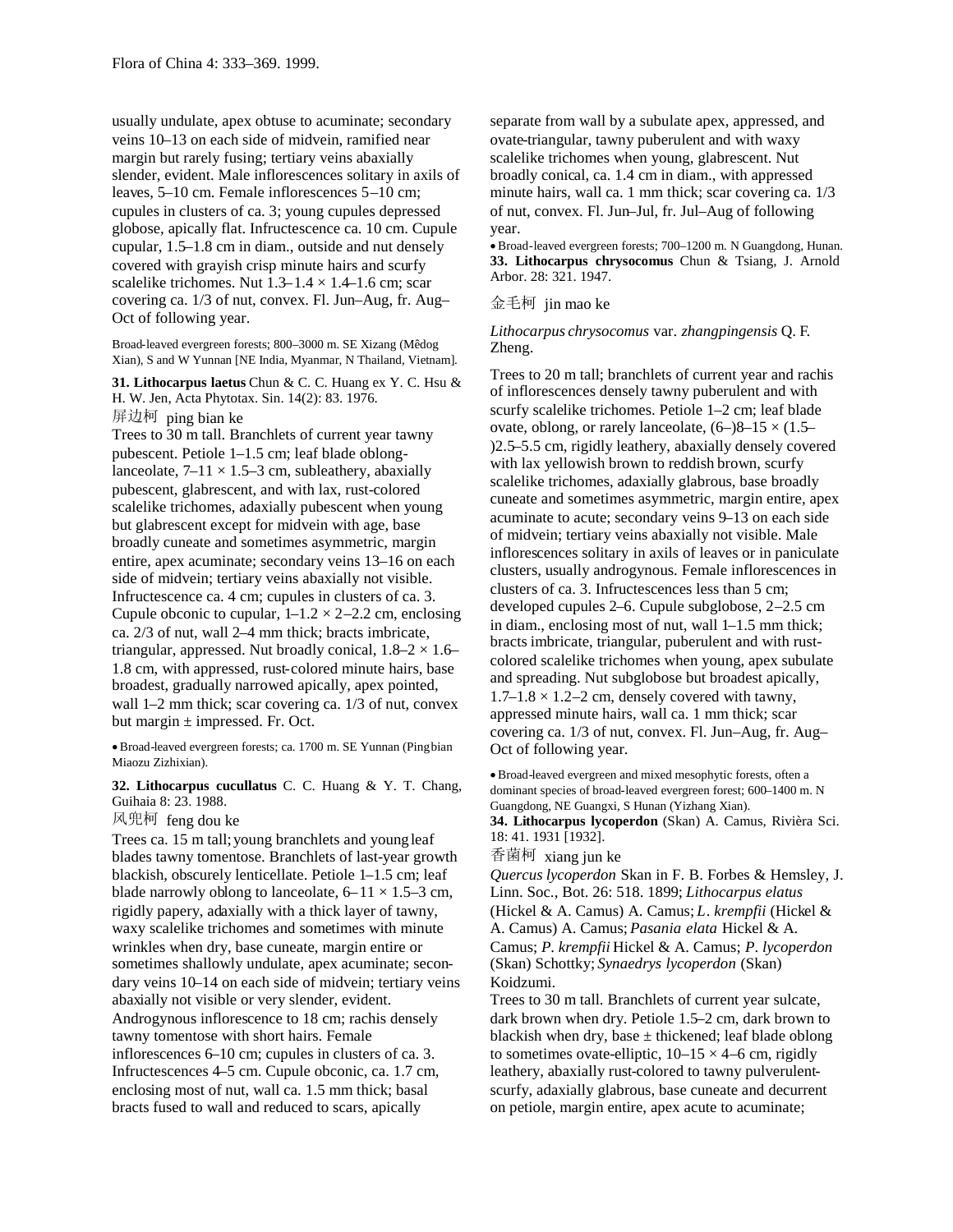secondary veins 8–11 on each side of midvein, sometimes ramified near margin; tertiary veins abaxially not visible or very slender, evident. Male inflorescences in a panicle, rarely solitary in leaf axils. Female inflorescences sometimes androgynous, 8–20 cm; cupules in clusters of ca. 3. Infructescences usually less than 10 cm; rachis base 7–12 mm thick; lenticels yellowish brown. Cupule turbinate to cupular,  $2-2.5 \times$ 2.4–2.8 cm, broadest at middle, enclosing most of nut, wall 2–3 mm thick; bracts triangular-subulate, appressed, puberulent and scurfy. Nut depressed globose to subglobose, ca.  $1.5 \times 2$  cm, appressed puberulent and scurfy, apex narrowed, wall 2–2.5 mm thick; scar covering ca. 1/3 of nut, convex. Fl. May–Jun, fr. Sep–Oct of following year.

Broad-leaved evergreen forests; 1000–1500 m. W Guangxi, SE Yunnan [Laos, N Vietnam].

**35. Lithocarpus paihengii** Chun & Tsiang, J. Arnold Arbor. 28: 322. 1947.

大叶苦柯 da ye ku ke

Trees to 15 m tall. Branches glabrous. Petiole 2–3 cm, stout, sometimes white farinose; leaf blade ovateelliptic, oblong, or rarely obovate-elliptic,  $15-25 \times 4-9$ cm, thickly leathery, abaxially tawny to reddish brown scurfy when young, adaxially dark brown to reddish brown, glabrous, and often glossy, base broadly cuneate and decurrent on petiole, margin entire, apex acuminate to shortly acute; secondary veins 8–13 on each side of midvein; tertiary veins abaxially not visible or very slender, evident. Male inflorescences solitary in axils of leaves or in a panicle, to 20 cm; rachis sparsely tawny pubescent. Androgynous inflorescences 7–13 cm, with a few male flowers at apex. Female inflorescence with cupules in clusters of ca. 3. Infructescences 6–10 cm; rachis 6–8 mm thick, lenticellate. Cupule globose to depressed globose, 2–2.8 cm in diam., enclosing most of nut, outside grayish scurfy, wall 1.5–2.5 mm thick; basal bracts obscure, sometimes united into concentric rings but with a subulate tip, apical ones triangular, appressed. Nut depressed globose to broadly conical,  $1.2-2 \times 1.4-2.4$  cm, covered with tawny minute hairs; scar covering ca. 1/3 of nut, convex. Fl. May–Jun, fr. Oct–Nov of following year.

Mixed mesophytic forests; 700–1600 m. S Fujian, Guangdong, Guangxi, S Hunan, S Jiangxi.

**36. Lithocarpus triqueter** (Hickel & A. Camus) A. Camus, Rivièra Sci. 18: 42. 1932.

棱果柯 leng guo ke

*Pasania triquetra* Hickel & A. Camus, Ann. Sci. Nat., Bot., sér 10, 3: 400. 1921.

Trees tall; Petiole 2–2.5 cm; leaf blade narrowly oblong to oblanceolate-elliptic,  $15-25 \times 5-7$  cm, thickly papery, leaf blades abaxially and rachis of inflorescences with lamellate, appressed, waxy scalelike trichomes, abaxially grayish brown, adaxially dark brown when dry, base cuneate and decurrent on petiole, margin entire, apex shortly acuminate; secondary veins 8–11 on

each side of midvein, curving apically, obscure near margin. Male inflorescences in a panicle, to 20 cm. Female inflorescences 8–10 cm; cupules in clusters of ca. 3. Infructescence rachis stout, base ca. 1 cm thick. Cupule subglobose,  $\pm$  asymmetric, 2.2–2.6 cm in diam. enclosing nut; bracts imbricate, triangular, squamose, gray to light brown when dry, densely scurfy. Nut subglobose, 1.6–2.4 cm, depressed on 1 or 2 sides, obtusely ridged from middle to apex, wall ca. 1 mm thick; scar covering ca. 1/2 of nut, convex. Fl. Jun, fr. Sep–Oct of following year.

Broad-leaved evergreen forests; 600–1200 m. SE Yunnan [N Vietnam].

**37. Lithocarpus cinereus** Chun & C. C. Huang in C. C. Huang & Y. T. Chang, Guihaia 8: 11. 1988.

炉灰柯 lu hui ke

Trees. Branches glabrous; branchlets of current year sulcate. Petiole 1–1.5 cm; leaf blade oblong to lanceolate,  $8-11 \times 2-3.5$  cm, thickly leathery, abaxially grayish green, dark grayish brown when dry, and with waxy scalelike trichomes, adaxially glabrous, base cuneate, margin entire or obscurely undulate near apex and  $\pm$  recurved, apex narrowly acuminate; secondary veins 11–15 on each side of midvein, adaxially  $\pm$ impressed; tertiary veins abaxially not visible. Infructescences 8–10 cm; rachis 6–8 mm thick, basally lenticellate; lenticels brown; cupules in clusters of ca. 3 but only 1 developed. Cupule cupular,  $1.6-2.2 \times 2-2.5$ cm, broadest slightly from middle to apex, enclosing ca. 2/3 of nut, basally narrowed, wall 2–4 mm thick; basal bracts fused to wall except for a subulate tip, triangular, with lax dark grayish brown waxy scalelike trichomes, apical ones smaller, imbricate. Nut broadly conical,  $1.6-2 \times 1.6-2$  cm, densely covered with tawny appressed minute hairs, wall 1–1.5 mm; scar covering ca. 1/3 of nut, convex but margin impressed. Fr. Nov.

Broad-leaved evergreen forests; ca. 1000 m. SW Guangxi, SE Yunnan.

**38. Lithocarpus uvariifolius** (Hance) Rehder, J. Arnold Arbor. 1: 132. 1919.

紫玉盘柯 zi yu pan ke

Trees 10–15 m tall or shrubs 1–4 m tall; young branchlets, petioles, and rachis of inflorescences densely with tawny to rust-colored,  $\pm$  coarse long hairs. Branches with large and conspicuous bud scars. Petiole 1–3.5 cm; leaf blade  $4-22 \times 2-10$  cm, leathery to thickly papery, concolorous, base subrounded, margin dentate to undulate near apex or entire, apex acute, shortly caudate, or rarely shortly acuminate; secondary veins 22–35 on each side of midvein, abaxially pilose, abruptly curving apically, fusing near margin; tertiary veins abaxially conspicuous, subparallel, pilose. Male inflorescences spicate, solitary in axils of leaves or clustered at apex of branchlets; rachis stout. Female flowers usually borne on base of male inflorescence rachis, in clusters of ca. 3 or sometimes solitary.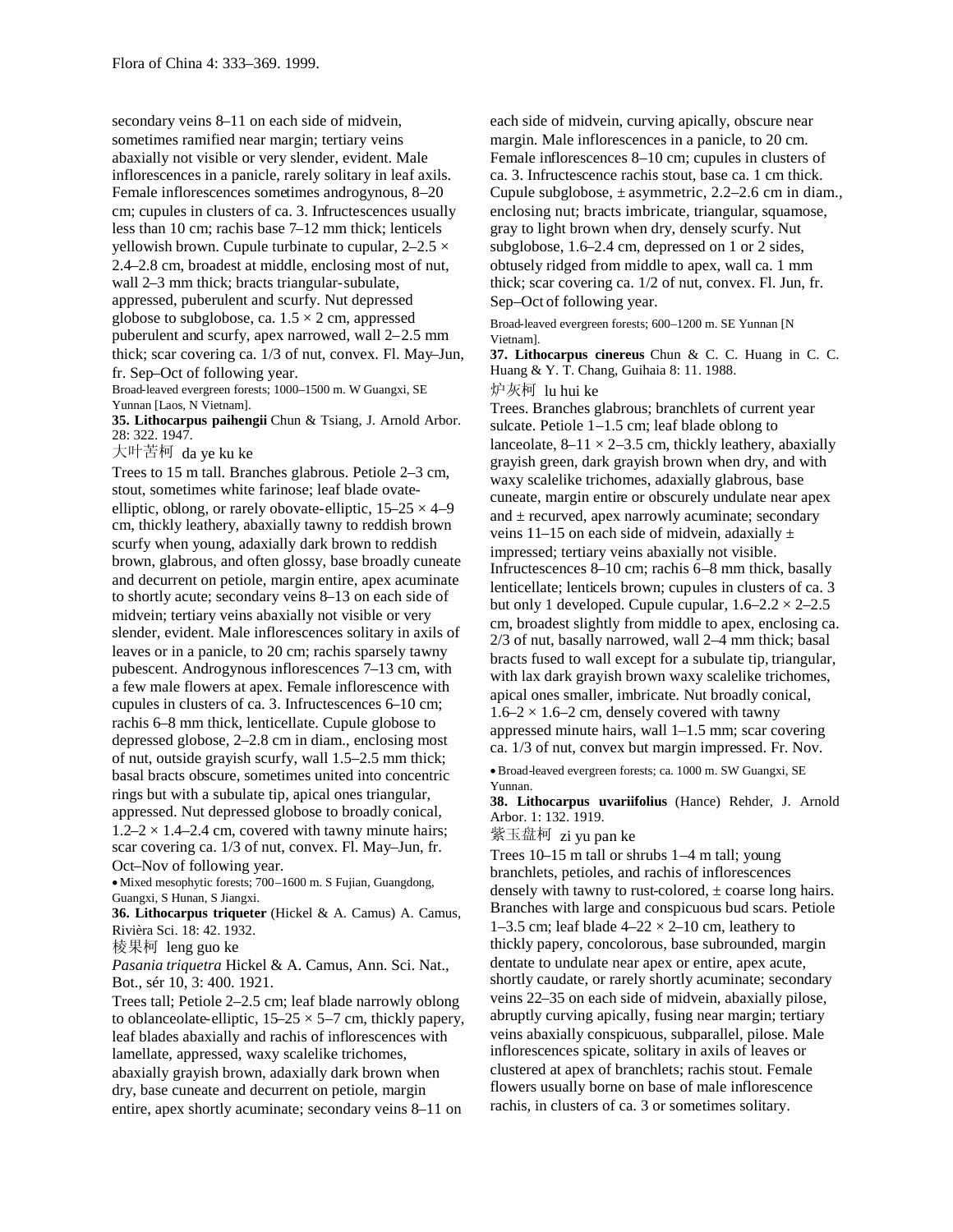Infructescence with 1–4 developed cupules. Cupule cupular to subglobose,  $2-3.5 \times 3.5-5$  cm, enclosing more than 1/2 of nut, outside puberulent and scurfy or rarely glabrescent, wall 2–5 mm thick; bracts narrowly oblong to lanceolate when young, rhomboid to multilateral with age. Nut subglobose, densely covered with appressed minute hairs, apex rounded, flat, or rarely concave, wall 4–8 mm thick; scar covering more than 1/2 of nut, convex. Fl. May–Jul, fr. Oct–Dec of following year.

Broad-leaved evergreen forests or in association with *Castanopsis* and *Cyclobalanopsis* or *Pinus massoniana,* dry, hilly areas; 200–1000 m. Fujian, N to NE Guangdong, Guangxi.

- 1a. Trees; leaf blade  $9-22 \times 5-10$  cm, apex rounded, obtuse, abruptly acute, or sometimes shortly caudate; secondary veins 25–35
	- on each side of midvein ........ 38a. var. *uvariifolius*

1b. Shrubs or small trees; leaf blade  $4-10 \times 2-$ 4.5 cm, apex acuminate; secondary veins 14–20

on each side of midvein ............ 38b. var. *ellipticus*

## **38a. Lithocarpus uvariifolius** var. **uvariifolius**

紫玉盘柯(原变种) zi yu pan ke (yuan bian zhong)

*Quercus uvariifolia* Hance, J. Bot 22: 227. 1884; *Pasania uvariifolia* (Hance) Schottky; *Synaedrys uvariifolia* (Hance) Koidzumi.

Trees 10–15 m tall. Leaf blade obovate, obovate-elliptic, or rarely elliptic,  $9-22 \times 5-10$  cm, abaxially with 2-4branched, stellate, short hairs, margin dentate to undulate near apex or rarely entire, apex rounded, obtuse, abruptly acute, or sometimes shortly caudate; secondary veins 25–35 on each side of midvein. Cupule apically 3.5–4.5 cm in diam.

Broad-leaved evergreen forests or in association with *Castanopsis* and *Cyclobalanopsis* or *Pinus massoniana;* 200–800 m. SW Fujian, N to NE Guangdong, Guangxi.

**38b. Lithocarpus uvariifolius** var. **ellipticus** (F. P. Metcalf) C. C. Huang & Y. T. Chang, Guihaia 8: 16. 1988.

卵叶玉盘柯 luan ye yu pan ke

*Lithocarpus ellipticus* F. P. Metcalf, Lingnan Sci. J. 20: 218. 1942; *L*. *kwangtungensis* H. T. Chang.

Shrubs or small trees, 1–4 m tall. Leaf blade ovate, 4–  $10 \times 2 - 4.5$  cm, abaxially with short hairs, margin entire, apex acuminate. Cupule rarely over 3.5 cm in diam.

Dry, hilly areas; 400–1000 m. C to S Fujian, NE Guangdong.

**39. Lithocarpus fordianus**(Hemsley) Chun, J. Arnold Arbor. 8: 21. 1927.

密脉柯 mi mai ke

*Quercus fordiana* Hemsley, Hooker's Icon. Pl. 27: t. 2664. 1901; *Synaedrysfordiana* (Hemsley) Koidzumi. Trees usually less than 10 m tall; branchlets, leaf blades abaxially, and inflorescences rachis tawny pilose and with stellate hairs. Petiole 1–3 cm; leaf blade oblong to obovate-elliptic,  $10-25 \times 3-9$  cm, thickly papery, concolorous, base cuneate and sometimes asymmetric, margin at least near apex remotely dentate, apex acute, caudate, or rarely acuminate; secondary veins (15–)20– 28 on each side of midvein, basal ones fusing near margin, apical ones ending in teeth; tertiary veins abaxially slender, evident, subparallel. Inflorescences usually androgynous, 3–10 cm; male flower on distal 1/2. Female inflorescence cupules fewer than 10, in clusters of ca. 3 or sometimes solitary. Infructescence rachis ca. 5 mm thick. Cupule cupular,  $2-3 \times 2.5-3.5$ cm, enclosing 2/3–3/4 of nut, wall ca. 1 mm thick; bracts triangular to rhomboid, center and margin ridged, tawny puberulent and scurfy or rarely glabrescent. Nut turbinate, ca.  $2 \times 3$  cm, hairy, apex rounded or flat, wall 4–10 mm thick; scar covering more than 1/2 of nut, convex. Fl. May–Sep, fr. Aug–Oct of following year. Broad-leaved evergreen forests, frequent in moist sites; 700–1500 m. SW Guizhou, S Yunnan [Vietnam].

**40. Lithocarpus corneus** (Loureiro) Rehder in Bailey, Stand. Cycl. Hort. 3569. 1917.

## 烟斗柯 yan dou ke

Trees usually less than 15 m tall. Branchlets light tawny, dark gray, or silver-gray, glabrous or pubescent, sparsely lenticellate; lenticels raised. Leaves usually congested at apex of branches; petiole 0.5–4.5 cm; leaf blade  $(5-)10-15 \times 2-4.5$  cm, papery to leathery, concolorous, with  $\pm$  translucent, minute (visible under hand lens) scalelike glands, base cuneate to subrounded and symmetric or oblique, margin dentate, shallowly undulate, or rarely entire, apex acuminate to acute; secondary veins 9–26 on each side of midvein, ending in teeth; tertiary veins abaxially slender, evident, subparallel. Male inflorescences often with female flowers borne at base of rachis; Female inflorescences less than 10 cm; cupules in clusters of ca. 3 or sometimes solitary. Infructescences 5–7; rachis 3–4 mm thick. Cupule cupular to subglobose,  $2.2-4.5 \times 2.5-5.5$ cm, enclosing ca.  $1/2$  of nut, wall  $(1–)2–3$  mm thick, woody, and basally thickened; bracts triangular to rhomboid, center and margin ridged or fused with cupule and  $\pm$  united into concentric rings. Nut subglobose to turbinate, rarely glabrous, apex rounded, flat, or slightly concave, wall  $\pm$  horny and usually thicker than wall of cupule; scar covering 1/2 to most of nut, convex. Cotyledons 4–8-lobed. Fl. almost all year around but mainly May–Jul, fr. maturing on 1-year-old branchlets.

Broad-leaved evergreen forests, frequent on sunny slopes and in dry places, coastal regions; below 1000 m. S Fujian, Guangdong,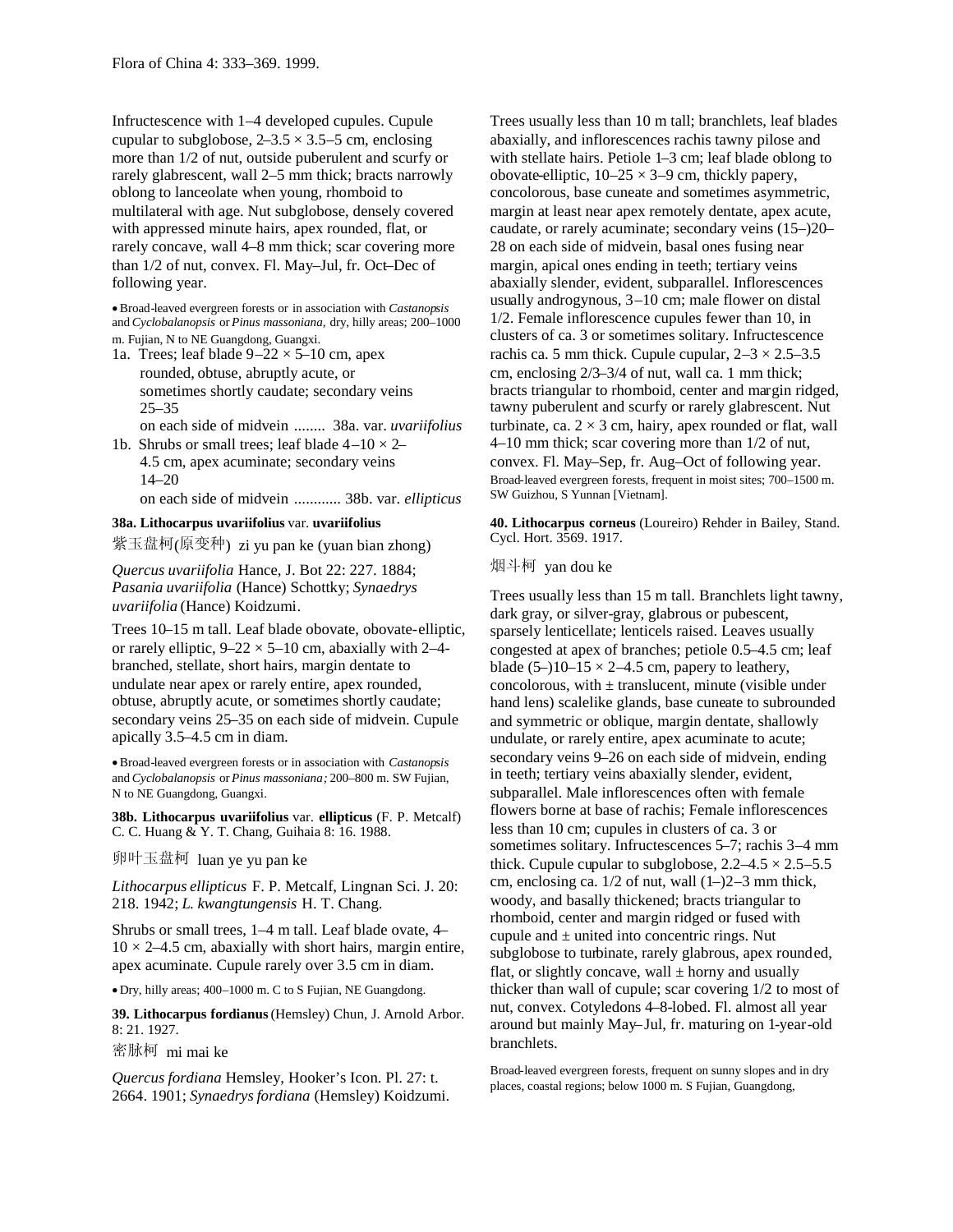Guangxi, S Guizhou, Hainan, S Hunan, Taiwan, EC and SE Yunnan [NE Vietnam].

A widespread and variable species. A critical review of the pattern of variation within *Lithocarpus corneus*may show that the acceptance of most of the varieties below is unjustified.

1a. Leaf blade abaxially hairy .... 40e. var. *hainanensis*

- 1b. Leaf blade glabrous or abaxially with short hairs only along midvein or at axils of secondary veins.
	- 2a. Bracts on cupule mostly reduced and often united into a few concentric rings, slightly convex .......... 40b. var. *zonatus*
	- 2b. Bracts triangular to rhomboid, center and margin ridged and interweaved.
		- 3a. Cupules 2–5.5 cm in diam.
			- 4a. Leaf blade elliptic, obovateoblong, or ovate; secondary veins less than 20 on each side of midvein ...... 40a. var. *corneus*
			- 4b. Leaf blade narrowly oblong to oblanceolate; secondary veins 20–26 on each side of midvein 40c. var. *angustifolius*
		- 3b. Cupules to 2 cm in diam..
			- 5a. Leaf blade secondary veins flat or adaxially slightly impressed; fruit to 16 per infructescence .......... 40d. *fructuosus*
			- 5b. Leaf blade secondary and tertiary veins adaxially conspicuously impressed; fruit ca. 5 per infructescence 40f. var. *rhytidophyllus* and slightly thicker than wall of cupule.

#### **40a. Lithocarpus corneus** var. **corneus**

烟斗柯(原变种) yan dou ke (yuan bian zhong) *Quercus cornea* Loureiro, Fl. Cochinch. 2: 572. 1790; *Lithocarpus ellipticus* F. P. Metcalf var. *glabratus* F. P. Metcalf; *L*. *kodaihoensis* (Hayata) Hayata; *L*. *tsangii* A. Camus; *Pasania cornea* (Loureiro) Oersted; *Q. kodaihoensis* Hayata; *Synaedrys cornea* (Loureiro) Koidzumi.

Petiole 0.5–4 cm; leaf blade elliptic, obovate-oblong, or ovate,  $4-20 \times 1.5-7$  cm, with  $\pm$  translucent, minute (visible under hand lens) scalelike glands. Cupule 2.2–  $4.5 \times 2.5$ –5.5 cm, enclosing ca. 1/2 of nut, wall woody and basally thickened; bracts triangular to rhomboid, center and margin ridged. Nut subglobose to turbinate, rarely glabrous, apex rounded, flat, or slightly concave, wall  $\pm$  horny and usually thicker than wall of cupule; scar covering ca. 1/2 to most of nut.

Broad-leaved evergreen forests, frequent on sunny slopes and in dry places. S Fujian, Guangdong, Guangxi, S Guizhou, S Hunan, Taiwan, SE Yunnan [NE Vietnam].

**40b. Lithocarpus corneus** var. **zonatus**C. C. Huang & Y. T. Chang, Guihaia 8: 14. 1988.

环鳞烟斗柯 huan lin yan dou ke

*Lithocarpus hemisphaericus*(Drake) Barnett; *Pasania hemisphaerica* (Drake) Hickel & A. Camus; *Quercus hemisphaerica* Drake (1890) not W. Bartram ex Willdenow (1805); *Synaedrys hemisphaerica* (Drake) Koidzumi.

Petiole 2–4.5 cm; leaf blade lanceolate to narrowly oblong, variable in size, large blades ca.  $20 \times 6$  cm, small blades ca.  $7 \times 2$  cm, sparsely pubescent on midvein or sometimes abaxially at axils of veins. Cupule  $3.5-4.5 \times 4-5$  cm. Nut with appressed minute hairs, glabrescent, apex flat but with center slightly impressed, wall rigidly horny and  $2-4 \times$  thicker than wall of cupule.

Guangdong, Guangxi [NE Vietnam].

**40c. Lithocarpus corneus** var. **angustifolius** C. C. Huang & Y. T. Chang, Guihaia 8: 15. 1988.

窄叶烟斗柯 zhai ye yan dou ke

Petiole 1.5–2 cm; leaf blade narrowly oblong to oblanceolate,  $2.5-3.8 \times 1-2.3$  cm, abaxially with branched, short hairs when young, usually sparsely pilose on midvein, occasionally with tuft of hairs at axils of veins. Cupule 2–3 cm in diam. Nut hairy at apex, wall thicker than that of cupule.

W Guangxi, SE Yunnan.

**40d. Lithocarpus corneus** var. **fructuosus** C. C. Huang & Y. T. Chang, Guihaia 8: 15. 1988.

多果烟斗柯 duo guo yan dou ke

Petiole 0.5–1.5 cm; leaf blade abaxially with tuft of hairs at axils of veins. Cupule 1.5–2.5 cm in diam. Nut rounded, 1.5–2 cm in diam., apex pointed, wall 2–4 mm

Guangxi.

**40e. Lithocarpus corneus** var. **hainanensis** (Merrill) C. C. Huang & Y. T. Chang, Guihaia 8: 14. 1988.

海南烟斗柯 hai nan yan dou ke

*Quercus hainanensis* Merrill, Philipp. J.Sci. 23: 239. 1923.

Petiole 1–2(–3.5) cm; leaf blade obovate, obovateoblong, or rarely elliptic, abaxially sparsely covered with short, early glabrescent stellate hairs, sometimes short hairs remaining on midvein and secondary veins. Cupule apically flat or slightly convex, outside densely hairy. Nut wall much thicker than cupule wall.

Coastal regions. S and SW Guangdong, Hainan.

**40f. Lithocarpus corneus** var. **rhytidophyllus** C. C. Huang & Y. T. Chang, Guihaia 8: 15. 1988.

皱叶烟斗柯 zhou ye yan dou ke

Petiole less than 1 cm; leaf blade adaxially bullate.

Cupule less than 2 cm in diam. Nut convex at apex.

Forests on dry slopes. EC Yunnan (Mile Xian).

**41. Lithocarpus pachylepis** A. Camus, Bull. Soc. Bot. France 82: 437. 1935.

厚鳞柯 hou lin ke

*Quercus wangii* Hu & W. C. Cheng.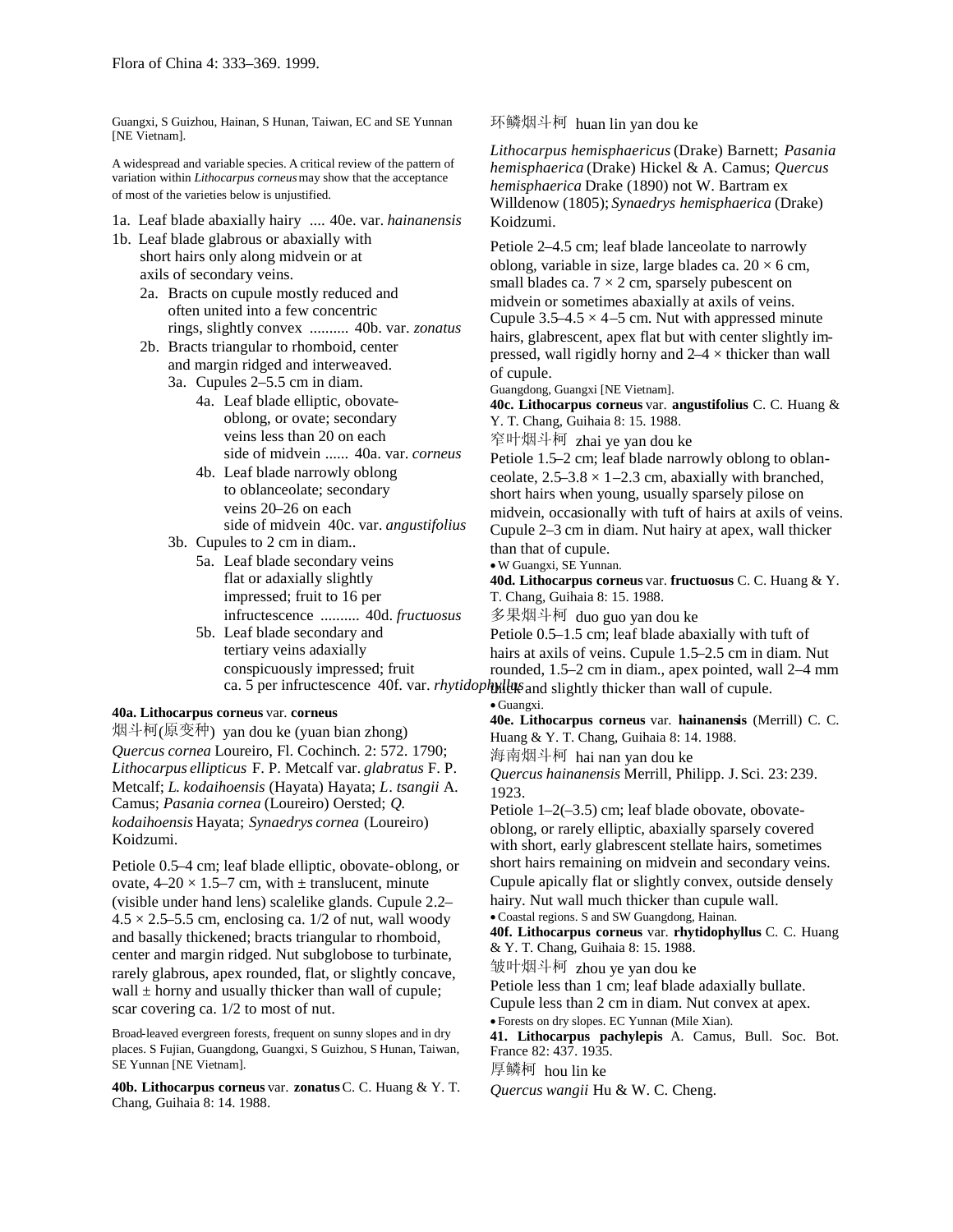Trees 10–20 m tall; branchlets of current year, petioles, and rachis of inflorescences covered with short stellate hairs. Petiole 1.5–2.5 cm; leaf blade obovate-oblong to oblong,  $20-35 \times 6-11$  cm, rigidly papery, concolorous, abaxially covered with short, stellate hairs along veins and sometimes with tuft of hairs on axils of veins, base broadly cuneate, margin serrate-dentate, apex obtuse to acute; secondary veins 25–30 on each side of midvein, ending in teeth; tertiary veins abaxially conspicuous, subparallel. Male inflorescences solitary in axils of leaves or in a panicle. Female inflorescences 3–5 cm; cupules in clusters of ca. 3. Infructescence ca. 7 cm; rachis ca. 5 mm thick. Cupule turbinate when young, discoid when mature,  $1.5-3 \times 4.5-6$  cm, covering base of nut, wall 7–9 mm thick and woody; bracts ovatetriangular to oblique rhomboid margin and midvein ridged, apex subulate and incurved. Nut broadly conical when young and densely tawny puberulent, depressed globose when mature,  $1.5-2.5 \times 4-6.5$  cm, apex flat but slightly concave in center, wall horny and 7–10 mm thick; scar covering ca.  $1/2$  of nut,  $\pm$  convex. Fl. Apr-Jun, fr. Oct–Dec of following year.

Broad-leaved evergreen forests, also on dry slopes; 900–1800 m. W Guangxi, SE Yunnan [N Vietnam].

**42. Lithocarpus attenuatus** (Skan) Rehder, J. Arnold Arbor. 1: 123. 1919.

尖叶柯 jian ye ke

*Quercus attenuata* Skan in F. B. Forbes & Hemsley, J. Linn. Soc., Bot. 26: 506. 1899; *Pasania attenuata* (Skan) Schottky; *Synaedrys attenuata* (Skan) Koidzumi.

Trees 10–15 m tall. Branchlets of last-year growth white farinose. Petiole 1.5–3 cm; leaf blade ovateelliptic to lanceolate,  $7-13 \times 2-4$  cm, thinly leathery, abaxially glaucous when dry and with adherent, waxy scalelike trichomes, adaxially glabrous, base cuneate and decurrent on petiole, margin entire or sometimes undulate, apex narrowly acuminate; secondary veins 9– 13 on each side of midvein, slender, evident; tertiary veins abaxially not visible or obscure. Male inflorescences axillary, paniculate or racemose, 10–14 cm; rachis with grayish, waxy scalelike trichomes. Female inflorescences racemose, 10–12 cm; rachis sulcate, with grayish, waxy scalelike trichomes; cupules often solitary, scattered. Cupule globose,  $3-3.5 \times 2.5-3$ cm, completely enclosing nut, basally slightly narrowed into a stalk, wall less than 0.5 mm thick and crustaceous; basal bracts united into concentric rings, triangular, apical ones reduced to a subulate tip or a wartlike appendage, small and obscure. Nut subglobose,  $2-2.5 \times$ 1.8–2.8 cm, white farinose, base flat, apex slightly narrowed and obtuse, wall ca. 0.5 mm thick; scar 7–12 mm in diam., concave to 1–1.5 mm. Fl. Jun–Oct, fr. Jun–Oct of following year.

Broad-leaved evergreen forests, in coastal mountains; below 1000 m. S Guangdong, SW Guangxi.

**43. Lithocarpus tubulosus** (Hickel & A. Camus) A. Camus, Rivièra Sci. 18: 42. 1931 [1932].

壶嘴柯 hu zui ke

*Pasania tubulosa* Hickel & A. Camus, Ann. Sci. Nat., Bot., sér. 10, 3: 405. 1921; *Cyclopasania tubulosa* (Hickel & A. Camus) Nakai.

Trees ca. 15 m tall; branchlets, bud scales, and infructescences densely grayish brown tomentose. Petiole rarely to 1 cm, stout, hairy; leaf blade elliptic,  $20-25 \times 7-10$  cm, both surfaces with simple and branched hairs but more densely so on midvein and secondary veins, base rounded, apex shortly caudate and falcate; secondary veins 12–15 on each side of midvein, abruptly curving near margin, apical ones often fusing; tertiary veins abaxially conspicuous, subparallel. Male inflorescences paniculate. Female and androgynous inflorescences 6–8 cm; rachis ca. 5 mm thick, tawny tomentose. Cupules solitary, scattered on rachis, ca.  $3.5 \times 2.5$ –3 cm, completely enclosing nut, apically abruptly narrowed and  $\pm$  elongate, wall less than 1 mm thick; bracts clawlike, reflexed. Nut chestnut brown, depressed globose,  $1.2-1.7 \times 2-2.3$  cm, with appressed minute hairs, apex shortly pointed, wall ca. 1 mm thick; scar 1–1.3 cm in diam., concave Fl. Apr– May, fr. Sep–Oct.

Mixed mesophytic forests; ca. 1000 m. SE Yunnan [Laos, N Thailand, NE Vietnam].

**44. Lithocarpus echinotholus** (Hu) Chun & C. C. Huang ex Y. C. Hsu & H. W. Jen, Acta Phytotax. Sin. 14(2): 74. 1976. 刺壳柯 ci qiao ke

*Pasania echinothola* Hu, Bull. Fan Mem. Inst. Biol., Bot. 10: 96. 1940; *Lithocarpus echinocupula* Hu ex A. Camus; *L*. *hamatus* A. Camus.

Trees 10–20 m tall; young branchlets and leaf blades abaxially covered with adherent waxy scalelike trichomes. Petiole 1–1.5 cm; leaf blade elliptic to rarely obovate-elliptic,  $15-35 \times 5-11$  cm, rigidly papery, brown to brownish gray when dry, base acute, margin entire, apex narrowly acuminate to acute; secondary veins 11–14 on each side of midvein, adaxially slightly impressed, abruptly curving apically near margin but not fusing; tertiary veins abaxially slender, evident or not visible. Male inflorescences axillary, 8–12 cm. Female inflorescences 10–15 cm; rachis slender, densely pubescent, sometimes with a few male flowers near apex; cupules solitary, scattered on rachis. Infructescence rachis 4–6 mm thick. Cupule depressed globose,  $1-2 \times 2-3$  cm, completely enclosing nut, often apically split, wall less than 1 mm thick and crustaceous; bracts linear, curved, 3–5 mm, tawny appressed pubescent. Nut depressed globose,  $1.2-1.5 \times 2-2.8$  cm, with tawny appressed  $\pm$  glossy long hairs, wall ca. 1 mm thick; scar 1.5–1.8 cm in diam., concave. Fl. Mar, fr. Sep–Oct.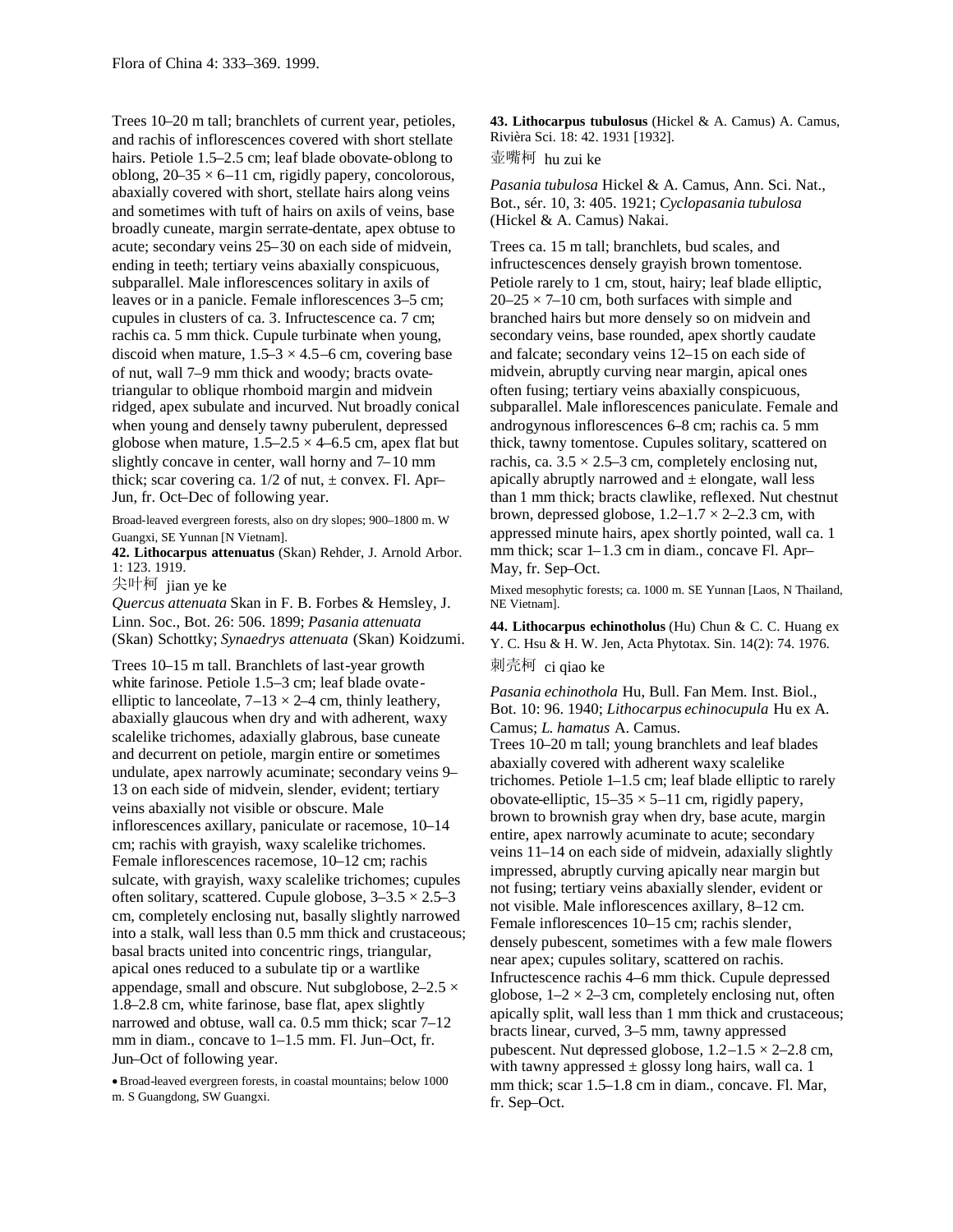Broad-leaved evergreen forests; 200–1200 m. SE Yunnan [N Vietnam].

**45. Lithocarpus pseudoreinwardtii** A. Camus, Chênes, Atlas 3: 72. 1948.

单果柯 dan guo ke

#### *Lithocarpus gagnepainianus* A. Camus.

Trees ca. 20 m tall; branchlets of current year and young leaf blades brownish black and oily glossy when dry. Branches sulcate. Petiole 1–1.5 cm; leaf blade ovate to ovate-elliptic,  $8-15 \times 4-6$  cm, papery, abaxially with waxy scalelike trichomes and glaucous when dry, adaxially glabrous, base broadly cuneate, margin entire, apex abruptly acute with a tip blunt to caudate; secondary veins 7–10 on each side of midvein; tertiary veins abaxially slender, evident, subparallel. Male inflorescences 10–15 cm. Female inflorescences to 20 cm; rachis and cupule stalks grayish scurfy; cupules solitary, rarely in clusters of 2, stalk 2–4 mm but 8–10 mm in fruit. Young cupules shortly tubular, concave in center, apex flat; mature cupules basinshaped,  $1-1.2 \times 1.6-2.4$  cm excluding stalk, enclosing more than 3/4 of nut, with ca. 8 concentric rings, tawny scurfy, wall ca. 1 mm thick. Nut depressed globose, ca.  $1 \times 1.4$ –1.8 cm, with tawny appressed minute hairs, base flat, apex rounded; scar ca. 1 cm in diam., concave. Fl. Mar–Jun, fr. Mar–Jun of following year.

Broad-leaved evergreen forests; ca. 1200 m. S Yunnan [Laos, C to NW Vietnam].

**46. Lithocarpus caudatilimbus** (Merrill) A. Camus, Notul. Syst. (Paris) 6: 185. 1938.

尾叶柯 wei ye ke

*Quercus caudatilimba* Merrill, Sunyatsenia 2: 212. 1935; *Pasania caudatilimba* (Merrill) Chun.

Trees 15–25 m tall. Young branchlets sulcate. Petiole 3–4 cm; leaf blade broadly ovate to suborbicular, 7–14  $\times$  3–8 cm, rigidly papery, abaxially with adherent, waxy scalelike trichomes, adaxially glabrous, base broadly cuneate and decurrent on petiole, margin entire, apex abruptly acute, shortly caudate, or rarely acuminate; secondary veins 6–10 on each side of midvein; tertiary veins abaxially slender, evident or not visible. Male inflorescences in a panicle, 6–10 cm. Female inflorescences solitary or in pairs, terminal on branches; cupules stalked, often solitary, scattered on rachis. Infructescences 5–10 mm; rachis ca. 4 mm thick. Cupule subglobose,  $2.5-3 \times 2-2.5$  cm including stalk, enclosing 1/2–3/4 of nut, wall (0.5–)1 mm thick and crustaceous; bracts triangular, wartlike, apical ones reduced to scars. Nut depressed globose,  $1.4$ – $1.8 \times 1.8$ – 2.3 cm, glabrous, base flat, wall. ca. 1 mm thick; scar

1.2–1.4 cm in diam., concave. Fl. Oct–Dec, fr. Oct–Dec of following year.

Broad-leaved evergreen forests; ca. 700 m. SW Guangdong (Yangchun Xian), Hainan.

**47. Lithocarpus shinsuiensis** Hayata & Kanehira in Hayata, Icon. Pl. Formosan. 10: 30. 1921.

# 浸水营柯 jin shui ying ke

*Lithocarpusternaticupulus* (Hayata) Hayata var. *shinsuiensis* (Hayata & Kanehira) Nakai; *Pasania shinsuiensis*(Hayata & Kanehira) Nakai; *Synaedrys shinsuiensis*(Hayata & Kanehira) Kudo.

Trees. Branchlets grayish brown, densely lenticellate. Petiole 1–1.5 cm; leaf blade oblong-lanceolate, 8–18 × 2–5 cm, abaxially glaucous, base cuneate and decurrent on petiole, margin entire, apex caudate-acuminate; midvein raised on both surfaces; secondary veins 6–12 on each side of midvein; tertiary veins abaxially conspicuous. Female inflorescence with cupules in clusters of 1–3, usually only 1 developed. Cupule subglobose, ca.  $1.8 \times 2.2$  cm, enclosing  $1/2-2/3$  of nut, basally narrowed into a stalk to 7 mm, wall thin and crustaceous; basal bracts imbricate or in concentric rings, squamose, tawny puberulent. Nut subglobose, ca. 2 cm in diam.; scar concave. Fl. Feb–Apr, fr. Oct–Dec of following year.

Broad-leaved evergreen forests; 300–1000 m. S Taiwan. **48. Lithocarpus longipedicellatus** (Hickel & A. Camus) A. Camus, Rivièra Sci. 18: 41. 1931 [1932]. 柄果柯 bing guo ke

*Pasania longipedicellata* Hickel & A. Camus, Bull. Mus. Natl. Hist. Nat. 34: 365. 1928; *Lithocarpus podocarpus* Chun.

Trees to 20 m tall. Branches glabrous. Petiole, 1–1.5 cm; leaf blade elliptic, ovate, or ovate-elliptic,  $8-15 \times 3-6$ cm, subleathery, abaxially with adherent, waxy scalelike trichomes and glaucous when dry, adaxially glabrous, base broadly cuneate, margin entire or sometimes undulate, apex acuminate to acute with tip obtuse to rounded; secondary veins 9–14 on each side of midvein, abruptly curving apically near margin but usually not fusing; tertiary veins abaxially slender, evident or not visible. Male inflorescences in a panicle or solitary in axils of leaves; rachis light yellowish gray scurfy. Female inflorescence 3–5 mm; cupules solitary, scattered on rachis soon after anthesis. Infructescence rachis base 8–10 mm thick, thicker than branches. Cupule discoid, 1.2–1.5 cm in diam., enclosing basal part or rarely to middle of nut, wall less than 1 mm thick; bracts sometimes entirely or partly united into concentric rings, triangular, tiny but visible under lens, tawny scurfy. Nut depressed globose to subglobose, 1–  $1.4 \times 1.2{\text -}2.2$  cm,  $\pm$  white glaucous, base flat, wall 0.5–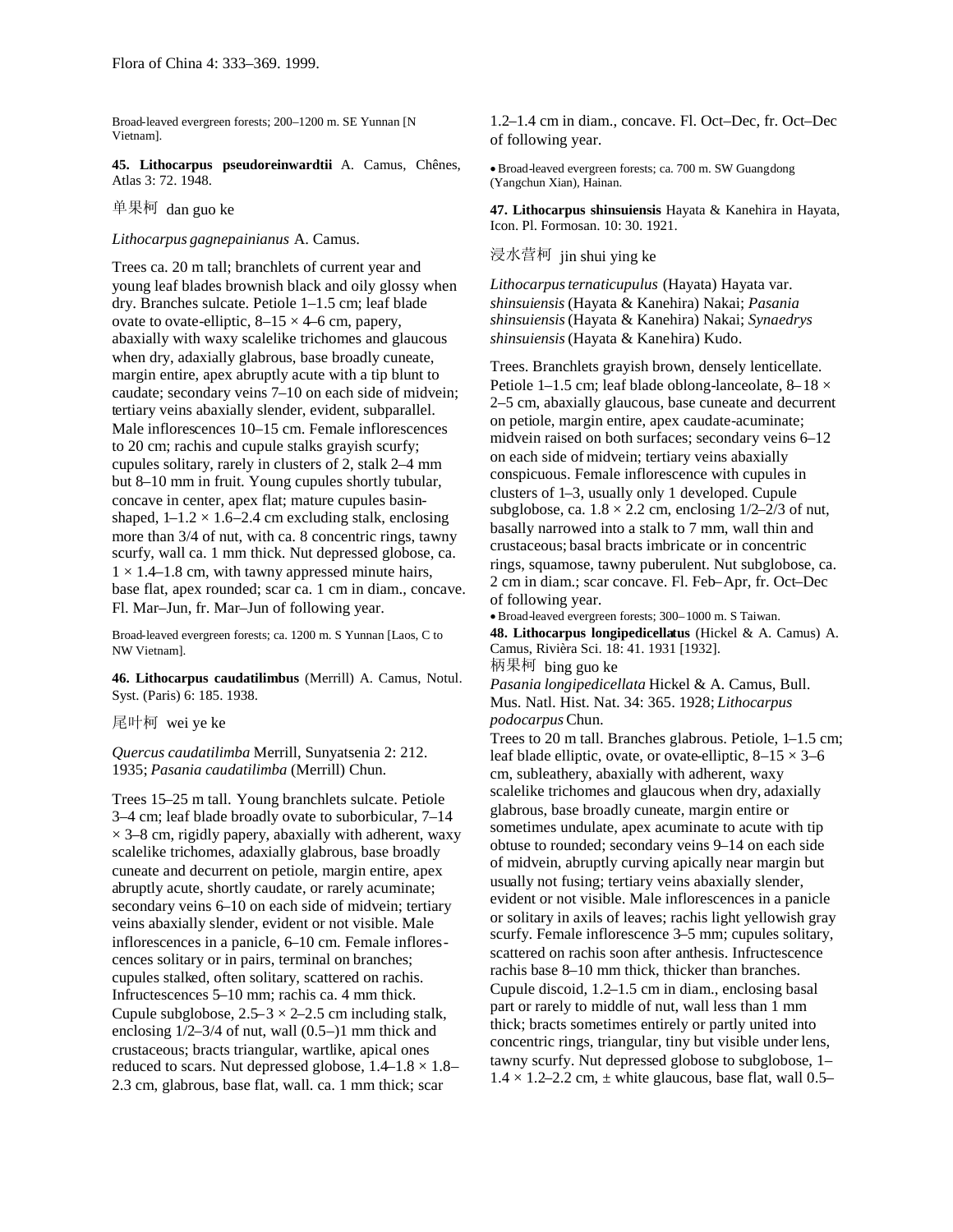1 mm thick; scar 0.7–1.8 cm in diam., concave. Fl. Oct– Jan, Fl. Oct–Jan of following year.

Scattered in broad-leaved evergreen forests; below 1200 m. W Guangxi, Hainan, SE Yunnan [N Vietnam].

**49. Lithocarpus brachystachyus** Chun, J. Arnold Arbor. 28: 230. 1947.

短穗柯 duan sui ke

Trees 3–8 m tall; bud scales and young leaf blades often with brown  $\pm$  translucent resin when dry. Branchlets dark brown to blackish when dry, glabrous, sparsely lenticellate. Petiole less than 1 cm; leaf blade ovate to ovate-elliptic,  $3-7 \times 1-3$  cm, rigidly leathery, dark brown when dry, abaxially with grayish adherent waxy scalelike trichomes, adaxially glabrous, base sometimes asymmetric, margin entire, apex acute to caudateacuminate with tip obtuse to rounded. Male inflorescences axillary, solitary, rarely in clusters of 2–4, 3– 5 cm; rachis slender, 1–2 mm thick. Female inflorescences rarely over 5 cm; rachis grayish scurfy; cupules 3–10, solitary; cupule stalks ca. 1 mm, 4–7 mm in fruit. Cupule discoid,  $2-5$  mm  $\times$  1–1.5 cm, enclosing ca.  $1/3$  of nut; bracts  $\pm$  united into concentric rings from base to middle of cupule, triangular, obscure. Nut depressed globose to conical,  $1-1.4 \times 1.2-1.6$  cm, glabrous, base flat; scar 7–10 mm in diam., concave. Fl. Oct–Nov or Feb, fr. Aug–Oct of following year. Mixed mesophytic forests; 800–1000 m. SW Guangdong, Hainan (Changjiang Xian).

**50. Lithocarpus leucodermis** Chun & C. C. Huang in C. C. Huang & Y. T. Chang, Guihaia 8: 18. 1988.

白枝柯 bai zhi ke

Trees to 25 m tall. Branches of last-year growth covered with a  $\pm$  translucent, longitudinally splitting, thin waxy layer. Petiole 1–2 cm; leaf blade narrowly oblong, 14–20 cm, leathery, concolorous, glabrous, base cuneate, apex acuminate with tip obtuse; secondary veins 8–10 on each side of midvein, curving apically near margin, apical ones fusing. Inflorescences unknown. Fruit solitary, sessile; rachis 4–5 mm thick, grayish, glabrous or glabrescent. Cupule bowl-shaped, 5–8 mm  $\times$  1.8–2.5 cm, enclosing ca. 1/2 of nut, basally  $\pm$  flat, wall less than 1 mm thick and crustaceous; bracts linear,  $1-3$  mm,  $\pm$  curved. Nut depressed globose,  $1.6-2$  $\times$  1.7–2.4 cm, densely covered with appressed, short hairs; scar 1–1.2 cm in diam., concave; stylopodium to 4 mm. Fr. Oct.

Broad-leaved evergreen forests; ca. 1600 m. SE Yunnan (Pingbian Miaozu Zizhixian).

**51. Lithocarpus quercifolius** C. C. Huang & Y. T. Chang, Guihaia 8: 16. 1988.

## 栎叶柯 li ye ke

Trees 5–6 m tall. Branchlets of current year pubescent. Leaves usually congested at apex of branches; petiole 2–5 mm; leaf blade oblong to obovate-elliptic,  $4-11 \times$ 1–3 cm, rigidly papery, concolorous, abaxially usually with tuft of hairs in axils of veins, base rounded to

broadly cuneate, margin with a few acute teeth, apex acute; secondary veins 8–11 on each side of midvein, branched near margin with outer branch ending in a marginal tooth; tertiary veins conspicuous, slender. Male inflorescences ca. 5 cm. Female flowers solitary, scattered above middle of male inflorescence rachis; rachis tawny pubescent. Infructescences 2–3 cm; rachis ca. 2 mm thick. Cupule discoid,  $2-5$  mm  $\times$   $2-2.5$  cm, enclosing basal part of nut; bracts imbricate, lanceolate when young, rhomboid to broadly triangular when mature, appressed, midvein ridged. Nut depressed globose,  $1.2-1.6 \times 2-2.4$  cm, covered with appressed minute hairs; scar 1.6–2 cm in diam., margin concave but center ± convex. Fl. Apr–Jun, fr. Sep–Oct. Secondary forests or scrub; ca. 600 m. Guangdong (Huiyang Xian),

Jiangxi (Suichuan Xian). **52. Lithocarpus konishii** (Hayata) Hayata, Icon. Pl. Formosan. 6 Suppl.: 72. 1917.

油叶柯 you ye ke

*Quercus konishii* Hayata, J. Coll. Sci. Imp. Univ. Tokyo 25(19): 201. 1908; *Pasania konishii* (Hayata) Schottky; *Q. cornea* Loureiro var. *konishii* (Hayata) Hayata; *Synaedrys konishii* (Hayata) Koidzumi.

Trees usually less than 5 m tall. Spring shoots glabrous, autumn shoots tawny pubescent. Petiole 0.5–1.5 cm; leaf blade ovate, obovate, elliptic, or obovate-elliptic,  $4-9 \times 1-4$  cm, papery and slightly rigid, concolorous, abaxially with tufts of hairs at axils of veins, base cuneate, margin with 3–6 obtuse teeth, apex acute to caudate-acuminate; midvein puberulent adaxially; secondary veins 7–10 on each side of midvein, adaxially slightly impressed; tertiary veins slender, evident. Female flowers borne on basal part of androgynous inflorescences; rachis tawny tomentose; cupules 1(or 2). Infructescences 2–3 cm; rachis 1.5–2 mm thick, lenticellate. Cupule discoid,  $4-8$  mm  $\times$  1.5– 2.5 cm, enclosing basal part of nut, wall 1.5–2 mm thick; bracts imbricate, broadly triangular, covered with grayish brown, shortly tomentose hairs, midvein ridged. Nut depressed globose,  $1-1.8 \times 2-3$  cm, glabrous, apex rounded or flat, wall 3–6 mm thick and horny; scar 1.3– 2.4 cm in diam., margin impressed but center  $\pm$  convex. Fl. Apr and Aug, fr. Jul–Oct of following year.

Broad-leaved evergreen forests; 300–1600 m. E Hainan, C to S Taiwan.

**53. Lithocarpus nantoensis** (Hayata) Hayata, Icon. Pl. Formosan. 6 Suppl.: 72. 1917.

## 南投柯 nan tou ke

*Quercus nantoensis* Hayata, J. Coll. Sci. Imp. Univ. Tokyo 30: 293. 1911; *Pasania nantoensis* (Hayata) Schottky; *Synaedrys nantoensis* (Hayata) Koidzumi.

Trees to 15 m tall. Branchlets chestnut brown, glabrous, conspicuously lenticellate. Petiole usually less than 1 cm; leaf blade lanceolate to narrowly oblong,  $7-14 \times 2-$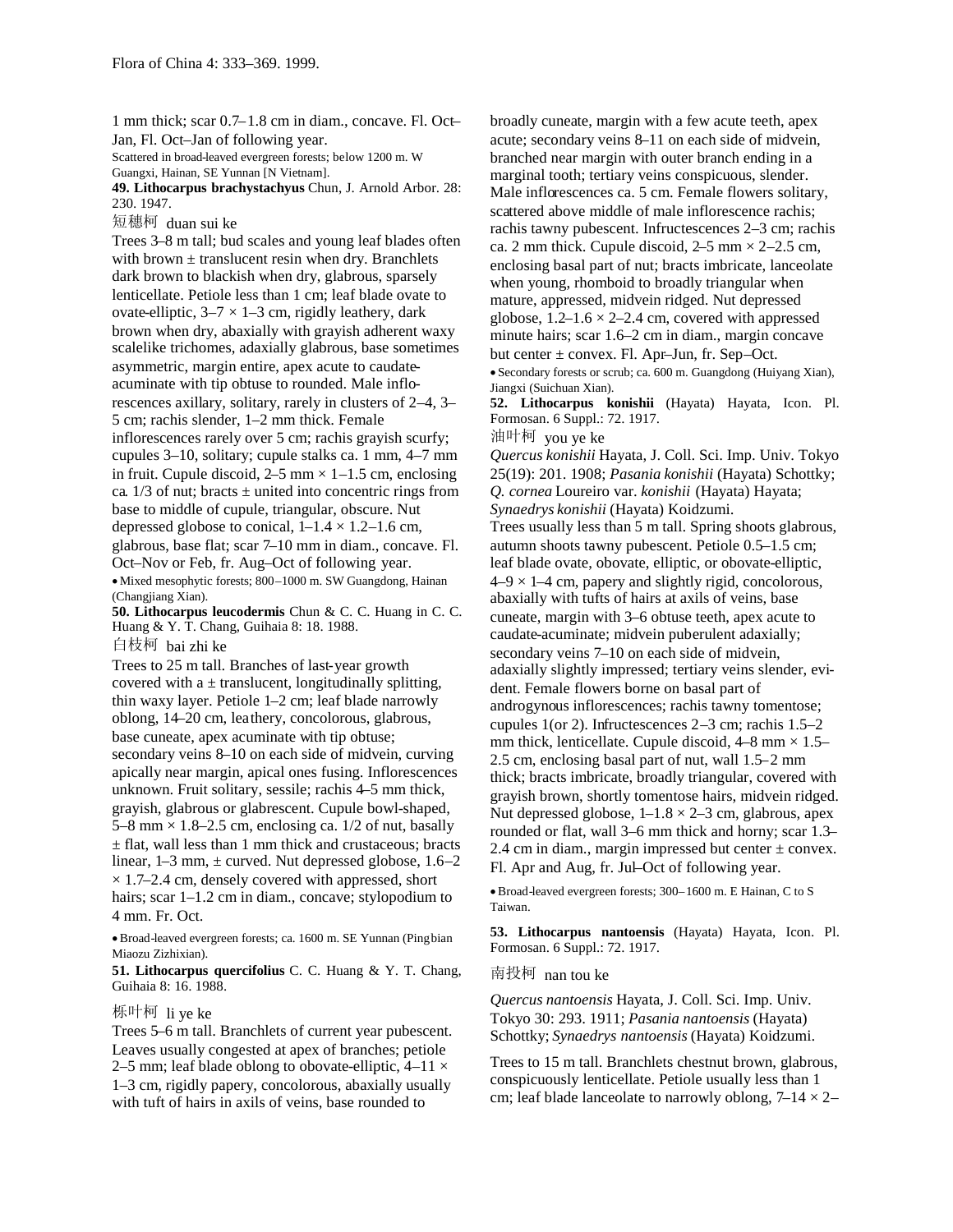4.5 cm, subleathery, abaxially glaucous to light green and with adherent, waxy scalelike trichomes, base cuneate and decurrent on petiole, apex acuminate to caudate; midvein abaxially slender, evident and adaxially conspicuously raised; secondary veins 10–15 on each side of midvein. Male inflorescences arising near apex of branchlets of current year; rachis with scalelike glands, sparsely waxy. Female inflorescences 10–16 cm; cupules solitary, scattered, glabrous. Infructescence rachis ca. 3 mm thick. Cupule enclosing ca. 1/2 of nut when young; discoid when mature, 1.2– 1.5 cm in diam., enclosing only basal part of nut, basally narrowed; bracts reduced and united into concentric rings, with tawny, waxy scalelike glands. Nut conical, 1–2 cm; scar 5–8 mm in diam., concave. Fl. Jun–Aug, fr. Oct–Dec of following year. Broad-leaved evergreen forests; 300–1500 m. C to S Taiwan.

**54. Lithocarpus iteaphyllus** (Hance) Rehder, J. Arnold Arbor. 1: 127. 1919.

鼠刺叶柯 shu ci ye ke

*Quercus iteaphylla* Hance, J. Bot. 22: 229. 1884; *Lithocarpus iteaphylloides* Chun; *Pasania iteaphylla* (Hance) Schottky; *Synaedrys iteaphylla* (Hance) Koidzumi. Trees 5–10 m tall. Branchlets of current year conspicuously sulcate, dark reddish brown, glabrous. Petiole 5– 8 mm, sometimes to 3 cm, base ± thickened; leaf blade narrowly oblong to lanceolate,  $8-13 \times 2.5-4.5$  cm, thick to rigidly papery, base broadly cuneate and decurrent on petiole, margin entire, apex acuminate; midvein raised on both surfaces; secondary veins 6–10 on each side of midvein, slender, conspicuous on both surfaces; tertiary veins inconspicuous. Inflorescence solitary or congested at apex of branches of last-year growth, usually androgynous; rachis with early glabrescent, tawny minute hairs. Male flowers above middle of inflorescence, solitary, scattered on rachis. Infructescences 5–8 cm; rachis ca. 2 mm thick, lenticellate. Cupule bowl-shaped,  $5-8$  mm  $\times$  1–1.4 cm, enclosing 1/8–1/5 of nut, wall 0.5–1 mm thick with basal part woody; bracts reduced and united into 6–8 irregular concentric rings, with tawny, waxy scalelike glands and sparsely puberulent. Nut ellipsoid,  $1-1.8 \times$ 1–1.4 cm, glabrous, apex pointed to rounded, wall 0.2– 0.5 mm thick; scar 5–6 mm in diam., concave. Fl. Apr– May, fr. Jul–Oct of following year.

Stream banks, sunny slopes; ca. 500 m. Guangdong, Guangxi, S Hunan, S Jiangxi, Zhejiang.

**55. Lithocarpus elmerrillii** Chun, J. Arnold Arbor. 28: 232. 1947.

万宁柯 wan ning ke

Trees to 25 m tall. Branchlets of current year sulcate, glabrous, dark brown when dry. Petiole 2–2.5 cm; leaf blade oblong to rarely obovate-elliptic,  $10-17 \times 3-6$  cm, thinly leathery, abaxially with adherent waxy scale and glaucous when dry, base attenuate and decurrent on petiole, margin entire, apex acuminate; secondary veins

9–12 on each side of midvein, abruptly curving apically; tertiary veins slender, evident. Female inflorescences rachis 6–7 mm thick; cupules solitary, scattered above middle of rachis. Cupule bowl-shaped,  $0.6-1 \times 1.7-2.5$ cm, basally narrowed into a stalk, wall woody; basal bracts usually united into concentric rings, others imbricate, triangular, appressed, apical ones smaller. Nut subglobose to depressed globose,  $2-2.5 \times 2.5-3$  cm, glabrous, apex pointed, wall to 2.5 mm thick; scar 1.4– 1.6 cm in diam., concave. Fr. Sep–Oct.

Broad-leaved evergreen forests; 500–800 m. Hainan (Baoting Xian).

**56. Lithocarpus dodonaeifolius** (Hayata) Hayata, Icon. Pl. Formosan. 6 Suppl.: 72. 1917.

柳叶柯 liu ye ke

*Quercus dodonaeifolia* Hayata, Icon. Pl. Formosan. 3: 181. 1913; *Pasania dodonaeifolia* (Hayata) Hayata; *Synaedrysformosana* (Hayata) Koidzumi f. *dodonaeifolia* (Hayata) Kudo.

Trees ca. 10 m tall. Young shoots  $\pm$  sulcate; branchlets of last year growth obscurely lenticellate. Petiole 4–8 mm, base  $\pm$  thickened; leaf blade narrowly lanceolate to oblanceolate,  $5-14 \times 1-2$  cm, rigidly leathery, base cuneate and decurrent on petiole, margin entire, apex obtuse, rounded, or acute and usually slightly recurved; secondary veins 8–12 on each side of midvein, abaxially inconspicuous, adaxially slightly impressed; tertiary veins not visible. Male inflorescences unknown. Infructescences 3–5 cm; rachis slender, 1.5–3 mm thick, conspicuously lenticellate. Cupules solitary, scattered on rachis, discoid,  $3-6$  mm  $\times$  1–1.4 cm, enclosing basal part of nut, wall thickly woody; bracts spirally arranged or basal ones united into concentric rings, triangular, small, appressed, tawny tomentose. Nut broadly conical,  $1-1.5 \times 1-1.4$  cm, base flat, apex pointed; scar  $7-10$ mm in diam., concave. Fl. Feb–May, fr. Oct–Dec.

Mixed mesophytic forests; 500–1500 m. S Taiwan.

**57. Lithocarpus formosanus** (Skan) Hayata, Icon. Pl. Formosan. 6 Suppl.: 72. 1917.

#### 台湾柯 tai wan ke

*Quercus formosana* Skan in F. B. Forbes & Hemsley, J. Linn. Soc., Bot. 26: 513. 1899; *Pasania formosana* (Skan) Schottky; *Synaedrys formosana* (Skan) Koidzumi.

Trees tall. Young shoots  $\pm$  sulcate, glabrous. Petiole 1– 1.3 cm, base  $\pm$  thickened; leaf blade elliptic to sometimes obovate-elliptic and  $\pm$  recurved,  $5-8 \times 2-3$ cm, thickly leathery, rigid and crustaceous when dry, abaxially glaucous, turning grayish brown when dry, and with adherent, waxy scalelike trichomes, adaxially glabrous, base cuneate and decurrent on petiole, margin entire, apex rounded; secondary veins 7–11 on each side of midvein, abaxially slightly raised or not; tertiary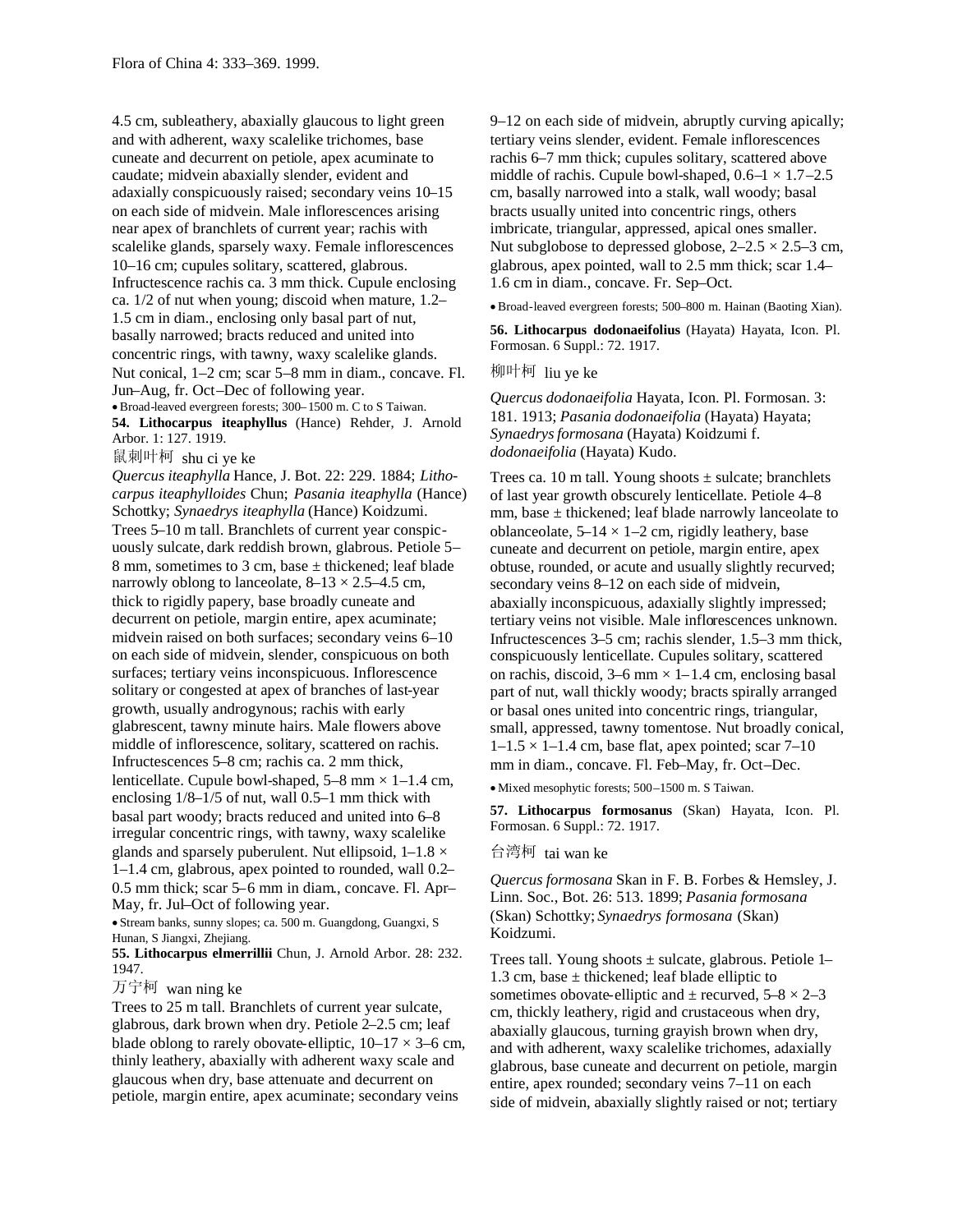veins not visible or very slender, evident. Male inflorescences congested at apex of branches, 3–6 cm. Female inflorescence with cupules solitary, scattered on rachis. Infructescence ca. 3 cm; rachis equaling branches in thickness. Cupule discoid, ca.  $3 \text{ mm} \times 1.2$ cm; bracts imbricate, triangular, small, appressed, grayish tomentose. Nut broadly conical, ca.  $1.3 \times 1.6$ cm, glabrous, apex pointed; scar ca. 8 mm in diam., concave. Fl. Feb–Mar, fr. Sep–Nov. Mixed mesophytic forests; 100–500 m. S Taiwan.

**58. Lithocarpus pakhaensis** A. Camus, Chênes, Atlas 3: 65. 1948.

滇南柯 dian nan ke

Trees to 25 m tall; branchlets of current year and petioles dark brown to blackish and slightly white farinose when dry, glabrous. Petiole 1–1.5 cm; leaf blade lanceolate,  $7-12 \times 1.5-3$  cm, thinly leathery, concolorous, adaxial surface of young leaves oily glossy when dry, base narrowly cuneate and decurrent on petiole, margin entire, apex narrowly acuminate; secondary veins 8–12 on each side of midvein; tertiary veins not visible. Female inflorescences rachis 4–6 mm thick, tomentose and with small. waxy scalelike trichomes; cupules mostly solitary, scattered on rachis, sometimes in clusters of ca. 3 near apex of rachis. Infructescence ca. 4 cm; rachis ca. 3 mm, thick; with 2– 5 fruit. Cupule discoid,  $0.8-1.2 \times 1.5-2$  cm, enclosing basal part of nut, basally abruptly narrowed, wall to 3 mm near base; basal bracts usually united into 3 or 4 concentric rings, triangular, lax and obscure, appressed. Nut conical, rarely depressed globose,  $1.5-2 \times 1.6-2$ cm, glabrous, apex pointed, wall ca. 1 mm thick; scar 1–1.5 cm in diam., concave. Fl. Feb–Mar, fr. Sep–Oct of following year.

Dense forests in moist places; 1000–1400 m. SE Yunnan [N Vietnam].

**59. Lithocarpus yongfuensis** Q. F. Zheng, Acta Phytotax. Sin. 23: 149. 1985.

永福柯 yong fu ke

Trees to 16 m tall; bud scales, branchlets, and rachis of inflorescences with sparse and lax, waxy scalelike glands. Petiole ca. 1 cm; leaf blade elliptic to ovateelliptic,  $7-13 \times 2-4$  cm, thinly leathery, abaxially scurfy, base cuneate to acute, margin entire, apex acuminate; secondary veins 10–14 on each side of midvein, abaxially slightly raised, adaxially slightly impressed; tertiary veins not visible. Female and androgynous inflorescences sometimes congested at apex of branches, 5–15 cm; cupules solitary, scattered on rachis. Infructescences 5–10 cm; rachis base 3–5 mm thick. Cupule discoid, 1.5–1.8 cm in diam., covering basal part of nut, basally narrowed into an elongated stalk; bracts imbricate, triangular, appressed. Nut broadly conical,  $1.6-1.8 \times 2-2.2$  cm, glabrous, base flat, apex pointed; scar 0.7–1.9 cm in diam., concave. Fl. Jul–Aug, fr. Oct–Nov of following year.

Mixed mesophytic forests; 800–900 m. Fujian (Zhangping Xian).

**60. Lithocarpus sphaerocarpus** (Hickel & A. Camus) A. Camus, Rivièra Sci. 18: 42. 1931 [1932].

# 球壳柯 qiu qiao ke

*Pasania sphaerocarpa* Hickel & A. Camus, Bull. Mus. Natl. Hist. Nat. 29: 603. 1923.

Trees 10–20 m tall. Branchlets dark gray when dry, glabrous. Petiole 1.5–2 cm; leaf blade elliptic to ovateelliptic,  $12-20 \times 4-7$  cm, thickly leathery, abaxially glaucous and with adherent, waxy scalelike trichomes, adaxially glabrous and surface of young leaves oily glossy when dry, base cuneate and decurrent on petiole, margin entire, apex acuminate to acute; secondary veins 14–18 on each side of midvein; tertiary veins abaxially slender, evident to inconspicuous, subparallel. Male inflorescences in a panicle, sometimes solitary in axils of leaves. Female inflorescences 10–20 cm; cupules in clusters of (2 or)3, rarely solitary near base of rachis; stalk of cupule clusters 3–7 mm, with tiny triangular bracts. Infructescence rachis 7–12 mm thick. Cupule globose to  $\pm$  depressed globose, 1.5–2 cm in diam., completely enclosing nut, outside grayish puberulent, wall ca. 0.5 mm thick and crustaceous; bracts triangular, small, lax. Nut depressed globose,  $1.2-1.6 \times 1.4-1.9$  cm, densely tawny scurfy; scar 0.8–1.2 cm in diam., concave. Fl. Dec–Jan, fr. Sep–Oct of following year.

Broad-leaved evergreen forests; 600–1300 m. W Guangxi, S Yunnan [Vietnam].

**61. Lithocarpus magneinii** (Hickel & A. Camus) A. Camus, Rivièra Sci. 18: 41. 1931 [1932].

黑家柯 hei jia ke

*Pasania magneinii* Hickel & A. Camus, Ann. Sci. Nat., Bot., sér. 10, 3: 405. 1921.

Trees 5–25 m tall. Young parts with oily resin when dry; branchlets and petioles drying blackish. Petiole 1–1.5 cm; leaf blade obovate-oblong to elliptic,  $8-15 \times 4-6$ cm, papery, abaxially with waxy scalelike trichomes and glaucous when dry, base broadly cuneate, margin entire, apex abruptly acute with a blunt tip to caudate; secondary veins 7–10 on each side of midvein; tertiary veins abaxially slender, obscure, subparallel. Male inflorescences solitary in axils of leaves or in a panicle. Female inflorescences usually 6–10 cm; cupules in clusters of ca. 3, rarely solitary, scattered on basal part of rachis; stalk of cupule clusters  $3-8$  mm  $\times$   $3-4$  mm, to 7 mm thick in fruit. Infructescence rachis thicker than branches from which it arises, sparsely lenticellate; lenticels conspicuous. Cupule bowl-shaped,  $1-1.5 \times$ 1.6–2.2 cm, enclosing 2/3–4/5 of nut, with 6–8 linear concentric rings, wall 1.5–2.5 mm thick. Nut broadly conical to depressed globose,  $1.2-1.6 \times 1.8-2$  cm, covered with tawny, appressed, silky minute hairs, wall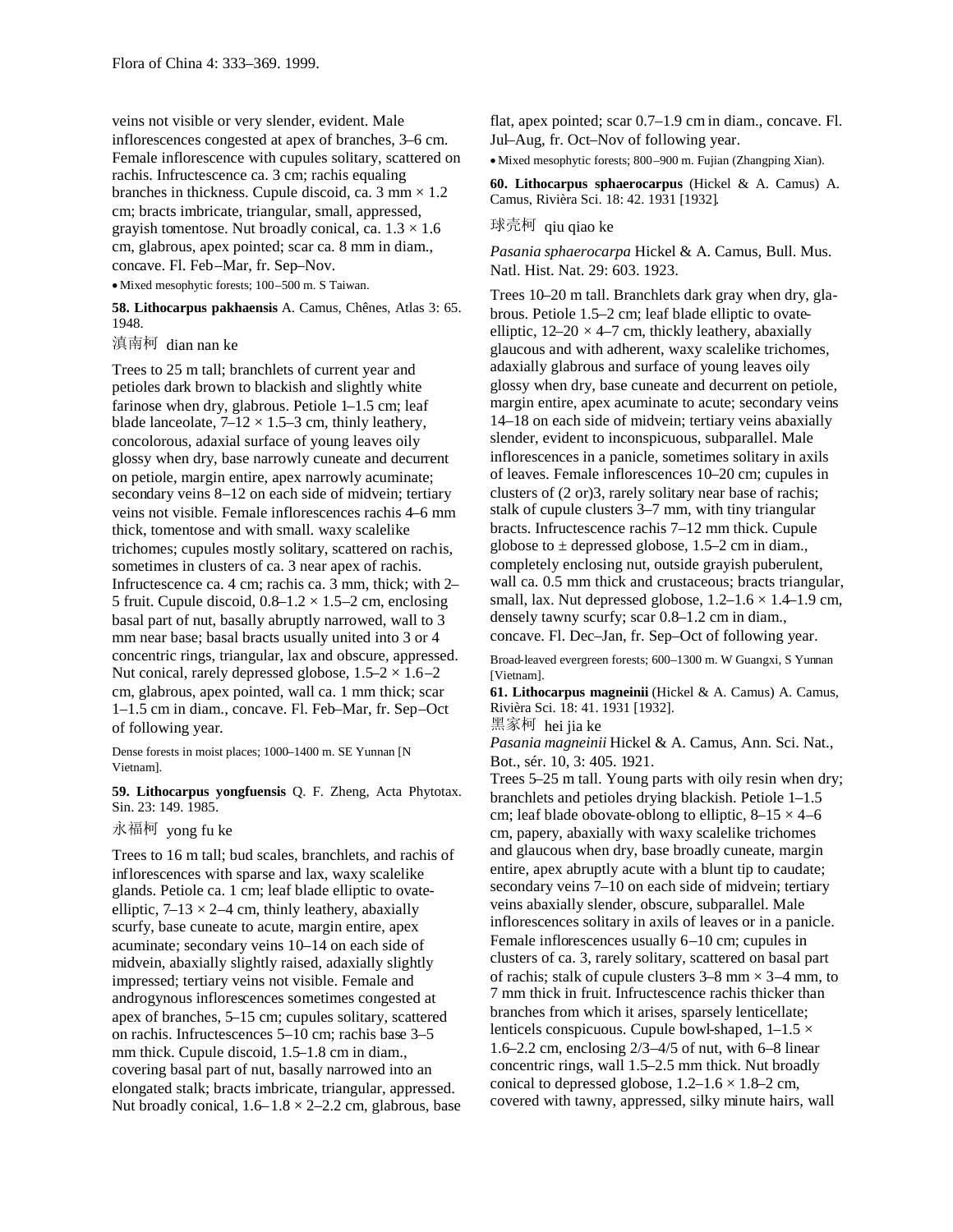ca. 1.5 mm thick; scar 1.2–1.5 cm in diam., concave. Fl. Feb–Apr, fr. Feb–Apr of following year.

Broad-leaved evergreen forests; 700–1200 m. SE Yunnan [Laos, N Vietnam].

**62. Lithocarpus microspermus** A. Camus, Bull. Soc. Bot. France 81: 818. 1934 [1935].

#### 小果柯 xiao guo ke

## *Pasania microsperma* (A. Camus) Hu.

Trees 10–15 m tall. Branches and leaf blades. Petiole 1–1.5 cm; leaf blade oblong,  $15-25 \times 5-8$  cm, abaxially with adherent waxy scalelike trichomes and  $\pm$  glaucous when dry, adaxially glabrous, base broadly cuneate, margin entire, apex acute to acuminate; midvein raised adaxially; secondary veins 16–22 on each side of midvein; tertiary veins abaxially conspicuous, subparallel. Male inflorescences solitary in axils of leaves or 3–5 arranged in a panicle; rachis densely scurfy. Female inflorescence with cupules in clusters of 2 or 3. Infructescences 10–18 cm; rachis ca. 5 mm thick. Cupule shallowly bowl-shaped,  $3-5 \times 8-10$  mm, enclosing 1/4–1/3 of nut, wall 0.2–0.5 mm thick; bracts inconspicuous, imbricate or united into rings at base of cupule, triangular. Nut depressed globose, 5–7 mm, rarely over 1 cm in diam., sparsely pulverulous, apex flat, wall 0.2–0.5 mm thick; scar 4–6 mm in diam., concave. Fl. Oct–Dec, fr. Oct–Dec of following year.

Broad-leaved evergreen forests; 800–1500 m. S Yunnan [Laos, N Vietnam].

**63. Lithocarpus pseudovestitus** A. Camus, Bull. Soc. Bot. France 86: 155. 1939.

毛果柯 mao guo ke

Trees to 25 m tall. Branches glabrous. Petiole rarely longer than 1 cm, leaf blade lanceolate to rarely oblong,  $8-18 \times 2-4$  cm, thickly papery, abaxially gray and with a thick layer of waxy scalelike trichomes, adaxially glabrous, base cuneate and decurrent on petiole, margin entire, apex obtuse, subrounded, or rarely acute; secondary veins 9–14 on each side of midvein, adaxially sometimes slightly impressed, not fusing; tertiary veins abaxially not visible. Male inflorescences solitary in axils of leaves or in a panicle; rachis scurfy. Female inflorescences with cupules in clusters of 2 or 3, rarely solitary; base of cupule clusters narrowed, stalklike, to 5 mm. Infructescence rachis to 1 cm thick, sparsely lenticellate. Cupule discoid,  $2-5$  mm  $\times$  1–2 mc, covering base of nut, wall 0.2–0.5 mm thick; basal bracts united into concentric rings, small, tawny puberulent. Nut broadly conical,  $1.2-1.5 \times 1.6-2$  cm, tawny puberulent, wall ca. 0.5 mm thick; scar 4–6 mm in diam., concave. Fl. Aug–Oct, fr. Aug–Oct of following year.

Broad-leaved evergreen forests in valleys; 200–900(–1500) m. SW Guangdong, SW Guangxi, Hainan, SE Yunnan [N Vietnam].

**64. Lithocarpus mekongensis**(A. Camus) C. C. Huang & Y. T. Chang, Guihaia 12: 2. 1992.

#### 澜沧柯 lan cang ke

*Lithocarpus microspermus* A. Camus subsp. *mekongensis* A. Camus, Chênes, Atlas 3: 116. 1948.

Trees ca. 10 m tall. Petiole less than 1 cm; leaf blade elliptic to ovate-elliptic,  $10-15 \times 4-5$  cm, papery, abaxially with waxy scalelike trichomes and glaucous when dry, adaxially glabrous, base cuneate, margin entire, apex acuminate; secondary veins 12–15 on each side of midvein, apical ones fusing near margin; tertiary veins abaxially slender, evident. Male inflorescences solitary, axillary, 8–15 cm; rachis scurfy, puberulent, or glabrous. Female inflorescences 8–15 cm; cupules of ca. 3, sometimes solitary. Infructescence rachis 5–6 mm thick, lenticellate; lenticels small. Cupule bowl-shaped,  $3-5$  mm  $\times$  1-1.2 cm, enclosing basal part of nut; bracts imbricate, triangular, small. Nut depressed globose, 5–8  $mm \times 1.1$ –1.4 cm, sparsely puberulent, apex  $\pm$  flat or sometimes concave; scar ca. 6 mm in diam., concave. Fl. Oct–Dec, fr. Aug–Oct of following year.

Broad-leaved evergreen forests, frequent on dry slopes; ca. 1000 m. S Yunnan [Laos, Vietnam].

**65. Lithocarpus bacgiangensis** (Hickel & A. Camus) A. Camus, Rivièra Sci. 18: 39. 1931 [1932].

# 茸果柯 rong guo ke

*Pasania bacgiangensis* Hickel & A. Camus, Ann. Sci. Nat., Bot., sér. 10, 3: 396. 1921; *P*. *tomentosinux* Hu. Trees 10–15 m tall. Branches glabrous, lenticellate. Petiole rarely longer than 1 cm, leaf blade elliptic, ovate-elliptic, or occasionally ovate,  $10-15 \times 3-6$  cm, papery,  $\pm$  rigid, abaxially with adherent, waxy scalelike trichomes and glaucous when dry, adaxially glabrous, base broadly cuneate, margin entire, apex narrowly acuminate to acute; secondary veins 10–15 on each side of midvein; tertiary veins abaxially conspicuous. Male inflorescences solitary in axils of leaves or 3–5 arranged in a panicle; rachis densely scurfy. Female and androgynous inflorescences with cupules in cluster of 2 or 3. Infructescences 8–18 cm; rachis 6–8 mm thick. Cupule bowl-shaped,  $0.5-1 \times 1.2-2$  cm, enclosing rarely 1/2 of nut, basally with a stalk 3–5 mm, wall to 2 mm and woody near base; bracts triangular, small, densely tawny scurfy. Nut depressed globose to conical,  $1-2 \times 1.2-2.5$  cm, densely covered with tawny minute hairs, apex rounded to pointed; scar  $0.8$ –1.2 cm in diam., concave. Fl. Dec–Mar, fr. Oct–Dec. Broad-leaved evergreen forests; 200–1700 m. Guangxi, Hainan, SE Yunnan [N Vietnam].

**66. Lithocarpus farinulentus** (Hance) A. Camus, Rivièra Sci. 18: 40. 1931 [1932].

易武柯 yi wu ke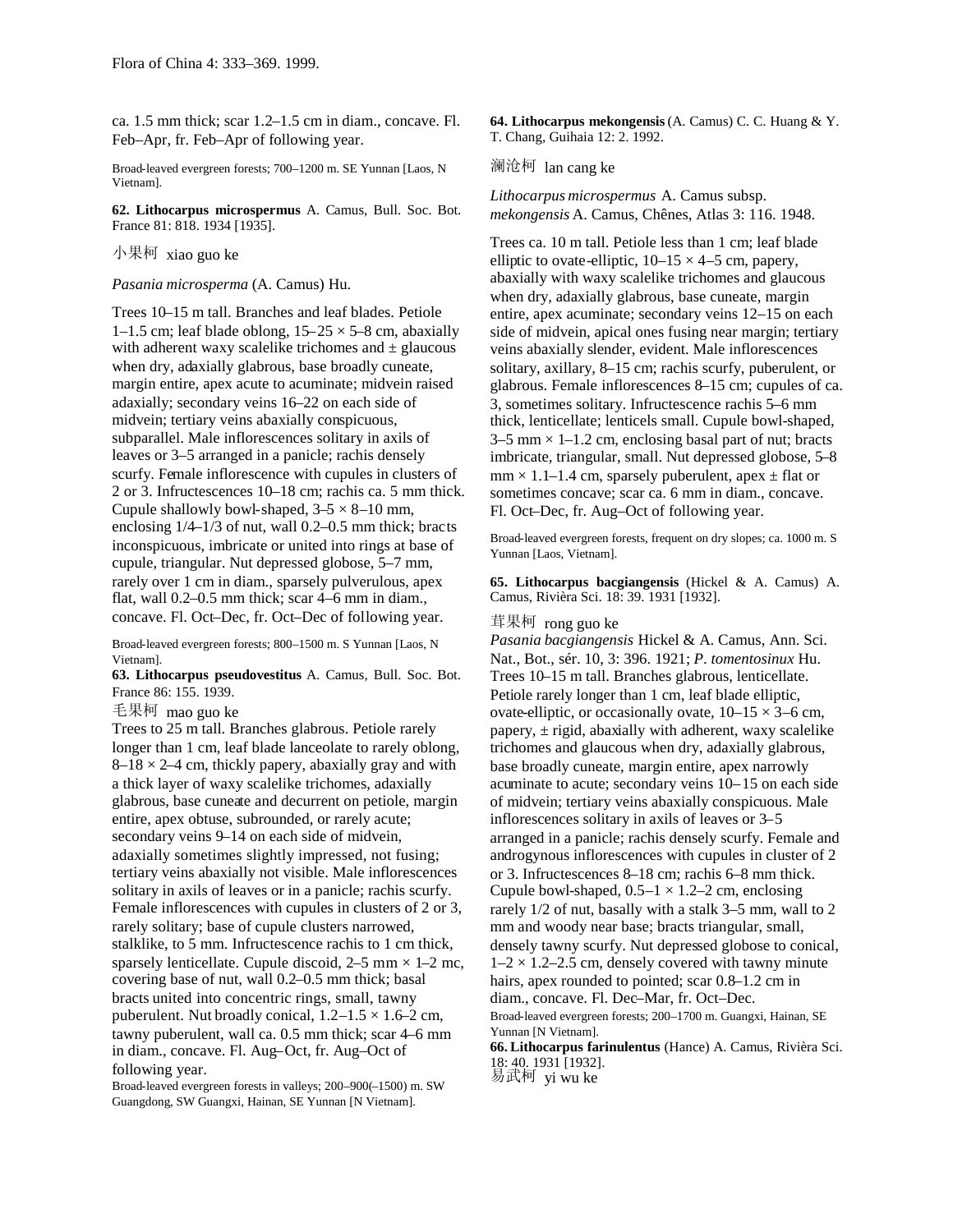*Quercus farinulenta* Hance, J. Bot. 13: 365. 1875; *Pasania farinulenta* (Hance) Hickel & A. Camus. Trees 6–12 m tall. Branches glabrous, light brown,  $\pm$ oily when dry. Petiole ca. 1 cm; leaf blade broadly ovate to elliptic,  $8-15 \times 3-7$  cm, thinly leathery, abaxially  $\pm$  glaucous and with appressed, lamellate, waxy scalelike trichomes, adaxially glabrous, base broadly cuneate and decurrent on petiole, margin entire, apex obtuse to shortly acuminate; secondary veins 8–11 on each side of midvein, abruptly curving apically, obscure near margin; tertiary veins abaxially not visible or very slender, evident. Female inflorescences often with a few male flowers above middle of rachis, 8–22 cm; rachis 1.5–2.5 mm thick, glabrous or pulverulous; cupules in clusters of 2 or 3 but often solitary on basal part of rachis. Infructescences to 20 cm; rachis 3–4 mm thick. Cupule discoid,  $3-5 \times 8-10$  mm, enclosing basal part of nut, basally with a stalk  $3-4 \times 3-4$  mm, wall ca. 0.5 mm thick; bracts almost fused with cupule wall, basal ones united into 6–8 concentric rings, triangular, small. Nut broadly conical,  $7-10 \times 7-12$  mm, glabrous, apex pointed, wall ca. 5 mm thick; scar 4–5 mm in diam., concave. Fl. Aug–Oct, fr. Oct–Nov of following year.

Broad-leaved evergreen forests in mountains; below 1000 m. S Yunnan [Cambodia, Thailand, Vietnam].

**67. Lithocarpus propinquus** C. C. Huang & Y. T. Chang, Guihaia 8: 19. 1988.

三柄果柯 san bing guo ke

Trees 10–15 m tall. Branches glabrous, dark brown when dry, lenticellate with age. Petiole 6–10 mm; leaf blade oblong,  $10-15 \times 3-4.5$  cm, thinly leathery, abaxially with scurfy, waxy scalelike trichomes and  $\pm$ glaucous, adaxially glabrous, base cuneate, margin entire, apex narrowly acuminate; secondary veins 10– 13 on each side of midvein; tertiary veins abaxially slender, evident. Male inflorescences solitary in axils of leaves or arranged in a panicle; rachis scurfy. Female inflorescence with cupules in clusters of ca. 3; clusters stalked. Infructescences 8–12 cm; stalk of fruit clusters 3–6 mm. Cupule bowl-shaped,  $5-7$  mm  $\times$  1.2–1.5 cm; basal bracts united into obscure concentric rings, triangular, small, with scurfy, waxy scalelike trichomes. Nut depressed globose,  $0.8-1.1 \times 1.2-1.6$  cm, glabrous, base flat, apex rounded; scar 7–10 mm in diam., concave. Fl. Dec–Jan, fr. Dec–Jan of following year. Broad-leaved evergreen forests; 1300 –1700 m. SE Yunnan (Pingbian Miaozu Zizhixian, Xichou Xian).

**68. Lithocarpus cyrtocarpus** (Drake) A. Camus, Rivièra Sci. 18: 40. 1931 [1932].

鱼篮柯 yu lan ke

*Quercus cyrtocarpa* Drake, J. Bot. (Morot) 4: 150. 1890; *Lithocarpus anisobalanos* Chun & F. C. How; *L*. *uncinatus* A. Camus; *Pasania cyrtocarpa* (Drake) Schottky; *Synaedrys cyrtocarpa* (Drake) Koidzumi.

Trees 10–18 m tall. Branchlets densely pubescent and with early glabrescent, brown long hairs. Petiole 1–2 cm; leaf blade ovate, ovate-elliptic, or oblong,  $5-10 \times$ 2–4 cm, papery, concolorous, abaxially covered with stellate, minute scalelike trichomes and sparsely pilose on midvein, adaxially crisply pubescent when young, base acute and sometimes  $\pm$  asymmetric, margin with a few undulate teeth, apex acute to acuminate; secondary veins 8–12 on each side of midvein, ending in teeth; tertiary veins abaxially slender, evident. Male inflorescences axillary, solitary, 3–6 cm; rachis slender, sparsely pubescent. Female inflorescences 2–5 cm; cupules solitary or in clusters of ca. 3. Cupule disc- to bowl-shaped,  $1-2 \times 3.5-4.5$  cm, enclosing basal part of nut, wall thickly woody; bracts clawlike, woody when dry, apex curved. Nut depressed globose,  $1.5-2.2 \times 4-5$ cm, densely tawny pubescent, apex flat, wall 1–1.5 cm thick and horny; scar 2.5–3.5 cm in diam., concave but with center conspicuously convex. Fl. Apr and Sep–Oct, fr. Oct–Dec.

Broad-leaved evergreen forests; 400–900 m. SW Guangdong, SW Guangxi [NE Vietnam].

**69. Lithocarpus gymnocarpus** A. Camus, Bull. Soc. Bot. France 81: 818. 1934 [1935].

# 假鱼篮柯 jia yu lan ke

Trees 10–15 m tall. Branches and glabrous. Petiole ca. 1.5 cm; leaf blade elliptic to sometimes obovate-elliptic,  $11-13 \times 3-5$  cm, papery, concolorous, abaxially with early glabrescent stellate hairs, adaxially glabrous, base cuneate and decurrent on petiole, margin usually entire or rarely apically with 1–3 obtuse teeth, apex acuminate; secondary veins 16–18 on each side of midvein; tertiary veins abaxially conspicuous. Female inflorescence with cupules in clusters of 3(–5). Infructescences to 18 cm; rachis base 7–10 mm thick, scurfy. Cupule shallowly bowl-shaped, ca. 3 cm in diam., covering basal 1/4 of nut, wall ca. 1 mm thick and basally thickened; bracts imbricate, appressed, warty, grayish brown when dry. Nut slightly depressed globose,  $2-2.5 \times (3-)4.5$  cm, glabrous, wall ca. 5 mm thick; scar concave but rarely with convex center, ca. 2 cm in diam. Fr. Aug–Oct. Broad-leaved evergreen forests; 800–1000 m. SW Guangdong, SW Guangxi, SE Yunnan [NE Vietnam].

**70. Lithocarpus cryptocarpus** A. Camus, Bull. Soc. Bot. France 81: 816. 1934 [1935].

闭壳柯 bi qiao ke

Trees 10–15 m tall; branches and leaf blades glabrous. Petiole 2–3 cm; leaf blade elliptic to sometimes obovate-elliptic,  $18-25 \times 6-8$  cm, papery, concolorous or abaxially  $\pm$  glaucous, base cuneate and decurrent on petiole, margin entire, apex acuminate; secondary veins 10–12 on each side of midvein; tertiary veins abaxially conspicuous. Female inflorescence with cupules in clusters of 3(–5). Infructescences to 18 cm; rachis base 7–10 mm thick, scurfy. Cupule depressed globose, 1.5–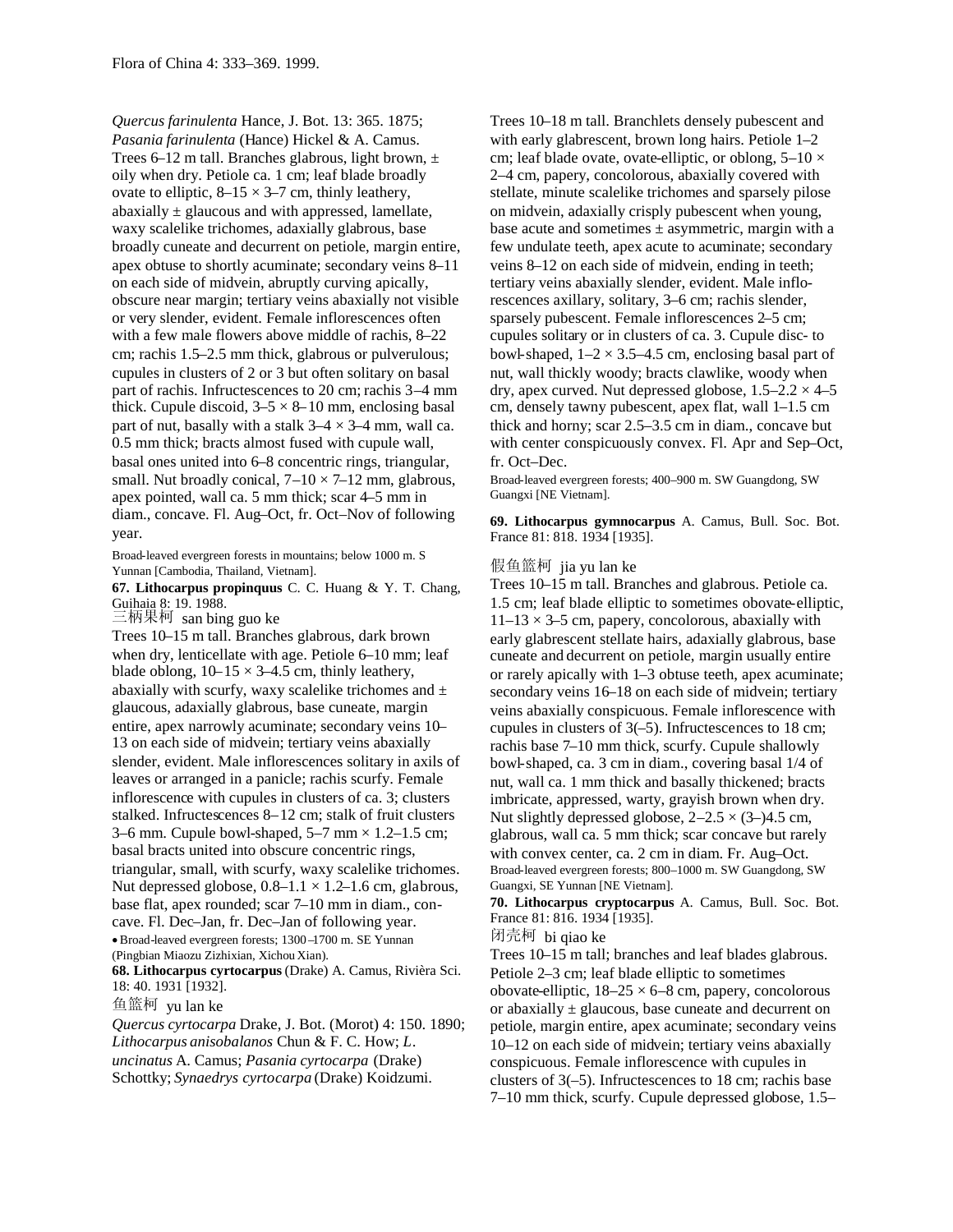2 cm in diam., completely enclosing nut, wall ca. 2.5 mm thick; bracts imbricate, broadly triangular,

appressed, grayish brown when dry. Nut slightly

depressed globose, 1.2–1.6 cm in diam., glabrous, wall ca. 1 mm thick; scar slightly concave, ca. 1 cm in diam. Fr. Aug–Oct.

Broad-leaved evergreen forests by streams, at low elevations. Yunnan (Hekou Yaozu Zizhixian) [C to NE Vietnam].

**71. Lithocarpus elizabethiae** (Tutcher) Rehder, J. Arnold Arbor. 1: 125. 1919.

厚斗柯 hou dou ke

*Quercus elizabethiae* Tutcher, J. Bot. 49: 273. 1911;

*Pasania elizabethiae* (Tutcher) Schottky; *Synaedrys elizabethiae* (Tutcher) Kudo.

Trees 9–15 m tall; branches and leaf blades glabrous. Petiole 1–2 cm; leaf blade narrowly oblong to lanceolate,  $9-17 \times 2-4$  cm, thickly papery, concolorous to  $\pm$  glaucous abaxially, base cuneate and decurrent on petiole, margin entire, apex acuminate; secondary veins 13–16 on each side of midvein, slender, evident; tertiary veins abaxially inconspicuous. Male inflorescences 3–many in a panicle, sometimes solitary in axils of leaves; rachis sparsely pubescent. Female inflorescences 2–4 congested at apex of branches; cupules usually in clusters of ca. 3. Infructescence rachis 4–6(–10) mm thick. Cupule subglobose,  $1.5-3 \times$ 1.5–2.8 cm, usually enclosing nut, apically abruptly narrowed and slightly elongated into a nipple, wall apically ca. 2 mm thick and basally to 4 mm thick; bracts imbricate, broadly triangular to rhomboid, apical ones incurved. Nut depressed globose to subglobose, 1.4–2.4 cm in diam., wall ca. 1 mm thick; scar 1.3–1.6 cm in diam., concave. Fl. Jul–Sep, fr. Aug–Nov of following year.

Mixed mesophytic forests, frequent in moist places; 100–1200 m. SW Fujian, Guangdong, Guangxi, SE Guizhou, SE Yunnan. **72. Lithocarpus echinophorus** (Hickel & A. Camus) A. Camus, Rivièra Sci. 18: 40. 1932.

#### 壶壳柯 hu qiao ke

Trees ca. 15 m tall; branchlets, petioles, and rachis of inflorescences covered with early glabrescent, short hairs. Branchlets blackish when dry, inconspicuously lenticellate. Petiole 1–1.5 cm; leaf blade elliptic, narrowly elliptic, oblong, or lanceolate,  $9-15 \times 1.5-4$ cm, subleathery, base cuneate, margin entire, apex acuminate; secondary veins 10–17 on each side of midvein; tertiary veins abaxially not visible. Infructescences ca. 10 cm; rachis ca. 1.2 cm thick; immature cupules in clusters of ca. 3, oblong when young, apically flat. Cupule enclosing all of nut or occasionally only 1/2, wall ca. 3 mm thick; bracts linear to subulate, ± curved. Nut depressed globose; scar concave but center  $\pm$  convex. Fr. Oct–Nov.

Sparse forests in dry places, broad-leaved evergreen forests; 1900– 2000 m. S and SE Yunnan [Laos, Myanmar, N and NE Vietnam].

- 1a. Leaf blade glabrous ................. 72b. var. *chapensis*
- 1b.Leaf blade (at least on midvein when young) abaxially pubescent, glabrescent. 2a. Cupules completely enclosing
	- nut ............................. 72a. var. *echinophorous* 2b. Cupules enclosing ca. 1/2 of nut ................................. 72c. var. *bidoupensis*

## **72a. Lithocarpus echinophorus** var. **echinophorus**

壶壳柯(原变种) hu qiao ke (yuan bian zhong)

*Pasania echinophora* Hickel & A. Camus, Bull. Mus. Natl. Hist. Nat. 34: 364. 1928.

Petiole 1–1.5 cm; leaf blade narrowly elliptic to lanceolate,  $9-15 \times 1.5-3$  cm, abaxially pubescent at least on midvein when young, glabrescent, glaucous, and with adherent waxy scalelike trichomes; secondary veins 13–17 on each side of midvein. Cupule usually enclosing all of nut; bracts imbricate, linear,  $\pm$  curved, basal ones ca. 1.5 mm, apical ones 3–4 mm, scurfy. Nut depressed globose,  $1-1.2 \times 1.4-1.8$  cm. Fr. Nov.

Sparse forests in dry places; ca. 2000 m. S Yunnan (Yuanjiang Xian) [Laos, Myanmar, N Vietnam].

**72b. Lithocarpus echinophorus** var. **chapensis** A. Camus, Notul. Syst. (Paris) 13: 266. 1948.

# 沙坝柯 sha ba ke

Petiole ca. 1 cm; leaf blade oblong to lanceolate, 10–12  $\times$  3 cm, glabrous; secondary veins 10–15 on each side of midvein, obscure near margin. Cupule depressed globose,  $1.5-2 \times 3-3.5$  cm including bracts, enclosing ca. 3/4 of nut, wall crustaceous; bracts many, curved linear, 5–8 mm. Nut depressed globose, 2.2–2.5 cm in diam.; scar 1.5–1.8 cm in diam.

Broad-leaved evergreen forests; ca. 1900 m. SE Yunnan (Pingbian Miaozu Zizhixian) [NE Vietnam].

**72c. Lithocarpus echinophorus** var. **bidoupensis** A. Camus, Notul. Syst. (Paris) 13: 267. 1948.

金平柯 jin ping ke

Leaf blade elliptic to oblong,  $10-14 \times 2-4$  cm, abaxially with sparse and slender hairs; secondary veins 12–14 on each side of midvein, not fusing. Cupule depressed globose, 2–2.5 cm in diam., enclosing ca. 1/2 of nut; bracts linear to subulate, 2–3 mm, curved to appressed, with tawny waxy scalelike trichomes. Nut glabrous, apex  $\pm$  flat; scar concave, 1.5–2 cm in diam. Fl. Jul–Aug, fr. Oct–Nov of following year.

SE Yunnan [N Vietnam].

**73. Lithocarpus skanianus** (Dunn) Rehder, J. Arnold Arbor. 1: 131. 1919.

滑皮柯 hua pi ke

*Quercus skaniana* Dunn, J. Linn. Soc., Bot. 38: 366. 1908; *Pasania skaniana* (Dunn) Schottky.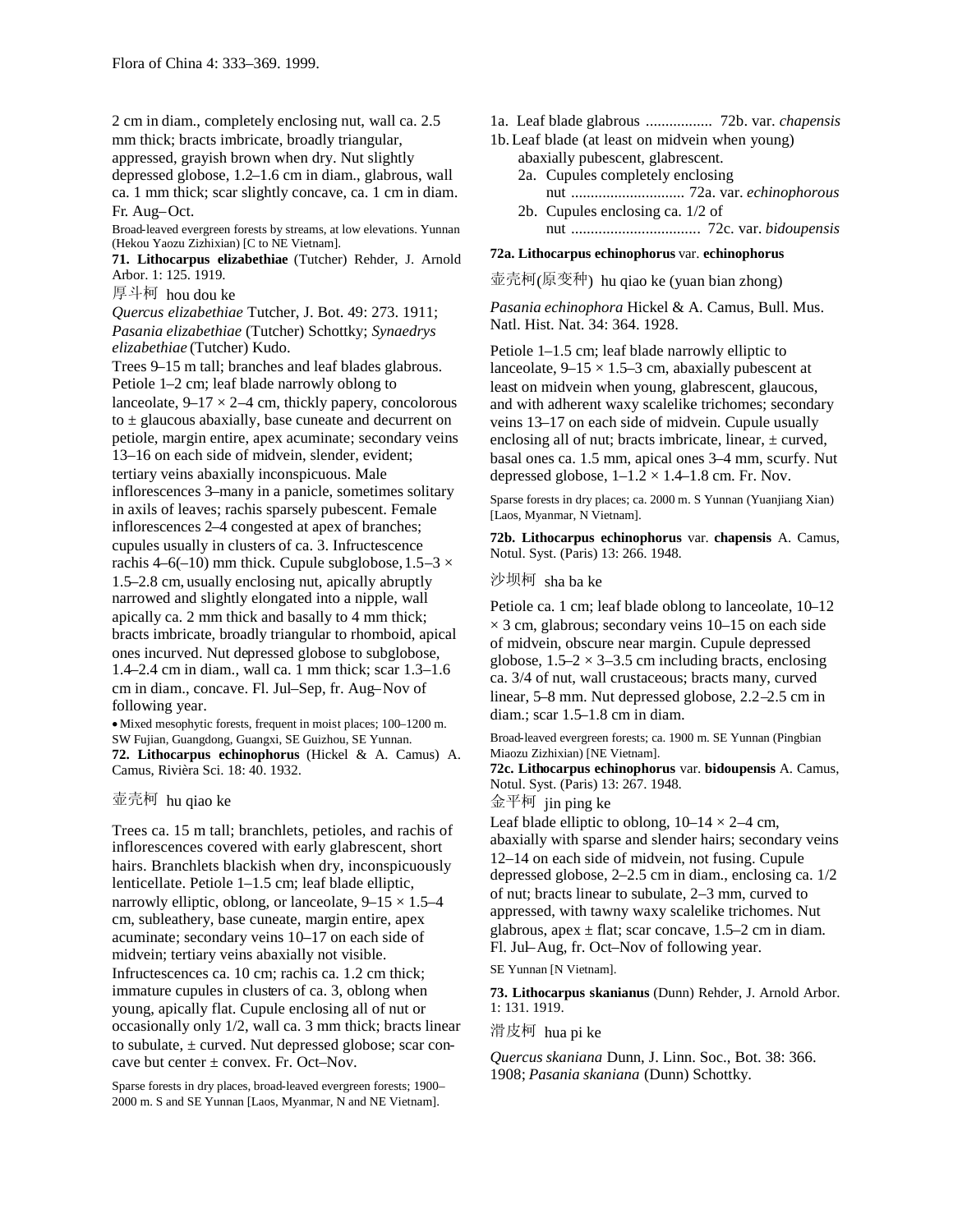Trees to 20 m tall; bud scales, branchlets, petioles, and rachis of inflorescences tawny tomentose. Petiole rarely to 1 cm; leaf blade obovate-elliptic, oblanceolate, or rarely elliptic to oblong,  $6-20 \times 4-9$  cm, thickly papery, abaxially pilose on midvein but otherwise pubescent with simple and branched hairs, base cuneate, margin entire or  $\pm$  undulate near apex, apex shortly caudateacute to acuminate; secondary veins 9–14 on each side of midvein, adaxially usually slightly impressed; tertiary veins abaxially conspicuous, subparallel. Male panicle terminal or rarely solitary spikes in axils of leaves, to 25 cm. Female inflorescence with cupules in clusters of ca. 3. Infructescences 1–1.2 cm; rachis 2–3 mm thick. Cupule depressed globose to subglobose,  $1.4-2 \times 1.5-2.5$  cm, almost completely enclosing nut, wall ca. 1 mm thick; bracts subulate to linear and 2–3 mm or triangular-squamiform and appressed, puberulent and scurfy. Nut depressed globose to broadly conical,  $1.2-1.8 \times 1.4-2.2$  cm, glabrous, wall ca. 0.5 mm thick; scar 1.1–1.3 cm in diam., concave. Fl. Sep–Oct, fr. Sep–Oct of following year.

Broad-leaved evergreen forests; 500–1000 m. C and S Fujian, Guangdong, Guangxi, Hainan, S Hunan, S Jiangxi, SE Yunnan.

**74. Lithocarpus oleifolius** A. Camus, Bull. Soc. Bot. France 94: 271. 1947.

榄叶柯 lan ye ke

Trees 8–15 m tall; branchlets, petioles, leaf blades abaxially, and rachis of inflorescences rusty pilose. Petiole 1–1.5 cm; leaf blade oblong to lanceolate, 8–16  $\times$  2–4 cm, rigidly papery, abaxially with appressed hairs and waxy scalelike trichomes, base cuneate, margin entire or rarely  $\pm$  undulate on apical part, apex narrowly acuminate; secondary veins 11–14 on each side of midvein; tertiary veins abaxially not visible. Male inflorescences 3–many in a panicle, rarely solitary. Female inflorescence with cupules in clusters of ca. 3. Infructescences 8–12 cm; rachis 4–5 mm thick. Cupule globose, depressed globose, or pear-shaped, 2.6–3.2 cm in diam., completely enclosing nut or sometimes 3/4 of nut, wall to 2 mm thick near base; bracts imbricate, triangular, appressed, with lanceolate,  $\pm$  lax scalelike trichomes. Nut depressed globose to subglobose, 2–2.5 cm in diam., glabrous; scar 1.4–2 cm in diam., concave. Fl. Aug–Sep, fr. Oct–Nov of following year. Mixed mesophytic forests; 500–1200 m. S Fujian, Guangdong, Guangxi, S Guizhou, S Hunan, S Jiangxi [Vietnam].

Very close to *Lithocarpus echinophorus,* and additional work is needed.

**75. Lithocarpus rhabdostachyus** (Hickel & A. Camus) A. Camus subsp. **dakhaensis** A. Camus, Bull. Soc. Bot. France 92: 84. 1945.

毛枝柯 mao zhi ke

Trees 8–15 m tall; branchlets, petioles, and rachis of inflorescences densely covered with rust-colored simple and branched hairs. Petiole 1–2 cm; leaf blade obovate

to obovate-elliptic on sterile shoots, sometimes elliptic on fruiting branches,  $16-30 \times 5-12$  cm, subleathery, rusty pilose, adaxially with hairs crisp and early glabrescent, base broadly cuneate, margin entire, apex acute; secondary veins 11–17 on each side of midvein, abruptly curving apically near margin, apical ones fusing; tertiary veins abaxially slender, evident, subparallel. Male panicle terminal or rarely solitary spikes in axils of leaves, to 25 cm. Female inflorescences to 30 cm; cupules in clusters of ca. 3. Infructescence rachis to 1 cm thick. Cupule depressed globose,  $1.5-2 \times 2.5-3$  cm, entirely or almost completely enclosing nut, wall 0.5–1.5 cm thick; bracts imbricate, ovate-triangular, appressed, puberulent. Nut depressed globose, 2.2–2.7 cm in diam., glabrous, wall 0.5–1 mm thick; scar  $1.5-1.8$  cm in diam.,  $\pm$  concave. Fl. Sep–Oct, fr. Oct–Dec of following year. Broad-leaved evergreen forests, 900–2200 m. W Guangxi, SE Yunnan [C to N Vietnam].

*Lithocarpus rhabdostachyus* subsp. *rhabdostachyus* occurs in Laos and Vietnam.

**76. Lithocarpus trachycarpus** (Hickel & A. Camus) A. Camus, Rivièra Sci. 18: 42. 1931 [1932].

糙果柯 cao guo ke

*Pasania trachycarpa* Hickel & A. Camus, Bull. Mus. Natl. Hist. Nat. 29: 604. 1923; *Lithocarpus trachycarpus* var. *jakhuangensis* Hu ex A. Camus; *Pasania yui* Hu.

Trees to 20 m tall. Branchlets sulcate, sparsely covered with early glabrescent long hairs. Leaf blade lanceolate to elliptic,  $8-15 \times 2-6$  cm, rigidly papery, base cuneate, margin entire, apex acuminate to acute; midvein abaxially covered with early glabrescent long hairs; secondary veins 12–16 on each side of midvein, abruptly curving near margin but not fusing; tertiary veins abaxially slender, evident to conspicuous, subparallel. Male inflorescences paniculate, 5–9 cm. Female inflorescences to 20 cm; rachis puberulent; cupules in clusters of ca. 3. Cupule globose to depressed, 1.5–2 cm, completely enclosing nut, outside with oily scalelike glands, reddish brown when dry, wall ca. 0.5 mm thick; bracts subulate, 1–1.5 mm. Nut  $\pm$  depressed globose,  $1-1.3 \times 1.6-1.8$  cm, glabrous, wall ca. 1 mm thick; scar at basal part of nut, ca. 1 cm in diam., slightly concave. Fl. Nov–Mar, fr. Nov–Mar of following year.

Broad-leaved evergreen forests; 800–1300 m. S to SW Yunnan [Laos, N Thailand, Vietnam].

**77. Lithocarpus chiungchungensis** Chun & P. C. Tam, Acta Phytotax. Sin. 10: 207. 1965.

琼中柯 qiong zhong ke

Trees 5–10 m tall; branchlets and rachis of inflorescences densely tawny pubescent. Petiole 0.8–1.2 cm; leaf blade obovate, ovate-elliptic, or oblong, 6–15  $\times$  2–5 cm, rigidly papery, pubescent but early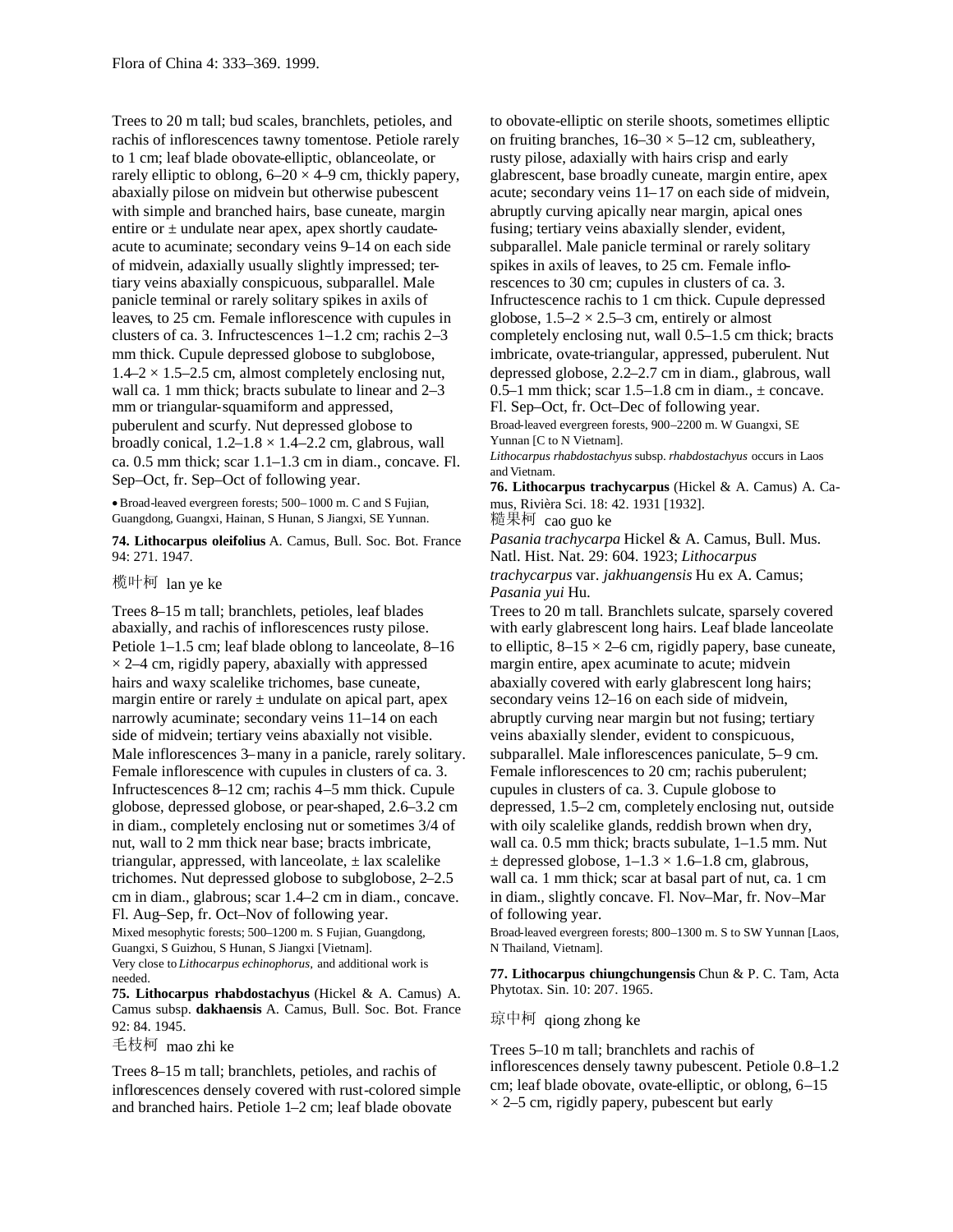glabrescent, abaxially  $\pm$  glaucous and with waxy scalelike trichomes, base cuneate and decurrent on petiole, margin entire or undulate, apex caudateacuminate; midvein pilose abaxially; secondary veins 10–14 on each side of midvein, obscure near margin; tertiary veins abaxially inconspicuous or not visible. Male inflorescences sometimes androgynous, 2–5 cm; rachis with short, tomentose hairs. Female inflorescence with cupules in clusters of 3–5. Infructescences 9–15 cm; rachis 6–8 mm thick. Cupule globose to  $\pm$ depressed, 1.5–2 cm in diam., usually completely enclosing nut, wall less than 1 mm thick and crustaceous when dry; bracts triangular to shortly subulate, small. Nut depressed globose,  $0.7-1.2 \times 1.2-$ 1.8 cm, glabrous, apex flat; scar ± concave. Fl. Jul, fr. Oct–Nov of following year. Broad-leaved evergreen forests; ca. 800 m. Hainan.

**78. Lithocarpus longanoides** C. C. Huang & Y. T. Chang, Guihaia 8: 26. 1988.

龙眼柯 long yan ke

Trees 8–18 m tall. Young branchlets covered with tawny, crisp, short hairs, blackish when dry. Branches of last-year growth densely lenticellate; lenticels visible only under lens. Petiole ca. 1.5 cm; leaf blade ovate, elliptic, or lanceolate,  $4-10 \times 1.5-3.5$  cm, rigidly papery, abaxially at least along midvein densely covered with tawny, early glabrescent, short hairs and with tiny, grayish glandular dots, adaxially reddish brown to dark brown when dry, base decurrent on petiole, margin entire or rarely  $\pm$  undulate near apex, apex narrowly acuminate to caudate; secondary veins 6–8 on each side of midvein, abruptly curving apically near margin but not fusing; tertiary veins abaxially not visible or very slender, evident. Male inflorescences in a panicle, 8–15 cm; rachis densely tawny puberulent. Androgynous inflorescences often with male flowers above middle; cupules in clusters of ca. 3. Cupule globose to  $\pm$  depressed, 1–1.8 cm in diam., usually almost completely enclosing nut, wall less than 1 mm thick and crustaceous when dry; bracts fused to cupule except for subulate apex ca. 1 mm, triangular, reddish brown when dry. Nut depressed globose to subglobose, 0.8–1.6 cm in diam., glabrous; scar 6–12 mm in diam., concave. Fl. Jul–Oct, fr. Jul–Oct of following year.

Broad-leaved evergreen forests; 500–1200 m. Guangdong, Guangxi, SE Yunnan.

**79. Lithocarpus bonnetii** (Hickel & A. Camus) A. Camus, Rivièra Sci. 18: 39. 1931 [1932].

帽柯 mao ke

*Pasania bonnetii* Hickel & A. Camus, Ann. Sci. Nat., Bot., sér. 10, 3: 402. 1921.

Trees to 20 m tall. Branchlets stout, terete, tawny tomentose. Petiole 1.5–2 cm, thick; leaf blade oblanceolate to obovate-oblong,  $15-24 \times 6-9$  cm, leathery, abaxially tawny tomentose when young, base narrowed, margin entire or  $\pm$  undulate near apex, apex

acute; secondary veins 12–16 on each side of midvein, adaxially impressed, apical ones abruptly curving apically, fusing near margin; tertiary veins abaxially inconspicuous,  $\pm$  parallel. Infructescences 6–13 cm; rachis tawny tomentose. Cupules in clusters of ca. 3 but only 1 or 2 devel- oped,  $0.8-1 \times 1.6-1.8$  cm, enclosing slightly more than  $1/2$  of nut, wall less than 1 mm thick; bracts linear, 2–3 mm, puberulent. Nut depressed conical,  $1.2-1.4 \times 1.4-1.6$  cm, apex narrowed, wall less than 0.5 mm thick; scar 8–9 mm in diam., deeply concave. Fl. May–Jun, fr. Jul–Aug of following year. Mixed mesophytic forests in mountain valleys; 700–1300 m. SW Hainan, SE Yunnan [C to NE Vietnam]. Very close if not the same as *Lithocarpus garrettianus;* the only

difference is the length of the cupule bracts.

**80. Lithocarpus garrettianus** (Craib) A. Camus, Rivièra Sci. 18: 40. 1931 [1932].

望楼柯 wang lou ke

*Quercus garrettiana* Craib, Bull. Misc. Inform. Kew 1911: 471. 1911; *Pasania garrettiana* (Craib) Hickel & A. Camus.

Trees ca. 20 m tall. Branchlets stout, densely tawny tomentose. Petiole 1–2 cm, stout, hairy; leaf blade oblanceolate to sometimes ovate,  $12-22 \times 4-8$  cm, leathery, tawny tomentose when young, abaxially glabrescent but with tawny, waxy scalelike trichomes with age, base cuneate, apex acute; midvein abaxially pilose; secondary veins 10–13 on each side of midvein, adaxially  $\pm$  impressed, abruptly curving apically near margin, apical ones fusing; tertiary veins abaxially conspicuous, subparallel. Male inflorescences spicate or paniculate; rachis tomentose. Female and androgynous inflorescences to 20 cm; cupules in clusters of ca. 3. Cupule ca.  $1.5 \times 2 - 2.5$  cm including bracts, enclosing  $\pm$ 2/3 of nut, outside hairy, wall less than 1 mm thick; bracts 4–6 mm, squamose when young but elongating after flowering and linear and curved in fruit. Nut depressed globose,  $0.8-1.2 \times 1.2-1.5$  cm, apex  $\pm$ pointed, wall ca. 0.5 mm thick; scar 0.9–1.2 cm in diam., concave. Fl. Jun–Aug, fr. in Autumn of following year.

Mixed mesophytic forests; above 1000 m. SW Yunnan [Laos, Myanmar, N Thailand, Vietnam].

**81. Lithocarpus rosthornii** (Schottky) Barnett, Trans. & Proc. Bot. Soc. Edinburgh 34: 179. 1944. 南川柯 nan chuan ke

*Pasania rosthornii* Schottky, Bot. Jahrb. Syst. 47: 674. 1912; *Lithocarpus dictyoneuron* Chun; *Synaedrys rosthornii* (Schottky) Koidzumi.

Trees 10–15 m tall; branchlets and petioles covered with crisp, early glabrescent hairs and tawny, lamellate waxy scalelike trichomes. Petiole 1–2 cm; leaf blade obovate-elliptic, oblanceolate, or sometimes elliptic,  $12-30 \times 4-10$  cm,  $\pm$  thickly papery, abaxially pilose along midvein when young but soon glabrescent, margin entire, apex abruptly narrowed and caudate;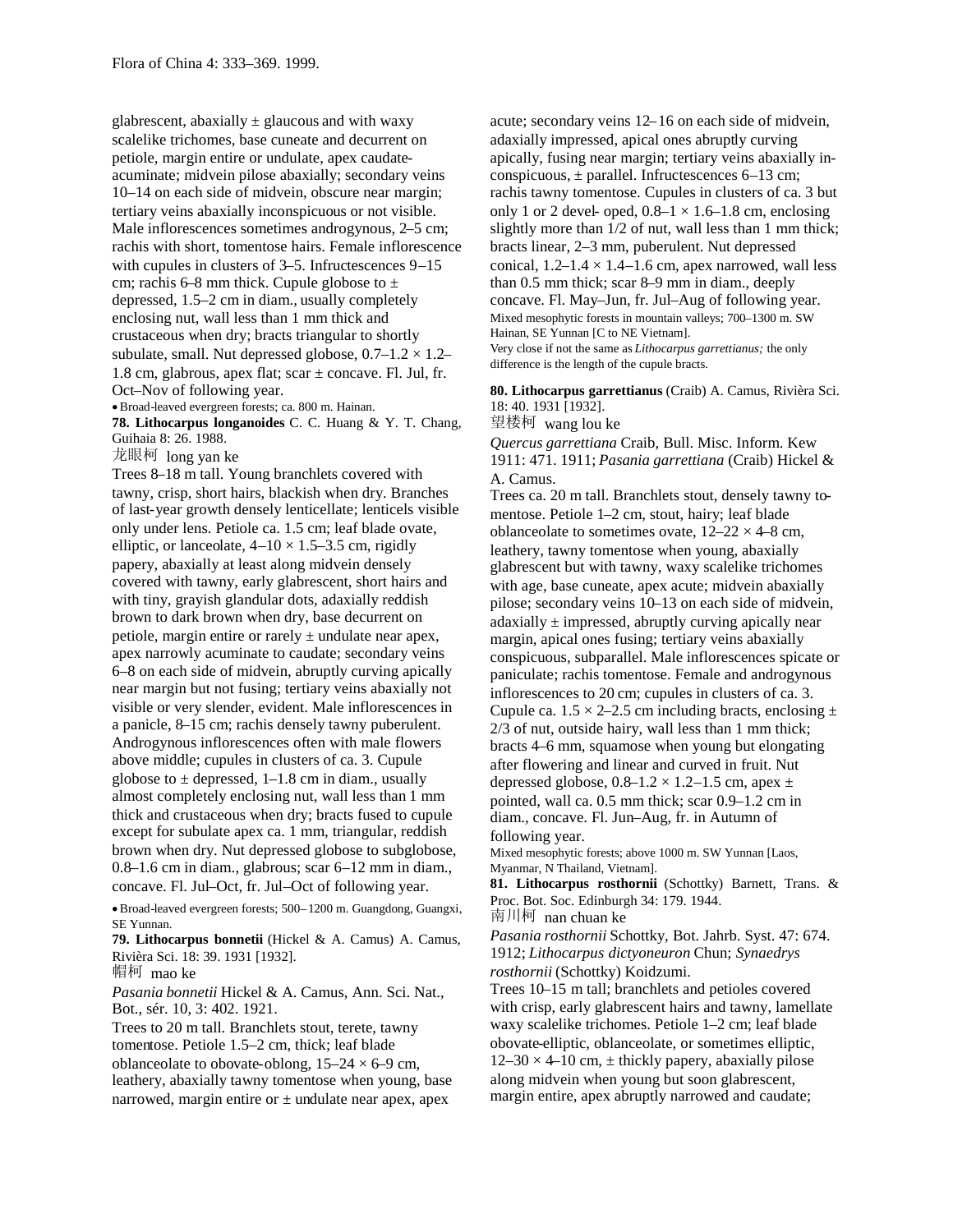secondary veins 14–22 on each side of midvein, adaxially conspicuously impressed; tertiary veins abaxially conspicuous, numerous, subparallel. Male inflorescences paniculate or rarely spicate, to 15 cm. Female inflorescences usually with a few male flowers near apex; cupules in cluster of ca. 3. Infructescences 10–12 cm; rachis 4–5 mm thick. Cupule  $1-1.6 \times 2-3$ cm, enclosing 1/2–3/4 of nut, wall ca. 0.5 mm thick and crustaceous; bracts imbricate, triangular, small, covered with tawny waxy scalelike trichomes. Nut depressed globose,  $1.4-2 \times$  ca. 2.8 cm, glabrous, apex  $\pm$  narrowed and pointed, wall ca. 0.5 mm in diam.; scar 1–1.5 cm in diam., concave. Fl. Aug–Oct, fr. Aug–Oct of following year.

Mixed mesophytic forests; 300–900 m. EC to SW Guangdong, S to SW Guangxi, NE Guizhou, Hunan, SE Sichuan.

**82. Lithocarpus fangii** (Hu & W. C. Cheng) C. C. Huang & Y. T. Chang, Guihaia 8: 32. 1988.

川柯 chuan ke

*Pasania fangii* Hu & W. C. Cheng, Acta Phytotax. Sin. 1: 118. 1951; *Lithocarpus glaber* (Thunberg) Nakai var. *szechuanicus* W. P. Fang.

Trees 8–15 m tall. Branchlets  $\pm$  sulcate, tawny tomentose. Petiole less than 1 cm; leaf blade obovate, elliptic, oblanceolate, or oblong,  $5-10(-16) \times 2-3(-4)$  $cm, \pm$  thickly papery, abaxially covered with appressed hairs more densely along midvein, base cuneate, margin entire, apex abruptly acute and shortly caudate; secondary veins 8–11 on each side of midvein, abruptly curving apically, obscure near margin; tertiary veins abaxially not visible. Male inflorescences congested at apex of branches, to 12 cm. Female and androgynous inflorescences terminal, to 15 cm. Female inflorescence with rachis 3–4 mm thick; cupules in clusters of ca. 3. Cupule bowl-shaped,  $7-9$  mm  $\times$  1.8–2 cm, enclosing ca. 1/2 of nut, wall 1–1.5 mm thick; bracts imbricate, triangular, squamose, appressed, tawny scurfy. Nut subglobose, glabrous, apex  $\pm$  narrowed, wall ca. 1 mm thick; scar 1–1.2 cm in diam., concave. Fl. Oct–Dec, fr. Oct–Dec of following year.

Mixed mesophytic forests; 800–1000 m. Guizhou, SW to W Sichuan.

**83. Lithocarpus paniculatus** Handel-Mazzetti, Anz. Akad. Wiss. Wien, Math.-Naturwiss. Kl. 59: 51. 1922. 圆锥柯 yuan zhui ke

*Pasania paniculata* (Handel-Mazzetti) Chun. Trees to 15 m tall; bud scales, branchlets, and rachis of inflorescences hairy. Petiole 6–10 mm; leaf blade oblong to obovate-oblong,  $6-15 \times 2.5-5$  cm, rigidly papery, abaxially hairy along midvein when young, base cuneate, margin entire, apex abruptly acute to caudate; secondary veins 10–14 on each side of midvein, abruptly curving apically, obscure near margin; tertiary veins abaxially not visible. Male inflorescences paniculate. Female and androgynous inflorescences to 20 cm; cupules in clusters of 3–5. Infructescence rachis

4–7 mm thick. Cupule depressed globose to subglobose,  $0.8-1.8 \times 1.8-2.5$  cm, enclosing most of nut or occasionally completely enclosing nut, wall 0.2–0.5 mm thick and crustaceous; bracts imbricate, triangular, rarely longer than 1 mm. Nut broadly conical to slightly depressed, 1.6–2.3 cm in diam., apex pointed to rounded, wall ca. 0.5 mm thick; scar 1–1.4 cm in diam., concave. Fl. Jul–Sep, fr. Jul–Sep of following year. Broad-leaved evergreen forests; 600–1200 m. N Guangdong, NE Guangxi, S Hunan, SW Jiangxi.

**84. Lithocarpus elaeagnifolius** (Seemen) Chun, J. Arnold Arbor. 9: 151. 1928.

胡颓子叶柯 hu tui zi ye ke

*Quercus elaeagnifolia* Seemen, Bot. Jahrb. Syst. 23 (Beibl. 57): 51. 1897; *Pasania elaeagnifolia* (Seemen) Schottky; *Synaedrys elaeagnifolia* (Seemen) Koidzumi. Trees 10–15 m tall. Branchlets of current year covered with early glabrescent, tawny crisp hairs; branches of last-year growth blackish brown, with gray to pale yellowish brown, lamellate wax layer, densely and minutely lenticellate. Petiole 5–8(–10 or more) mm, base thickened; leaf blade narrowly oblong to sometimes narrowly oblanceolate,  $7-15 \times 1-2.5$  cm, rigidly papery, with tawny crisp hairs on both surfaces when young, soon glabrescent, adaxially with waxy scalelike trichomes and grayish brown when dry, base cuneate, margin entire or  $\pm$  undulate near apex, apex narrowly acuminate; secondary veins 12–16 on each side of midvein, obscure near margin; tertiary veins abaxially very slender, evident or not visible. Male inflorescences terminal panicles, 3–7 cm; rachis tomentose with tawny, short hairs. Female and androgynous inflorescences to 18 cm. Female inflorescence with rachis 2–3 mm thick; cupules in clusters of ca. 3. Cupule depressed globose to subglobose,  $1-1.2 \times 1.4-$ 1.7 cm, enclosing 3/4–4/5 of nut, wall ca. 1 mm thick and crustaceous; bracts triangular, squamose, appressed, tawny scurfy. Nut  $\pm$  depressed globose,  $1-1.2 \times 1.2-1.4$ cm, glabrous, apex  $\pm$  pointed, wall ca. 0.5 mm thick; scar 1–1.1 cm in diam., concave. Fl. Jul–Sep, fr. Jul– Sep of following year.

Mixed mesophytic forests in valleys; below 300 m. C to S Hainan [Vietnam].

**85. Lithocarpus fenestratus** (Roxburgh) Rehder, J. Arnold Arbor. 1: 126. 1919.

泥柯 ni ke

*Quercus fenestrata* Roxburgh, Fl. Ind. ed. 1832, 3: 633. 1832; *Lithocarpus fenestratus* var. *brachycarpus* A. Camus; *Pasania fenestrata* (Roxburgh) Oersted; *Synaedrysfenestrata* (Roxburgh) Koidzumi. Trees 25–30 m tall. Branchlets of current year pubescent or with tawny lamellate waxy scalelike trichomes. Petiole 5–10 mm, pilose; leaf blade lanceolate, ovate-oblong, or ovate-elliptic,  $5-22 \times 2-7$ cm, papery to thickly papery, abaxially with yellowish gray to gray, adherent, waxy or lamellate scalelike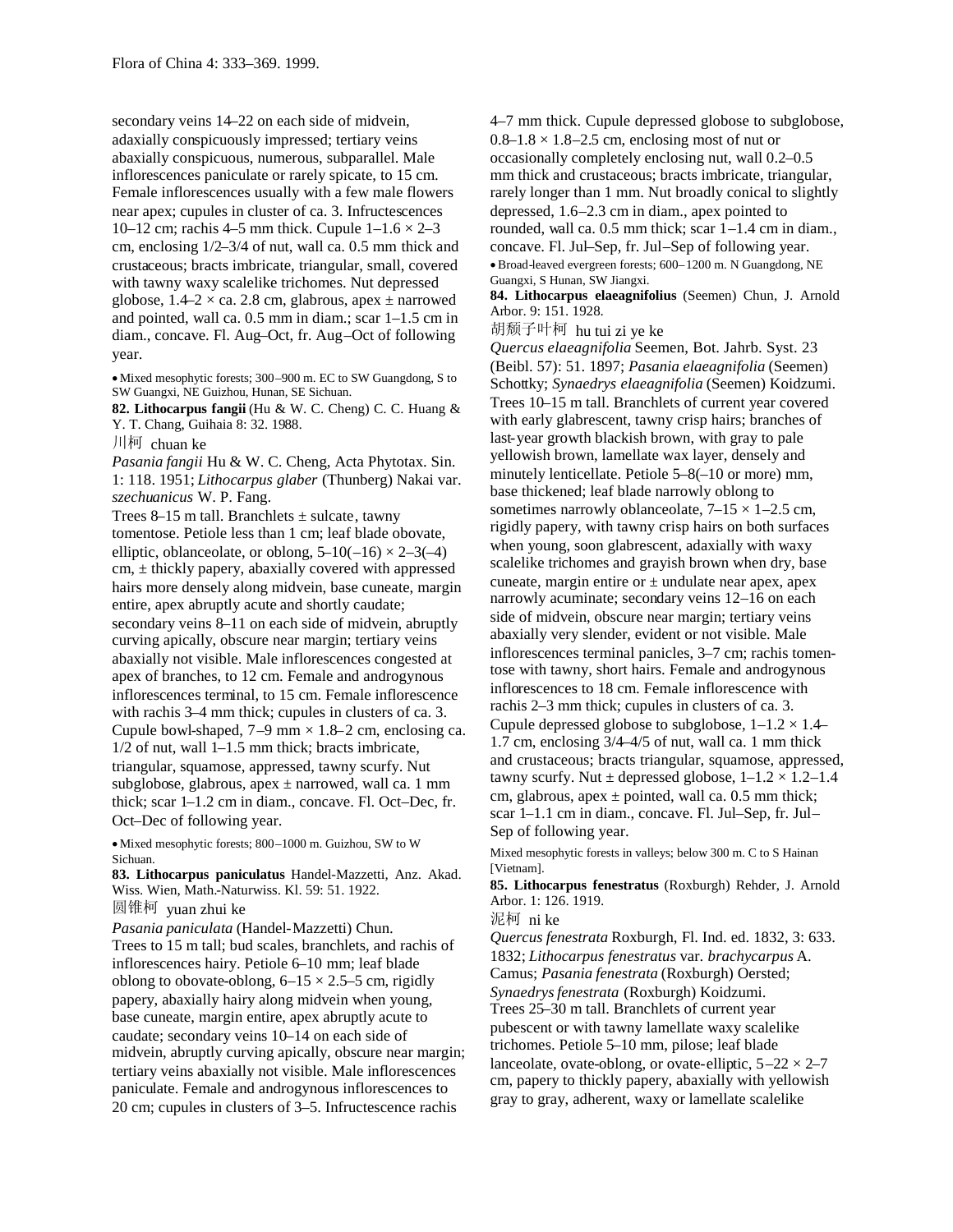trichomes, base cuneate to narrowly so and decurrent on petiole, margin entire, apex acute to acuminate; secondary veins 12–17 on each side of midvein, sometimes adaxially impressed, abruptly arcuate apically near margin, apical ones often fusing; tertiary veins abaxially slender, evident, numerous, subparallel. Male inflorescences usually in a panicle. Female inflorescences to 25 cm. Infructescences to 18 cm; rachis 5–8 mm thick; cupules in clusters of ca. 3, only 1 or 2 developed. Cupule depressed globose, 1–2.8 cm in diam., enclosing most of nut, wall 0.5–1 mm thick; bracts imbricate, triangular, appressed, sparsely covered with minute hairs and brown waxy scalelike trichomes. Nut depressed globose to broadly conical, wall 0.4–1 mm thick; scar 1–1.8 cm in diam., concave. Fl. Aug– Oct, fr. Aug–Dec of following year.

Broad-leaved evergreen forests; below 1700 m. C to S Guangdong, SW Guangxi, Hainan, SE Xizang (Mêdog Xian), Yunnan [Bhutan, NE India, Laos, NE Myanmar, Sikkim, N Thailand, NE Vietnam].

**86. Lithocarpus mairei** (Schottky) Rehder, J. Arnold Arbor. 1: 128. 1919.

光叶柯 guang ye ke

*Pasania mairei* Schottky, Bot. Jahrb. Syst. 47: 665. 1912; *Synaedrys mairei* (Schottky) Koidzumi.

Trees rarely to 10 m tall, glabrous except branchlets and inflorescences covered with tawny, waxy scalelike trichomes. Petiole 0.8–1.5 cm; leaf blade lanceolate to elliptic,  $5-10 \times 1.5-4$  cm, leathery to papery, yellowish brown when dry, base cuneate and decurrent on petiole, margin entire, apex acuminate; secondary veins 7–10 on each side of midvein, slender, evident, adaxially slightly impressed; tertiary veins abaxially not visible. Male inflorescences paniculate, 4–8 cm, sometimes spicate. Female inflorescences 5–8 cm; rachis covered with tawny, lamellate, waxy scalelike trichomes; cupules in clusters of ca. 3. Infructescences 3–5 cm. Cupule bowl-shaped,  $5-8$  mm  $\times$  1–1.8 cm, enclosing ca. 1/2 of nut, wall ca. 1 mm thick; bracts imbricate, triangular, squamose, appressed, covered with tawny, waxy scalelike trichomes. Nut broadly conical to  $\pm$ depressed globose,  $1-1.5 \times 1.1-1.8$  cm, glabrous, apex  $\pm$  flat, wall 0.5–1 mm thick; scar 6–8 mm in diam., slightly concave. Fl. Aug–Sep, fr. Aug–Sep of following year.

Mixed mesophytic forests in dry places; 1500–2500 m. C to N Yunnan.

**87. Lithocarpus melanochromus** Chun & Tsiang ex C. C. Huang & Y. T. Chang, Guihaia 8: 29. 1988.

# 黑柯 hei ke

Trees 8–15 m tall; young branchlets and petioles tawny pilose, soon glabrescent. Petiole 0.5–1.5 cm; leaf blade narrowly oblong to lanceolate,  $4-11 \times 1-3.5$  cm, rigidly leathery, abaxially glaucous and with adherent, waxy

scalelike trichomes, adaxially tawny pilose when young, base cuneate and decurrent on petiole, margin entire and  $\pm$  recurved, apex acuminate to abruptly acute and with a blunt tip; secondary veins  $10-15$  on each side of midvein, slender, inconspicuous to  $\pm$  conspicuous; tertiary veins abaxially not visible. Male inflorescences in a panicle, 3–5 cm; rachis pubescent. Female inflorescences 3–8 cm; rachis ca. 3 mm thick; cupules in clusters of ca. 3. Cupule cupular,  $5-8$  mm  $\times$  1.2–1.8 cm, enclosing ca. 1/2 of nut, wall 1–1.5 mm thick and basally thickened; bracts imbricate, triangular, squamose, appressed. Nut covered with tawny, lamellate, waxy scalelike trichomes, apex pointed, wall 0.5–1 mm thick; scar 8–11 mm in diam., concave. Fl. May–Jul, fr. Aug–Oct of following year.

Broad-leaved evergreen forests; 600–1200 m. SW Guangdong, SW Guangxi.

**88. Lithocarpus fohaiensis** (Hu) A. Camus, Bull. Soc. Bot. France 94: 271. 1947.

勐海柯 meng hai ke

*Pasania fohaiensis* Hu, Bull. Fan Mem. Inst. Biol., Bot. 10: 97. 1940; *Lithocarpus cheliensis* (Hu) A. Camus; *P. cheliensis* Hu.

Trees to 25 m tall, glabrous except for inflorescences and nuts. Petiole 1–3 cm, base thickened; leaf blade narrowly oblong to rarely obovate-oblong,  $15-24 \times 5-8$ cm, thickly papery, concolorous, base broadly cuneate, decurrent on petiole, and often asymmetric, margin entire, apex shortly acuminate; secondary veins 11–16 on each side of midvein; tertiary veins abaxially slender, evident. Male inflorescences solitary or clustered; rachis densely tawny pubescent or sometimes glabrescent. Female inflorescences in clusters of 2 or 3 at apex of branches, to 25 cm; cupules in clusters of 3–5. Infructescence rachis 6–8 mm thick. Cupule shallowly bowl-shaped,  $0.8-1.3 \times 2-2.5$  cm, enclosing less than  $1/2$  of nut, wall woody and basally thickened; bracts  $\pm$ connate into concentric and  $\pm$  raised rings, broadly triangular, densely rusty puberulent. Nut depressed globose to conical,  $1.4-3 \times 1.5-2.5$  cm, densely tawny to rusty farinose. Fl. Mar–May, fr. Aug of following year.

Sparse forests; 600–1500 m. S Yunnan.

**89. Lithocarpus carolineae** (Skan) Rehder, J. Arnold Arbor. 1: 123. 1919.

### 红心柯 hong xin ke

*Quercus carolineae* Skan in Dunn, J. Linn. Soc., Bot. 35: 518. 1903; *Pasania carolineae* (Skan) Schottky; *Synaedrys carolineae* (Skan) Koidzumi.

Trees to 20 m tall, glabrous except for inflorescences and leaf blade vein axils. Branchlets of current year sulcate, dark brown when dry. Petiole 1.5–2 cm; leaf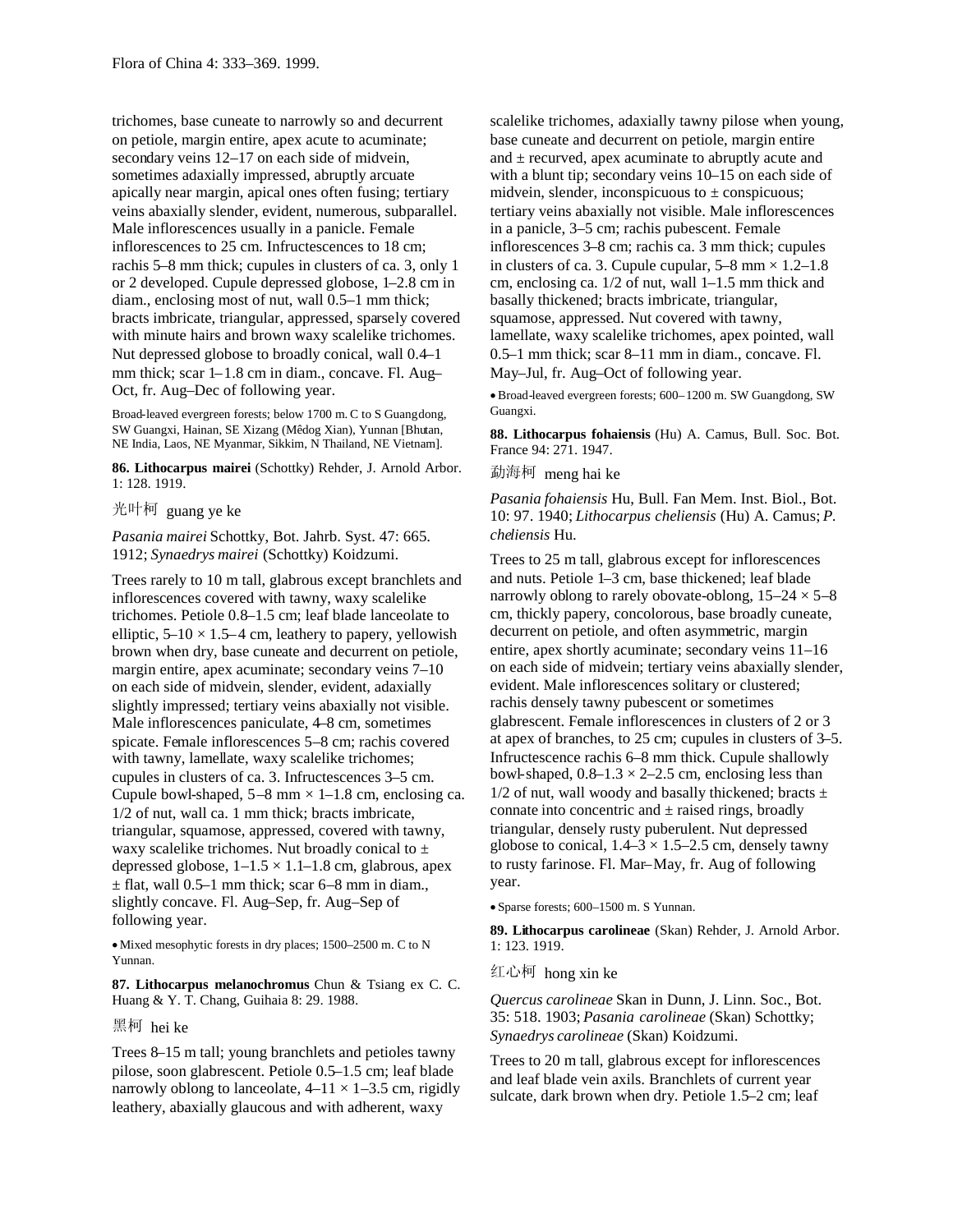blade oblong to rarely obovate-oblong,  $13-18 \times 4-6$  cm, thickly papery, concolorous, dark brown when dry, with tuft of stellate hairs on axils of veins, base cuneate, margin serrate from middle to apex, apex shortly caudate; secondary veins 15–20 on each side of midvein, ending in teeth or abruptly curving apically near margin and gradually obscured. Infructescence with cupules in clusters of 3–5. Cupule plate-shaped,  $1-1.5 \times$ 3–4 cm, enclosing ca. 1/2 of nut, dark brown when dry, basally with a short stalk; bracts imbricate, broadly triangular, appressed, base rhomboid, midvein thickened. Nut depressed globose,  $2.4-3 \times 4-4.5$  cm,  $\pm$ glossy, apex flat with a  $\pm$  concave center, wall 6–10 mm thick; scar 2.5–3 cm in diam., margin concave but center ± convex. Fr. Sep–Oct.

• Mixed mesophytic forests; 1500–2000 m. S to SE Yunnan. **90. Lithocarpus naiadarum** (Hance) Chun, J. Arnold Arbor. 9: 152. 1928.

水仙柯 shui xian ke

*Quercus naiadarum* Hance, J. Bot. 22: 227. 1884; *Pasania naiadarum* (Hance) Schottky; *Q. neriifolia* Seemen; *Synaedrys naiadarum* (Hance) Koidzumi.

Trees 4–10 m tall, glabrous except for inflorescences. Branchlets with a thin translucent wax layer. Leaf blade narrowly oblong to lanceolate,  $(5-110-15(-30) \times$  $(0.7-1)1-1.5$  (-2.5) cm, rigidly papery, concolorous and without waxy scalelike trichomes, base attenuate and decurrent on a very short petiole, apex shortly acuminate and with a blunt tip; secondary veins 11–15 on each side of midvein, slender, evident; tertiary veins abaxially reticulate. Male inflorescences in a panicle; rachis densely tawny pubescent. Female inflorescences to 20 cm; rachis ca. 3 mm thick; cupules in clusters of ca. 3. Cupule discoid, 1.2–1.8 cm in diam., enclosing basal part of nut, outside puberulent, wall to 1 mm thick and  $\pm$  woody near base; bracts usually connate into concentric rings, triangular, appressed. Nut broadly conical to rarely subglobose,  $1-2 \times 1.5-2.5$  cm, apex pointed or flat; scar concave to almost flat. Fl. Jul–Aug, fr. Aug–Sep of following year.

Frequent on stream banks; near sea level. Hainan.

**91. Lithocarpus hancei** (Bentham) Rehder, J. Arnold Arbor. 1: 127. 1919.

### 硬壳柯 ying qiao ke

*Quercus hancei* Bentham, Fl. Hongk. 322. 1861; *Cyclobalanopsis ternaticupula* (Hayata) Kudo; *C. ternaticupula* f. *arisanensis* (Hayata) Kudo; *Cyclobalanus hancei* (Bentham) Oersted; *C. ternaticupula* (Hayata) Nakai; *Lithocarpus arisanensis* (Hayata) Hayata; *L*. *jingdongensis* Y. C. Hsu & H. J. Qian; *L*. *matsudai* Hayata; *L*. *mupinensis* (Rehder & E. H. Wilson) A. Camus; *L*. *omeiensis* A. Camus; *L*. *spicatus* (Smith) Rehder & E. H. Wilson var. *mupinensis* Rehder & E. H. Wilson; *L*. *subreticulatus*

(Hayata) Hayata; *L*. *ternaticupulus* (Hayata) Hayata; *Pasania brevicaudata* (Skan) Schottky var. *arisanensis* (Hayata) Ying; *P. confertifolia* Hu; *P*. *hancei* (Bentham) Schottky; *P*. *hancei* var. *arisanensis* (Hayata) J. C. Liao; *P*. *hancei* var. *ternaticupula* (Hayata) J. C. Liao; *P*. *rhododendrophylla* Hu; *Q. arisanensis* Hayata; *Q*. *subreticulata* Hayata; *Q*. *ternaticupula* Hayata; *Synaedrys hancei* (Bentham) Koidzumi; *S*. *kuaruensis* Tomiya.

Trees usually less than 15 m tall, glabrous except for inflorescences. Branchlets  $\pm$  tawny to gray, usually with a thin layer of translucent wax. Petiole 0.5–4 cm; leaf blade variable in shape and size, ovate, broadly elliptic, obovate-elliptic, narrowly elliptic, or lanceolate,  $5-10 \times$ 2.5–5 cm, thinly papery to rigidly leathery, concolorous and sometimes adaxially white farinose when dry, base usually decurrent on petiole, margin entire and  $\pm$ recurved, apex rounded, obtuse, acute, or narrowly acuminate; secondary veins 6–13 on each side of midvein, slender, evident; tertiary veins abaxially obscure, reticulate. Male inflorescences usually in a panicle, sometimes with female flowers from base to middle, rarely longer than 10 cm; rachis sometimes twisted. Female inflorescences 2–many congested at apex of branches; cupules usually in clusters of 3–5, rarely solitary. Infructescence 6–8 cm; rachis less than 8 mm thick. Cupule shallowly bowl-shaped to plateshaped,  $3-7$  mm  $\times$  1-2 cm, enclosing nearly 1/3 of nut, wall 1–2 mm thick; bracts imbricate and appressed or connate into a few concentric rings, triangular, squamose. Nut depressed globose, subglobose, or broadly conical,  $0.8-2 \times 0.6-2.5$  cm, apex rounded, pointed, or rarely flat, wall ca. 0.5 mm thick; scar 5–10 mm in diam., concave. Fl. Jul–Aug, fr. Aug–Nov of following year.

Various habitats; below 2600 m. Fujian, Guangdong, Guangxi, Guizhou, Hainan, Hubei, Hunan, Jiangxi, Sichuan, Taiwan, Yunnan, Zhejiang.

**92. Lithocarpus ithyphyllus** Chun ex H. T. Chang, Acta Sci. Nat. Univ. Sunyatseni 1960(1): 32. 1960. 挺叶柯 ting ye ke

Trees to 15 m tall, glabrous except for inflorescences. Branches of current year conspicuously sulcate. Petiole rarely to 3 mm; leaf blade narrowly oblong,  $1-2 \times 5-20$ cm, rigidly leathery, concolorous, abaxially often white farinose, base rounded to auriculate, margin entire and recurved, apex narrowed and obtuse; secondary veins 12–18 on each side of midvein, slender, evident, adaxially impressed; tertiary veins abaxially not visible or very slender, evident. Male inflorescences sometimes androgynous, often congested at apex of branches, to 10 cm; rachis puberulent. Female inflorescence with cupules in clusters of ca. 3. Infructescences 6–8 cm; rachis puberulent, ca. 2 mm thick. Cupule plate- to shallowly bowl-shaped,  $2-4 \times 5-8$  mm, covering base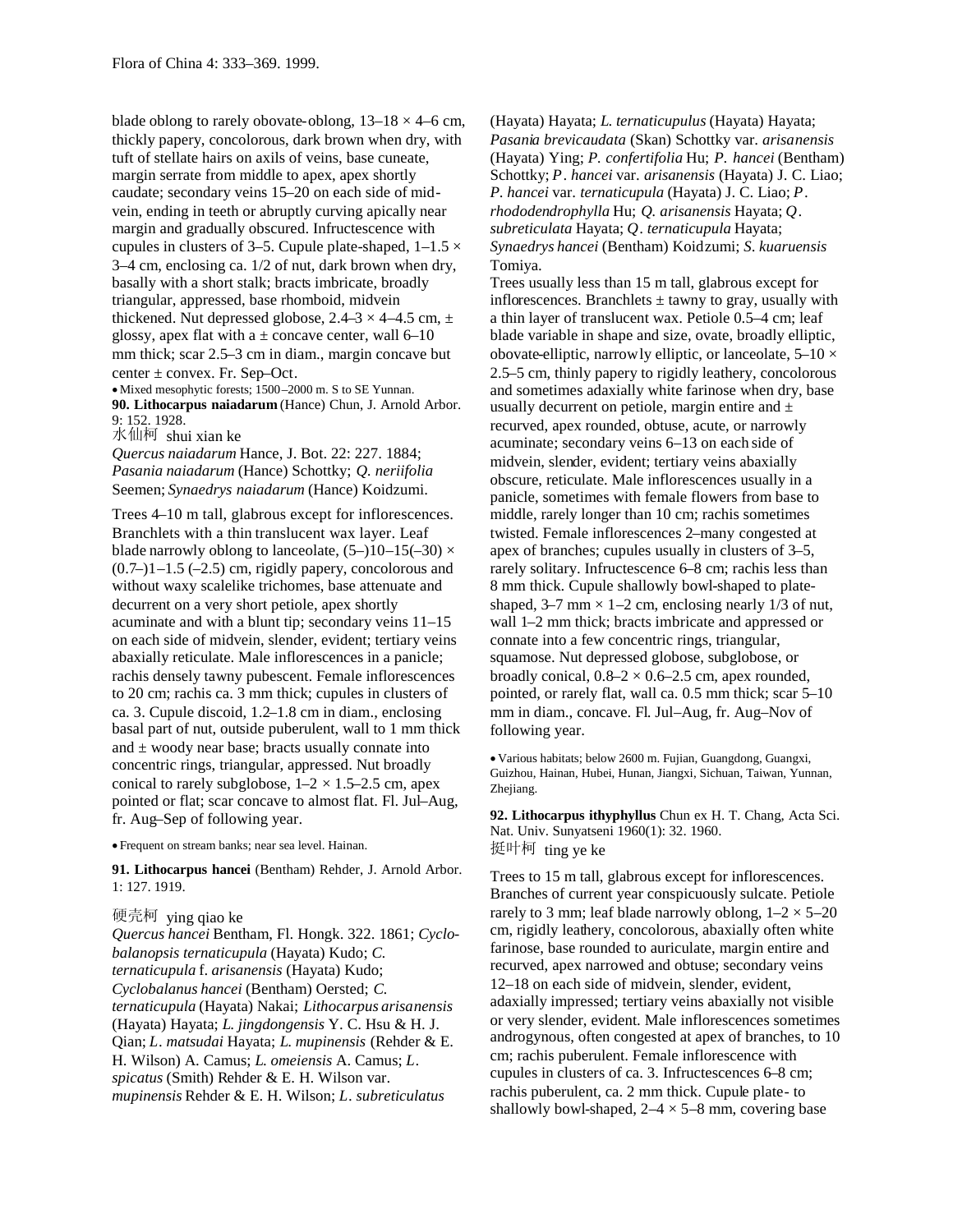of nut, wall to 1 mm thick near base; bracts imbricate and appressed or sometimes connate into 3 or 4 concentric rings, triangular, small. Nut narrowly ellipsoid to conical,  $1.2-1.8 \times 1-1.2$  cm, often  $\pm$  white farinose, base flat, apex pointed, wall ca. 0.5 mm thick; scar 3–4 mm in diam., concave. Fl. May–Jun, fr. Aug–Sep of following year.

Broad-leaved evergreen forests, more frequent in secondary forests; 400–900 m. E Guangdong.

**93. Lithocarpus calophyllus** Chun ex C. C. Huang & Y. T. Chang, Guihaia 8: 27. 1988.

美叶柯 mei ye ke

Trees to 28 m tall. Young branchlets sparsely puberulent above middle; branchlets of last year growth blackish, lenticellate. Petiole 2.5–5 cm; leaf blade broadly elliptic, ovate, or oblong,  $8-15 \times 4-9$  cm, rigidly leathery, abaxially densely tawny to rusty scurfy when young and  $\pm$  glaucous with age, adaxially glabrous, base subrounded to slightly auriculate and sometimes asymmetric, apex acute to acuminate with a caudate tip; secondary veins 7–11 on each side of midvein, adaxially impressed, abruptly curving, obscure near margin; tertiary veins abaxially slender, evident, subparallel. Male inflorescences in a panicle, less than 3 cm. Female inflorescences to 20 cm; rachis 5–6 mm thick; cupules in clusters of 3–5, rarely solitary on basal part of rachis. Cupule  $0.5-1 \times 1.5-2.5$  cm, shallowly cupular, enclosing 1/6–1/5 of nut, wall to 3 mm thick and thickly woody near base. Nut  $1.5-2 \times 1.8-2.6$  cm, often slightly white farinose, apex flat with  $a \pm$  concave to shortly pointed center, wall ca. 1 mm thick; scar 1– 1.4 cm in diam., concave. Fl. Jun–Jul, fr. Aug–Sep of following year.

Broad-leaved evergreen forests; 500–1200 m. SW Fujian, SW Guangdong, Guangxi, S Guizhou, S Hunan, SW Jiangxi.

**94. Lithocarpus petelotii** A. Camus, Notul. Syst. (Paris) 5: 75. 1935.

星毛柯 xing mao ke

Trees to 28 m tall. Branchlets and rachis of inflorescences tawny pubescent. Petiole 2.5–4 cm, pubescent when young; leaf blade elliptic to ovateelliptic or sometimes obovate to obovate-elliptic, 9–15  $\times$  3.5–6 cm, rigidly leathery, abaxially with rust-colored, scurfy scalelike trichomes and stellate hairs, base subrounded to broadly cuneate and sometimes asymmetric, margin entire, apex acuminate to acute; secondary veins 7–13 on each side of midvein, abaxially pubescent; tertiary veins abaxially conspicuous. Male inflorescences in a panicle, less than 3 cm. Female inflorescences to 20 cm; rachis ca. 8 mm thick; cupules in clusters of 3–5, rarely solitary on basal part of rachis. Cupule shallowly bowl-shaped,  $0.8-1.5 \times 2.5-3.5$  cm, covering base of nut, basally narrowed and slightly elongate into a short stalk, wall 3–6 mm thick and woody; bracts imbricate, triangular to rhomboid, densely tawny puberulent; midvein ridged. Nut subglobose,  $3-7.5 \times 2.5-3.8$  cm, often white farinose, apex shortly pointed; scar 1–1.4 cm in diam., concave. Fl. Aug–Sep, fr. Sep–Oct of following year.

Mixed mesophytic forests; 1000–1800 m. Guangxi, S Guizhou, W Hunan, SE Yunnan [Vietnam].

*Lithocarpus wenxianensis* Y. J. Zhang & al. (Acta Bot. Yunnan. 16: 121. 1994), from SE Gansu, is close to *L. petelotii,* but its status needs further study. With such a disjunct distribution, it seems unlikely that the two species are the same.

**95. Lithocarpus eriobotryoides** C. C. Huang & Y. T. Chang, Guihaia 8: 25. 1988.

枇杷叶柯 pi pa ye ke

Trees 10–15 m tall; branches of current year and leaf blades abaxially with tawny stellate or forked long hairs. Petiole 1–2 cm; leaf blade obovate-elliptic, obovate, or sometimes elliptic,  $12-20 \times 4-7$  cm, rigidly papery, concolorous, base cuneate to broadly so and decurrent on petiole, margin entire, apex acute to acuminate; secondary veins 12–16 on each side of midvein, adaxially impressed, abruptly curving apically, partly fusing near margin; tertiary veins abaxially conspicuous, ± parallel. Male inflorescences in a panicle. Female inflorescence with cupules in clusters of ca. 3. Infructescences ca. 12 mm; rachis 5–8 mm thick. Cupule plate-shaped,  $5-8$  mm  $\times$  1.8–2.2 cm, enclosing 1/8–1/5 of nut, wall to 2 mm thick and woody near base; bracts imbricate, triangular to rhomboid, appressed, puberulent. Nut conical to ellipsoid,  $2.5-3 \times 1-1.5$  cm, apex  $\pm$  flattened, wall ca. 1 mm thick; scar ca. 1.3 cm in diam., concave. Fl. May–Jun, fr. Aug–Oct of following year.

Mixed mesophytic forests; 1000–1500 m. NE Guizhou, W Hubei, NW Hunan, E Sichuan.

**96. Lithocarpus macilentus** Chun & C. C. Huang in C. C. Huang & Y. T. Chang, Guihaia 8: 30. 1988.

粉叶柯 fen ye ke

Trees 7–12 m tall; branches of current year, petioles, and rachis of inflorescences tawny tomentose. Petiole under 1 cm; leaf blade lanceolate to rarely oblanceolate,  $6-11 \times 2-3$  cm, thinly leathery, with tufts of minute crisp hairs on both surfaces when young, abaxially scurfy, narrowed at both ends, base broadly cuneate and decurrent on petiole, margin entire, apex acuminate with a caudate tip; secondary veins 6–8 on each side of midvein; tertiary veins abaxially inconspicuous. Male inflorescences in a panicle. Female inflorescence with cupules in clusters of ca. 3. Cupule bowl-shaped, 6–8  $mm \times 1.5-2$  cm, enclosing basal part of nut, wall thin but basally  $\pm$  thickened. Nut broadly conical to depressed globose,  $1.3-1.5 \times 1.5-1.7$  cm, glabrous; scar 7–8 mm in diam., concave. Fl. Jul–Aug, fr. Oct–Nov of following year.

Broad-leaved evergreen forests on stream banks; below 400 m. W Guangdong, E Guangxi.

**97. Lithocarpus floccosus** C. C. Huang & Y. T. Chang, Guihaia 8: 20. 1988.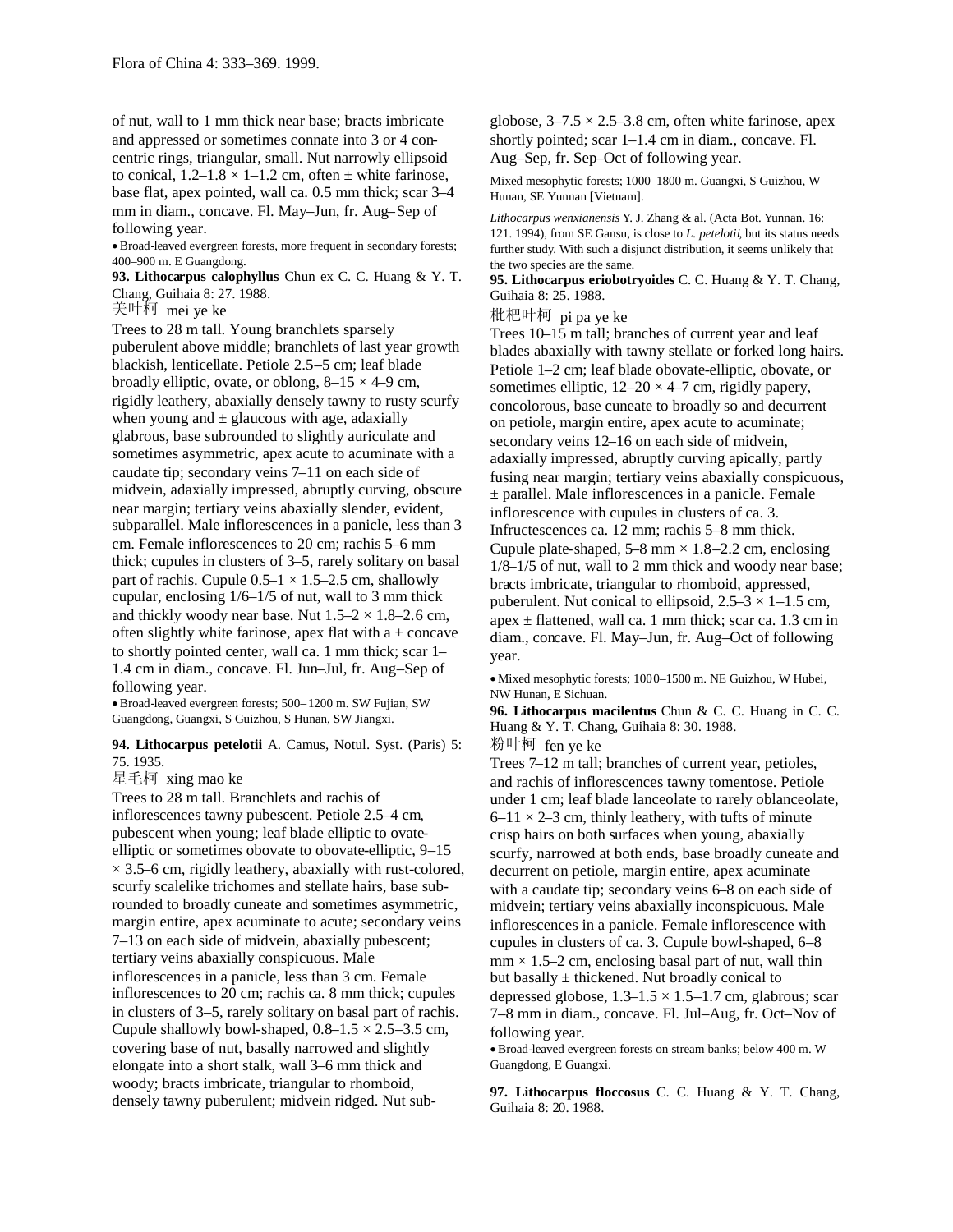## 卷毛柯 juan mao ke

Trees 7–10 m tall; young branchlets, petioles, and rachis of inflorescences densely floccose-tomentose. Petiole ca. 1 cm; leaf blade ovate to elliptic,  $5-10 \times$ 1.5–3 cm, papery, abaxially with minute scalelike glands and floccose-tomentose but glabrescent, base cuneate, margin entire, apex abruptly acute to shortly caudate and with a blunt tip; secondary veins 6–9 on each side of midvein, not fusing; tertiary veins abaxially inconspicuous. Inflorescences usually androgynous, 8–15 cm. Female inflorescence with cupules in clusters of ca. 3. Infructescences 5–9 cm; rachis ca. 2 mm thick. Cupule cupular, 1–1.5 cm in diam., enclosing 1/5–1/3 of nut, wall ca. 0.5 mm thick but basally  $\times$  thickened; bracts imbricate, triangular, small, appressed, sparsely puberulent. Nut broadly conical,  $1-1.5$  cm in diam.,  $\pm$  white farinose; scar ca. 5 mm in diam., ± concave. Fl. May–Jun, fr. Jul–Aug of following year.

Broad-leaved evergreen forests with *Ormosia, Schefflera,* and species of Lauraceae; 400–700 m. Fujian, E Guangdong, S Jiangxi.

**98. Lithocarpus obovatilimbus** Chun, J. Arnold Arbor. 28: 236. 1947.

卵叶柯 luan ye ke

Trees to 15 m tall; branches and rachis of inflorescences pubescent. Petiole 3–10 mm; leaf blade obovate, oblanceolate, or elliptic,  $4-8 \times 1.5-2.5$  cm, subleathery, abaxially with grayish scalelike glands and pubescent on basal part of midvein when young, base broadly cuneate to cuneate, margin entire, apex obtuse, acute, shortly caudate, or rarely acuminate; secondary veins 7–9(–13) on each side of midvein; tertiary veins abaxially slender, evident or not visible. Male inflorescences in a panicle. Female inflorescence with cupules in clusters of ca. 3. Infructescences 2 or 3, congested at apex of branches; rachis pubescent. Cupule cupular,  $4-7$  mm  $\times$  0.8–1.4 cm, enclosing  $1/4$ – 1/2 of nut, wall ca. 1 mm thick and basally woody; bracts imbricate, triangular, small, appressed, puberulent. Nut ellipsoid to broadly conical,  $1-1.5 \times$  $0.8-1.4$  cm, often  $\pm$  white farinose; scar 4–7 mm in diam., concave. Fr. Oct–Dec.

Broad-leaved evergreen forests; 800–1100 m. Hainan (Lingshui Xian).

**99. Lithocarpus glaber** (Thunberg) Nakai, Cat. Hort. Bot. Univ. Tokyo 8. 1916.

柯 ke

*Quercus glabra* Thunberg in Murray, Syst. Veg., ed. 14, 858. 1784; *Kuromatea glabra* (Thunberg) Kudo; *Lithocarpusthalassicus* (Hance) Rehder; *Pasania glabra* (Thunberg) Oersted; *P*. *sieboldiana* (Blume)

Nakai; *P*. *thalassica* (Hance) Oersted; *Q. sieboldiana* Blume; *Q*. *thalassica* Hance; *Q*. *thalassica* var. *obtusiglans* Dunn; *Synaedrys glabra* (Thunberg) Koidzumi.

Trees to 15 m tall; branchlets and rachis of inflorescences densely tawny tomentose. Petiole 1–2 cm, tomentose when young; leaf blade obovate, obovateelliptic, or oblong,  $6-12 \times 2.5-5.5$  cm, leathery to thickly papery, abaxially with dense scalelike glands and shortly tomentose when young, base cuneate, margin entire or with 2–4 teeth on apical part, apex abruptly acute, shortly acute, or long acuminate; secondary veins rarely over 10 on each side of midvein; tertiary veins abaxially usually not visible. Male inflorescences in a panicle or solitary in leaf axils, to 15 cm. Female inflorescences often with a few male flowers; cupules in clusters of  $3(-5)$ . Infructescences ca. 6 cm; rachis usually pubescent. Cupule plate- to cupular, 5–10 mm  $\times$  1–1.5 cm, enclosing 1/5–2/5 of nut, wall to 1.5 mm and woody near base; bracts imbricate or connate into concentric rings, triangular, small, appressed, densely puberulent. Nut ellipsoid,  $1.2-2.5 \times$ 0.8–1.5 cm,  $\pm$  white glaucous, apex pointed, wall 0.5–1 mm thick; scar 3–5(–8) mm in diam., concave. Fl. Jul– Nov, fr. Jul–Nov of following year.

Mixed mesophytic forests, frequent on sunny slopes; below 1500 m. Anhui, Fujian, Guangdong, Guangxi, Guizhou, Henan, Hubei, Hunan, Jiangsu, Jiangxi, Taiwan, Zhejiang [Japan].

**100. Lithocarpus grandifolius** (D. Don) S. N. Biswas, Bull. Bot. Surv. India 10: 258. 1968.

耳叶柯 er ye ke

*Quercus grandifolia* D. Don in Lambert, Descr. Pinus 2: 27. 1824; *Lithocarpus spicatus* (Smith) Rehder & E. H. Wilson; *Q. spicata* Smith (1814), not Humboldt & Bonpland (1806); *Q*. *squamata* Roxburgh. Trees 10–15 m tall, glabrous except for inflorescences. Petiole 5–10 mm; leaf blade obovate, oblanceolate, or sometimes oblong,  $15-40 \times 5-15$  cm, leathery to rigidly papery, concolorous, base often oblique and  $\pm$ auriculate, subrounded, or rarely cuneate, margin entire, apex acute; secondary veins 13–20 on each side of midvein, fusing near margin; tertiary veins abaxially conspicuous. Male inflorescences usually solitary, occasionally 3–many in a panicle; rachis tomentose with short hairs, rarely glabrescent. Female inflorescences terminal, usually in pairs, to 20 cm; rachis base 1–1.6 cm thick; cupules in clusters of 3–5, usually 1 or 2 developed. Cupule cupular, ca. 2.6 cm in diam., enclosing 1/3–2/3 of nut, wall to 4 mm near base and woody; basal bracts often connate into horizontal ridges, broadly ovate to broadly rhomboid, puberulent. Nut depressed globose,  $1.5-2.2 \times 2-2.6$  cm, apex flat and  $\pm$  concave or rarely rounded and pointed, wall 1.5– 2 mm thick; scar 1.6–2 cm in diam., concave but center sometimes convex. Fl. Apr–May, fr. Aug–Sep of following year.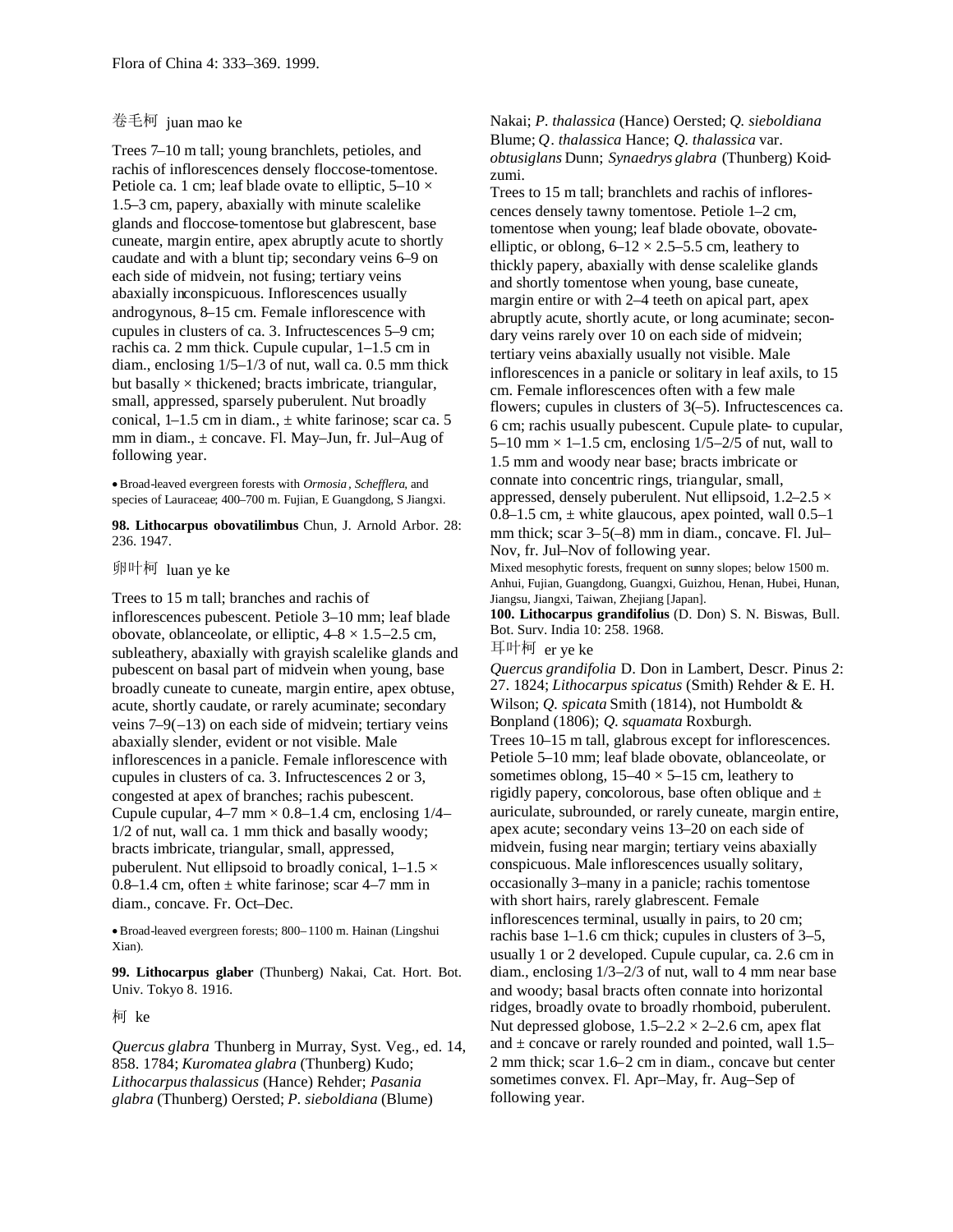Broad-leaved evergreen forests; 600–1900 m. S to SW Yunnan [Bhutan, NE India, N Laos, Nepal, NE Myanmar, Sikkim, N Thailand].

Records of*Lithocarpus elegans* (Blume) Hatusima ex Soepadmo from China are referable to *L. grandifolius*.

**101. Lithocarpus collettii** (King ex J. D. Hooker) A. Camus, Chênes, Atlas 3: 117. 1948. 格林柯 ge lin ke

*Quercus spicata* Smith var. *collettii* King ex J. D. Hooker, Fl. Brit. India 5: 610. 1888; *Lithocarpus gelinicus* C. C. Huang & Y. T. Chang, nom. illeg. (included *Q. spicata* var. *collettii*); *L*. *himalaicus* C. C. Huang & Y. T. Chang.

Trees 8–25 m tall. Branchlets of current year purplish brown, sulcate, sparsely hairy and with early glabrescent, stellate scalelike trichomes. Petiole 1–1.5 cm, base thickened; leaf blade oblong, elliptic, or obovate-elliptic,  $(6–)15–28 \times 3.5–5(-11)$  cm, thinly papery to rigid and crustaceous, abaxially with scalelike trichomes when young and glaucous with age, base attenuate, decurrent on petiole, and sometimes asymmetric, margin entire, apex acute, acuminate, or shortly caudate; midvein sparsely hairy abaxially; secondary veins (6–)14–20 on each side of midvein, adaxially impressed, abruptly curving apically, fusing near margin; tertiary veins abaxially reticulate. Infructescence ca. 4 cm; rachis ca. 4 mm thick, obscurely lenticellate; cupules in clusters of 3–5 but 1 or 2 developed. Cupule cupular,  $4-10$  mm  $\times$  1.5–2.2 cm, enclosing ca. 1/4 of nut, wall woody and basally thickened; bracts broadly triangular, with grayish minute hairs. Nut depressed globose to broadly conical,  $1.2-1.5 \times 1.5-2$  cm, glabrous, apex flat to rounded; scar 0.8–1.5 cm in diam., concave. Fr. Aug.

Broad-leaved evergreen forests, on slopes and along river banks; 700–2400 m. SE Xizang (Mêdog Xian) [NE India, NE Myanmar, N Thailand].

**102. Lithocarpus obscurus** C. C. Huang & Y. T. Chang in C. C. Huang, Acta Phytotax. Sin. 16(4): 71. 1978.

墨脱柯 mo tuo ke

Trees to 30 m tall, glabrous except for inflorescences. Branchlets blackish brown when dry, sparsely lenticellate; lenticels slightly raised. Petiole 3–7 mm; leaf blade  $10-19 \times 4-8$  cm, papery, concolorous, without scalelike glands, base rounded to auriculate, sometimes obtuse, and often asymmetric, margin entire, apex acute to obtuse; secondary veins 9–12 on each side of midvein; tertiary veins abaxially conspicuous. Female inflorescences 10–35 cm; rachis puberulent; cupules in clusters of 3–5. Infructescences to 35 cm; rachis 0.8–1.4 cm thick. Cupule cupular, 6–8 mm  $\times$  1– 1.5 cm, enclosing hardly 1/2 of nut, dark gray when dry, wall basally thickened; bracts imbricate, small, appressed, usually only subulate apex conspicuous. Nut broadly conical,  $1-1.4 \times 1.5-2$  cm; scar concave. Fr. Oct–Nov.

Broad-leaved evergreen forests; 1500 –2500 m. SE Xizang (Mêdog Xian), W Yunnan.

**103. Lithocarpus arcaulus** (Buchanan-Hamilton ex Sprengel) C. C. Huang & Y. T. Chang in C. C. Huang, Acta Phytotax. Sin. 16(4): 72. 1978.

小箱柯 xiao xiang ke

*Quercus arcaula* Buchanan-Hamilton ex Sprengel, Syst. Veg. 3: 857. 1826.

Trees to 30 m tall, glabrous except for inflorescences. Branchlets dark purplish brown. Petiole ca. 1.5 cm, base thickened; leaf blade ovate-elliptic to oblong, 10–  $20 \times 5$ –8 cm, papery, concolorous, without scalelike glands, margin entire, apex shortly acuminate; secondary veins 12–15 on each side of midvein, abruptly curving apically near margin but not fusing; tertiary veins abaxially reticulate. Male inflorescences in a panicle or sometimes solitary, 15–30 cm. Female and androgynous inflorescences 25–40 cm; rachis pubescent; cupules in clusters of (3–)5–7. Infructescences 20–40 cm; rachis base 8–18 mm thick, sparsely lenticellate. Cupule plate-shaped, 5–8 mm × 1.5–2 cm, wall  $\pm$  woody; bracts imbricate or sometimes basal ones connate into concentric rings, sometimes triangular, appressed, obscure. Nut depressed conical,  $1.4-2 \times 1.5-2$  cm, glabrous,  $\pm$  white farinose, wall thin; scar 8–10 mm in diam., concave. Fl. May–Jun, fr. Sep– Oct of following year.

Broad-leaved evergreen forests; 1100–2300 m. Xizang (Nyalam Xian, Mêdog Xian), Yunnan (Tengchong Xian) [Nepal].

**104. Lithocarpus mianningensis** Hu, Acta Phytotax. Sin. 1: 106. 1951.

缅宁柯 mian ning ke

Trees to 25 m tall. Young branchlets purplish brown, sparsely pubescent. Petiole 1.5–2 cm, sparsely pubescent when young; leaf blade ovate, broadly elliptic, or obovate-elliptic,  $10-20 \times 4-6$  cm,  $\pm$  rigidly papery, abaxially with silky scalelike glands, sparsely pubescent along midvein when young, and grayish brown to  $\pm$  purplish when dry, base broadly cuneate and sometimes slightly asymmetric, margin entire, apex acute to shortly acuminate; secondary veins 11–16 on each side of midvein, abaxially impressed; tertiary veins abaxially slender, evident or not visible. Inflorescences terminal at apex of current year's branches; Male inflorescences in a panicle; rachis puberulent. Female inflorescence with cupules in clusters of ca. 3 or solitary, scattered on rachis. Infructescences 8–15 cm; rachis 0.7–1.3 cm thick, sparsely lenticellate. Cupule plate-shaped,  $0.7-1.2 \times 2.5-3$  cm, wall basally woody; bracts imbricate, broadly triangular to rhomboid, densely puberulent. Nut broadly ellipsoid, 2–  $2.6 \times 2-3$  cm, densely puberulent, apex rounded to flat or sometimes with  $a \pm$  concave center; scar concave. Fl. Jun, fr. Aug–Oct of following year.

Broad-leaved evergreen forests; 1100 –2500 m. SW Yunnan (Lincang Xian).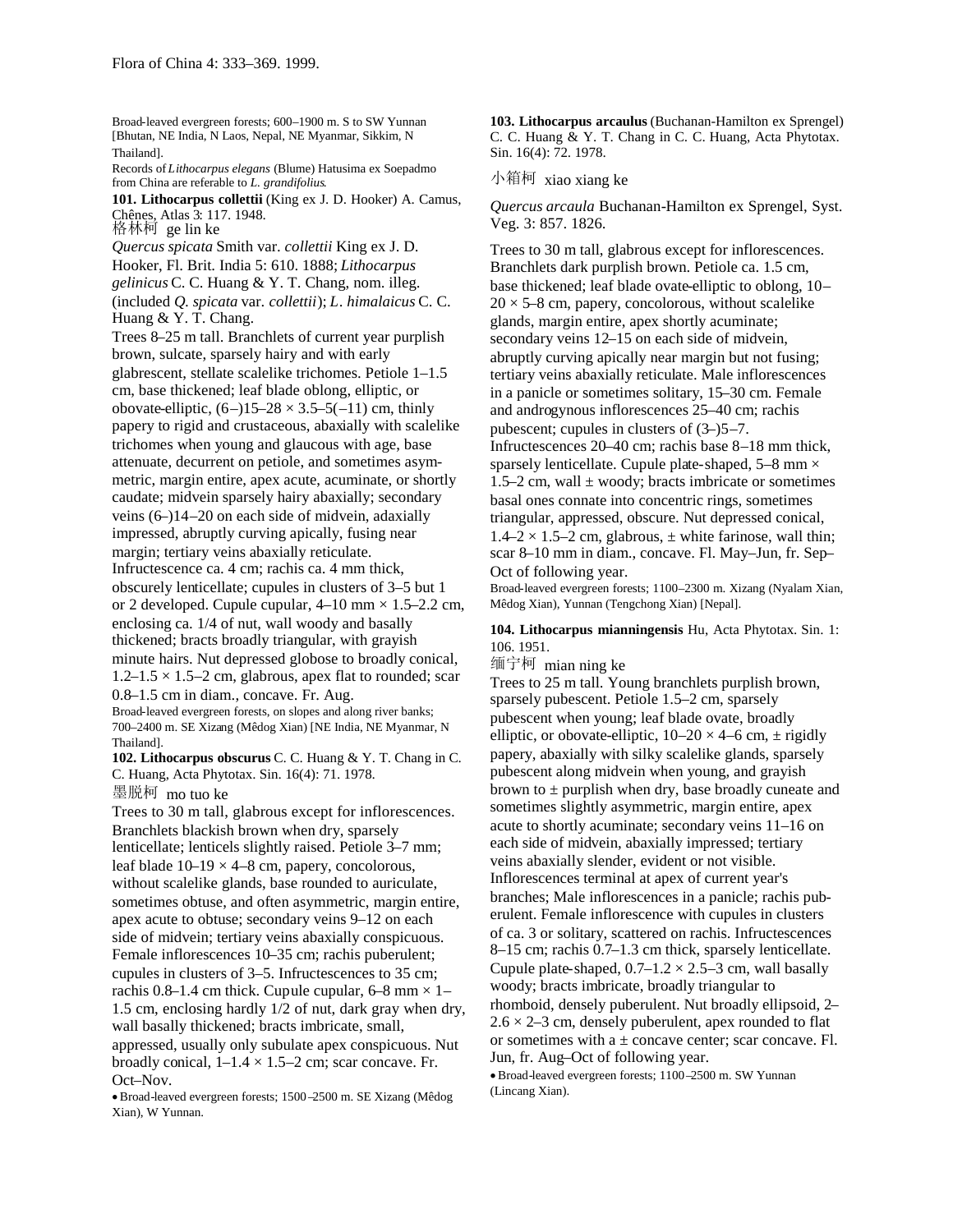**105. Lithocarpus gaoligongensis** C. C. Huang & Y. T. Chang, Guihaia 8: 39. 1988.

高黎贡柯 gao li gong ke

Trees to 25 m tall. Branchlets of current year densely dark gray puberulent. Petiole 2–3 cm; leaf blade oblong to obovate-elliptic,  $15-20 \times 5-8$  cm, subleathery, abaxially sparsely pilose and scurfy on midvein when young, base broadly cuneate to subrounded, margin entire, apex acuminate to acute; secondary veins 12–15 on each side of midvein, adaxially impressed; tertiary veins abaxially slender, obscure. Infructescences to 7 cm; rachis ca. 9 mm thick; cupules in clusters of ca. 3. Cupule shallowly cupular,  $1-1.4 \times 2-2.6$  cm, enclosing ca. 1/3 of nut, wall basally woody; bracts imbricate, triangular to rhomboid, appressed, thickened, adaxially ± raised, gray puberulent. Nut depressed globose, 1.2–  $1.6 \times 2$ –2.4 cm, apex rounded; scar concave. Fl. Oct– Nov.

Broad-leaved evergreen forests; ca. 2000 m. W Yunnan (W flank of Gaoligong Shan).

**106. Lithocarpus harlandii** (Hance ex Walpers) Rehder, J. Arnold Arbor. 1: 127. 1919.

港柯 gang ke

*Quercus harlandii* Hance ex Walpers, Ann. Bot. Syst. 3: 382. 1852; *Lithocarpus cuneiformis* A. Camus; *L*.

*kawakamii* (Hayata) Hayata var. *chiaratuangensis* J. C. Liao; *Pasania chiaratuangensis* (J. C. Liao) J. C. Liao; *P*. *harlandii* (Hance ex Walpers) Oersted; *Q. harlandii* var. *integrifolia* Dunn; *Synaedrys harlandii* (Hance ex Walpers) Koidzumi.

Trees to 18 m tall, glabrous except for inflorescences. Branchlets purplish brown, dark brown when dry, sulcate. Petiole 2–3 cm; leaf blade lanceolate, elliptic, or oblanceolate,  $7-18 \times 3-6$  cm, rigidly leathery, abaxially with scalelike glands, base often asymmetric and attenuate-cuneate to rarely acute or subrounded, margin obtusely undulate-dentate on apical part or rarely entire, apex caudate and often falcate; secondary veins 8–13 on each side of midvein; tertiary veins abaxially obscure. Inflorescences terminal at apex of current year's branches. Male inflorescences arranged in a panicle; rachis puberulent. Female inflorescence with cupules in clusters of ca. 3 or solitary, scattered on rachis. Infructescences 10–15 cm; rachis 4–5 mm thick. Cupule cupular,  $6-10$  mm  $\times$  1.4–2 cm, enclosing 1/10– 1/6 of nut, wall 1–2 mm thick; bracts imbricate, triangular to rhomboid, lamellate, puberulent, margin and midvein  $\pm$  ridged. Nut conical to broadly ellipsoid,  $2.2-2.8 \times 1.6-2.2$  cm, apex rounded to obtuse, wall

1.5–2 mm thick; scar 0.9–1.2 cm in diam., concave. Fl. May–Jun, fr. Sep–Oct of following year.

Broad-leaved evergreen forests; 400–700 m. Fujian, Guangdong, S Guangxi, Hainan, Hunan, S Jiangxi, Taiwan, Zhejiang.

**107. Lithocarpus kawakamii** (Hayata) Hayata, Icon. Pl. Formosan. 6 Suppl.: 72. 1917.

齿叶柯 chi ye ke

*Quercus kawakamii* Hayata, J. Coll. Sci. Imp. Univ. Tokyo 25(19): 201. 1908; *Pasania kawakamii* (Hayata) Schottky; *Synaedrys kawakamii* (Hayata) Koidzumi. Trees; trunk to 70 cm d.b.h. Branchlets grayish, densely lenticellate. Petiole 2–5 cm; leaf blade obovate-oblong to oblong,  $12-25 \times 5-7.2$  cm, papery to thinly leathery, with scalelike glands when young, abaxially rusty scurfy along midvein, adaxially glabrous, base acute to attenuate and decurrent on petiole, margin with a few obtuse teeth near apex or sometimes entire, apex acute to shortly acuminate; secondary veins 12–25 on each side of midvein; tertiary veins abaxially conspicuous, subparallel. Male panicles to 20 cm; rachis and branches stout, with grayish scalelike glands. Female inflorescence rachis puberulent; cupules in clusters of ca. 3. Infructescence rachis 1–1.2 cm thick, lenticellate. Cupule plate-shaped,  $7-10$  mm  $\times$  1.5–2.5 cm, enclosing  $1/5-1/4(-1/3)$  of nut, wall 1–2 mm thick and woody; bracts imbricate, triangular to rhomboid, appressed, with puberulent-scalelike glands. Nut chestnut brown, depressed globose to broadly conical,  $1.6-2.2 \times 2-2.8$ cm, apex flat or pointed, wall ca. 0.5 mm thick; scar 1– 1.5 cm in diam., concave. Fl. May–Aug, fr. Aug–Nov of following year.

Broad-leaved evergreen forests; 700–2900 m. Taiwan. **108. Lithocarpus brevicaudatus** (Skan) Hayata, Icon. Pl. Formosan. 6 Suppl.: 72. 1917.

## 短尾柯 duan wei ke

*Quercus brevicaudata* Skan in F. B. Forbes & Hemsley, J. Linn. Soc., Bot. 26: 508. 1899; *Lithocarpus brevicaudatus* var. *pinnativenus* Yamamoto; *L. impressivenus* (Hayata) Hayata; *L*. *impressivenus* var. *falcatocaudata* Yamamoto; *Pasania brevicaudata* (Skan) Schottky; *Q. impressivena* Hayata; *Synaedrys brevicaudata* (Skan) Koidzumi.

Trees 10–15 m tall. Branchlets of current year purplish brown, sulcate. Petiole 2–3 cm; leaf blade usually ovate, sometimes elliptic, oblong, or suborbicular,  $6-15 \times 4-$ 6.5 cm, leathery, abaxially with pulverulent scalelike glands, base broadly cuneate, subrounded, or acute, ± auriculate, and sometimes asymmetric, margin entire, apex acute, acuminate, or long caudate; secondary veins 9–13 on each side of midvein; tertiary veins abaxially inconspicuous, reticulate. Male inflorescences arranged in a panicle, 4–8 cm; rachis tawny puberulent. Female inflorescences 8–10 cm; cupules in clusters of 3–5, rarely solitary. Cupule disc-shaped to cupular, rarely to 7 mm, 1.4–2 cm in diam., enclosing 1/8–1/6 of nut, outside tawny puberulent, wall to 3 mm and woody near base; bracts imbricate, triangular to rhomboid, squamose. Nut broadly conical, 1.4–2.2 cm in diam., often  $\pm$  white farinose, apex shortly pointed or flat, wall ca. 3 mm thick near base; scar at base of nut, 0.9–1.2 cm in diam., concave. Fl. May–Jul, fr. Sep–Nov of following year.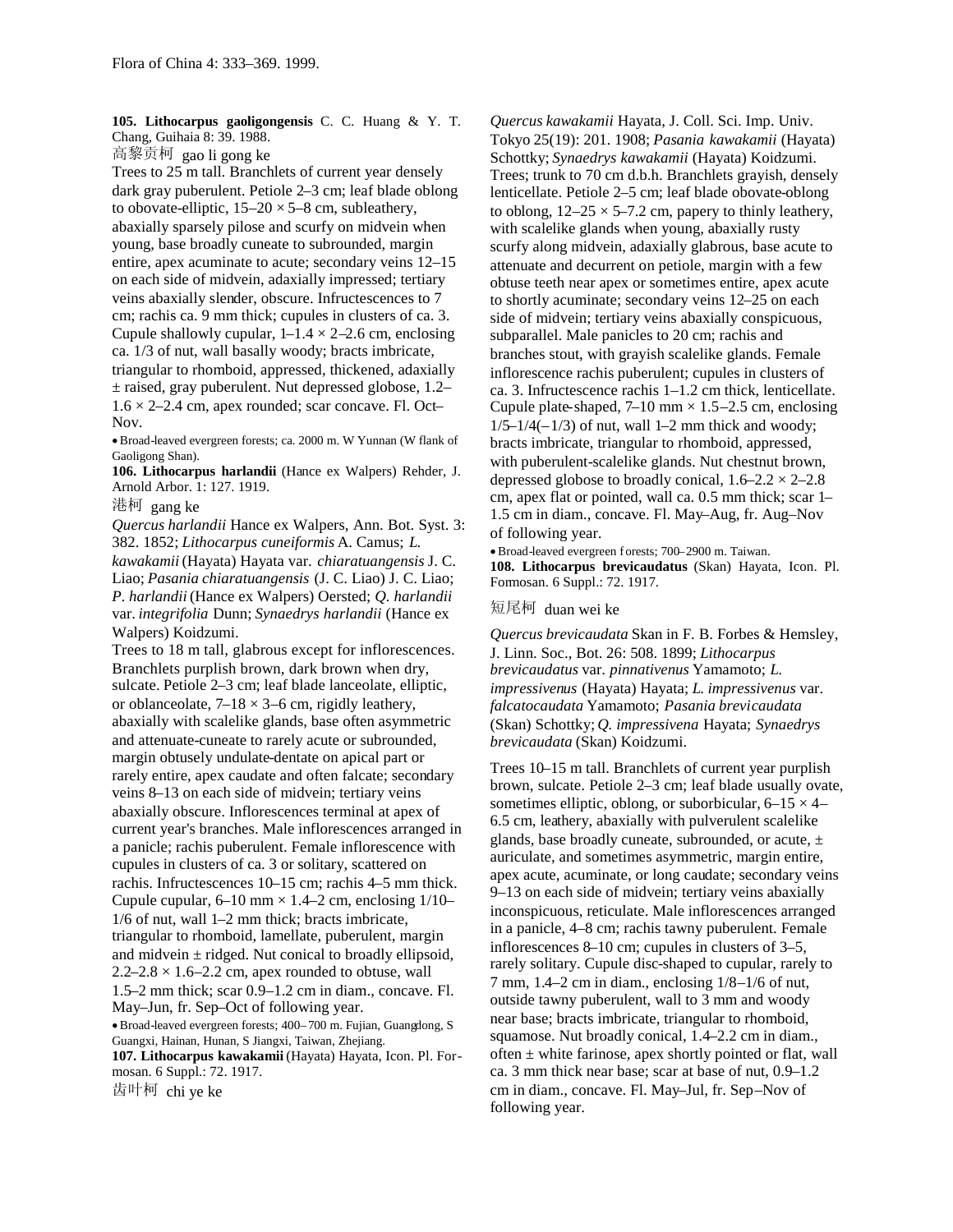Mixed mesophytic forests, 300–1900 m. Anhui, Fujian, Guangdong, Guangxi, Guizhou, Hainan, Hubei, Hunan, Jiangxi, Sichuan, Taiwan, Zhejiang.

Very close to *Lithocarpus hancei,* and further studies may show that they are conspecific.

**109. Lithocarpus oblanceolatus** C. C. Huang & Y. T. Chang, Guihaia 8: 24. 1988.

## 峨眉柯 e mei ke

Trees to 15 m tall. Branchlets glabrous, lenticellate. Petiole 2–3 cm; leaf blade oblanceolate to sometimes oblong,  $15-30 \times 4-7$  cm, rigidly leathery, concolorous, abaxially with grayish, pulverulent scalelike glands (visible under lens), adaxially glabrous, base cuneate and decurrent on petiole, margin entire, apex acuminate; secondary veins 9–11 on each side of midvein, adaxially  $\pm$  impressed; tertiary veins abaxially conspicuous. Male inflorescences paniculate; rachis tawny pubescent. Female inflorescences to 20 cm, often with a few male flowers near apex; cupules in clusters of 3(–5). Infructescence rachis 6–10 mm thick. Cupule plate-shaped to cupular,  $5-8(-13)$  mm  $\times$  1.5–3 cm, enclosing ca. 1/3 of nut, wall to 2.5 mm thick and woody near base; bracts imbricate, triangular to rhomboid, appressed, grayish puberulent. Nut conical,  $2.4 - 3 \times 1.8 - 2.8$  cm, wall 1-1.5 mm thick; scar 1.2-1.8 cm in diam., concave. Fl. Jul–Aug, fr. Aug–Sep of following year.

Sparse forests; ca. 2000 m. W Sichuan (Emei Shan).

**110. Lithocarpus megalophyllus** Rehder & E. H. Wilson in Sargent, Pl. Wilson. 3: 208. 1916.

#### 大叶柯 da ye ke

*Lithocarpus pleiocarpus* A. Camus; *Quercus mairei* H. Léveillé (1913), not *Pasania mairei* Schottky (1912). Trees 15–25 m tall. Branchlets glaucous, glabrous, lenticellate. Petiole 2.5–6 cm, 3–6 mm thick; leaf blade obovate, obovate-elliptic, or elliptic,  $14-30 \times 6-13$  cm, rigidly leathery, concolorous, abaxially with grayish, pulverulent scalelike glands (visible under hand lens), adaxially glabrous, base cuneate to subrounded, margin entire, apex acute; secondary veins 14–18 on each side of midvein, abaxially strongly raised, adaxially impressed; tertiary veins abaxially conspicuous, subparallel. Male panicle to 20 cm; rachis sparsely pubescent when young. Female inflorescences usually at apex of branches; cupules in clusters of  $3(-5)$ , sometimes solitary. Infructescences 10–14 cm; rachis 1–1.5 cm thick. Cupule plate-shaped to cupular, 4–10  $mm \times 2-3$  cm, enclosing  $1/6-1/3$  of nut, wall 1–2 mm thick; bracts 1–1.4 mm. Nut conical and  $2.4-2.8 \times 2-$ 2.5 cm to depressed globose and  $1.6-1.8 \times 2.8-3.2$  cm, slightly shining, sometimes  $\pm$  white farinose, apex flat or with a  $\pm$  concave center, wall ca. 1 mm thick; scar 1.2–1.8 cm in diam., concave. Fl. May–Jun, fr. May– Jun of following year.

Mixed mesophytic forests; 900–2200 m. W Guangxi, N Guizhou, W Hubei, W Sichuan, E Yunnan [NE Vietnam].

**111. Lithocarpus henryi**(Seemen) Rehder & E. H. Wilson in Sargent, Pl. Wilson. 3: 209. 1916.

# 灰柯 hui ke

*Quercus henryi* Seemen, Bot. Jahrb. Syst. 23(Beibl. 57): 50. 1897; *Pasania henryi* (Seemen) Schottky.

Trees to 20 m tall. Branchlets of current year purplish brown. Petiole 1.5–3.5 cm; leaf blade narrowly oblong,  $12-22 \times 3$ –6 cm, leathery to rigidly leathery, abaxially with scalelike glands and grayish when dry, adaxially glabrous, base broadly cuneate and often asymmetric, margin entire, apex shortly acuminate; secondary veins 11–15 on each side of midvein,  $\pm$  adaxially impressed; tertiary veins abaxially not visible. Male inflorescences solitary in leaf axils, racemose, 10–14 cm. Female and androgynous inflorescences to 20 cm; rachis tawny puberulent; cupules in clusters of ca. 3. Infructescences 7–12 cm; rachis 6–9 mm thick. Cupule cupular, 0.6–1.4  $\times$  1.5–2.4 cm, enclosing ca. 1/2 of nut, wall to ca. 1.5 mm thick and  $\pm$  woody near base; bracts imbricate, triangular, appressed, apical ones often separated. Nut depressed globose,  $1.6-2 \times 1.8-2.2$  cm, often white farinose, apex rounded, wall 0.5–1 mm thick; scar 1– 1.5 cm in diam., concave. Fl. Aug–Oct, fr. Aug–Oct of following year.

Mixed mesophytic forests; 1400–2100 m. Anhui, NE Guizhou, W Hubei, W Hunan, Jiangsu, Jiangxi, S Shaanxi, E Sichuan. **112. Lithocarpus silvicolarum** (Hance) Chun, J. Arnold Arbor. 9: 152. 1928.

# 犁耙柯 li pa ke

*Quercus silvicolarum* Hance, J. Bot. 22: 229. 1884; *Lithocarpus nariakii* (Hayata) Sakaki ex Kudo; *Pasania silvicolarum* (Hance) Schottky; *Q. nariakii* Hayata; *Synaedryssilvicolarum* (Hance) Koidzumi.

Trees to 20 m tall. Branchlets tawny pilose. Petiole 1– 1.5 cm; leaf blade elliptic to obovate-elliptic,  $10-20 \times$ 3.5–6 cm, papery, abaxially with scalelike glands and tawny pilose along side, base cuneate and decurrent on petiole, margin entire or undulate on apical part, apex acute to narrowly acuminate; secondary veins 10–12 on each side of midvein; tertiary veins slender, inconspicuous to conspicuous. Male inflorescences in a panicle, rarely solitary; rachis sparsely pubescent. Female inflorescences 8–20 cm; cupules in clusters of 3–5. Infructescence rachis 1–1.2 cm thick. Cupule cupular,  $0.8-1.5 \times 2-3.5$  cm, enclosing ca. 1/2 of nut, wall 1–1.5 mm thick and basally  $\pm$  woody; bracts dark reddish brown, fused with wall of cupule or sometimes only subulate apex free, broadly triangular to rhomboid. Nut depressed globose,  $1.2-1.6 \times 2-2.5(-3)$  cm, glabrous, base flat, apex rounded or flat, wall 0.5–1 mm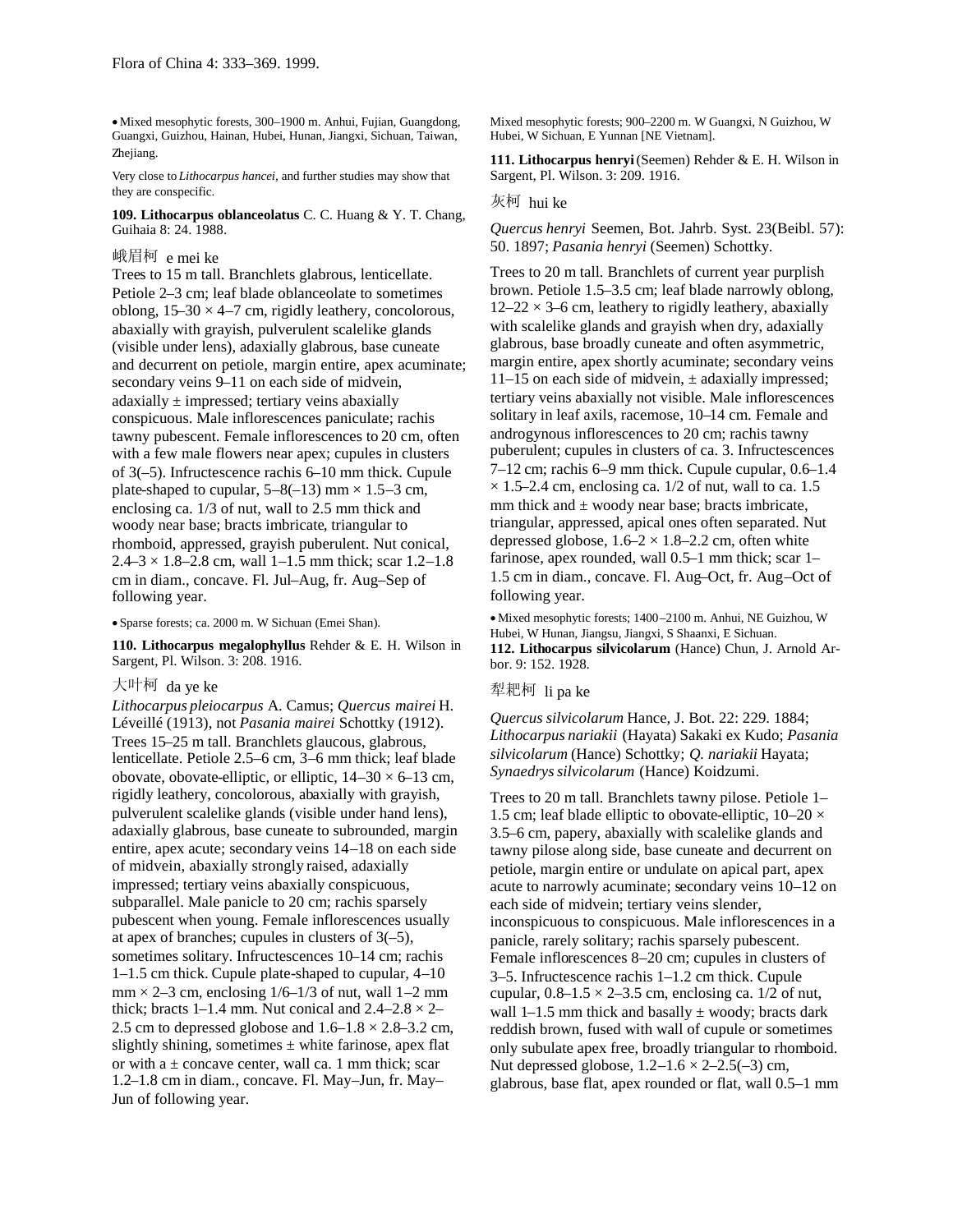thick; scar  $1.4-1.8(-2.5)$  cm in diam., concave. Fl. Mar–May, fr. Jul–Sep of following year.

Broad-leaved evergreen forests; below 1200 m. SW Guangdong, SW Guangxi, Hainan, SE Yunnan [NE Vietnam].

**113. Lithocarpus litseifolius** (Hance) Chun, J. Arnold Arbor. 9: 152. 1928.

木姜叶柯 mu jiang ye ke

Trees to 20 m tall; branchlets and petioles sometimes  $\pm$ white farinose when dry. Petiole 1.5–2.5 cm; leaf blade elliptic, obovate-elliptic, ovate, or rarely narrowly elliptic,  $8-18 \times 3-8$  cm, papery to subleathery, concolorous to  $\pm$  glaucous abaxially, base cuneate to broadly so, margin entire, apex acuminate to acute; secondary veins 8–11 on each side of midvein, obscure near margin; tertiary veins abaxially slender, evident, lax, reddish to yellowish brown when dry. Male inflorescencesin a panicle, rarely solitary, to 25 cm. Female and androgynous inflorescences usually 2–6 congested at apex of branches, spiciform, to 35 cm; rachis sparsely pubescent; cupules in clusters of 3–5. Infructescences to 30 cm; rachis slender, rarely over 5 mm thick. Cupule plate-shaped, 0.8–1.5 cm in diam., covering base of nut, outside glabrous, wall 0.5–1 mm thick and woody basally; bracts imbricate but basal ones connate into concentric rings, triangular, appressed. Nut broadly conical, subglobose, or rarely depressed globose,  $0.8-1.5 \times 1.2-2$  cm, glabrous or often  $\pm$  white farinose, wall 0.2–0.5 mm thick; scar ca. 1.1 cm in diam., concave. Fl. May–Sep, fr. Apr–Oct of following year.

Broad-leaved evergreen forests, dense forests; 500–2500 m. Fujian, Guangdong, Guangxi, Guizhou, Hainan, Hubei, Hunan, Jiangxi, Sichuan, Yunnan, Zhejiang [Laos, NE Myanmar, N Vietnam]. Specimens reported from China as the Indian *Lithocarpus polystachyus*(Wallich ex A. de Candolle) Rehder are referable to *L. litseifolius* var. *litseifolius*.

1b. Rachis of infructescences densely pubescent .............................. 113b. var. *pubescens*

#### **113a. Lithocarpus litseifolius** var. **litseifolius**

木姜叶柯(原变种) mu jiang ye ke (yuan bian zhong) *Quercus litseifolia* Hance, J. Bot. 22: 228. 1884; *Lithocarpus mucronatus*(Hickel & A. Camus) A. Camus; *L*. *synbalanos* (Hance) Chun; *Pasania litseifolia* (Hance) Schottky; *P*. *lysistachya* Hu; *P*. *mucronata* Hickel & A. Camus; *P*. *synbalanos* (Hance) Schottky; *P*. *viridis* Schottky p.p. (all syntypes except A. Henry 9636); *P*. *wenshanensis* Hu; *Q. synbalanos* Hance; *Synaedrys litseifolia* (Hance) Koidzumi.

Branchlets glabrous. Rachis of infructescences glabrous. Cupule 0.8–1.4 cm in diam. Fr. Jun–Oct.

Broad-leaved evergreen forests. Fujian, Guangdong, Guangxi, Guizhou, Hainan, Hubei, Hunan, Jiangxi, Sichuan, Yunnan, Zhejiang [Laos, NE Myanmar, N Vietnam].

This variety is drought resistant and is common in areas of high light intensity.

**113b. Lithocarpus litseifolius** var. **pubescens** C. C. Huang & Y. T. Chang, Guihaia 8: 11. 1988.

毛枝木姜叶柯 mao zhi mu jiang ye ke Branchlets puberulent at apex. Leaf blade secondary veins adaxially impressed when young. Rachis of infructescences densely pubescent. Cupule  $5-8$  mm  $\times$ 1.2–1.5 cm. Fr. Apr–May.

Dense forests. Guangxi (Tian'e Xian).

**114. Lithocarpus taitoensis** (Hayata) Hayata, Icon. Pl. Formosan. 6 Suppl.: 72. 1917.

### 菱果柯 ling guo ke

*Quercus taitoensis* Hayata, J. Coll. Sci. Imp. Univ. Tokyo 30(1): 297. 1911; *Lithocarpus brunneus* Rehder; *L*. *nakaii* Hayata; *L*. *rhombocarpus* (Hayata) Hayata; *L*. *suishaensis* Kanehira & Yamamoto; *L*. *tremulus* Chun; *Pasania nakaii*(Hayata) Nakai; *P. suishaensis* (Kanehira & Yamamoto) Nakai; *P. taitoensis* (Hayata) J. C. Liao; *Q. rhombocarpa* Hayata; *Synaedrys nakaii* (Hayata) Kudo; *S. rhombocarpa* (Hayata) Kudo; *S. taitoensis*(Hayata) Koidzumi.

Trees to 20 m tall. Branches of current year glabrous, sparsely puberulent, or densely pubescent. Petiole 1.5– 3.5 cm; leaf blade ovate, broadly elliptic, narrowly elliptic, or sometimes obovate-elliptic,  $6-12 \times 2-5$  cm, leathery, abaxially with lamellate scalelike glands and oily and shiny when young, base broadly cuneate to sometimes cuneate and often  $\pm$  asymmetric, margin entire, apex abruptly acuminate and shortly caudate; secondary veins 7–10 on each side of midvein, usually adaxially impressed; tertiary veins abaxially not visible or rarely slender, reticulate. Male inflorescences usually solitary in leaf axils, 4–6 cm. Female inflorescences to 20 cm; cupules in clusters of ca. 3. Infructescence

1a. Rachis of infructescences glabrous 113a. var. *litseifolius* diam., covering base of nut, wall woody and basally rachis 3–7 mm thick. Cupule plate-shaped, 1–1.5 cm in thickened; bracts usually connate into concentric rings but apical ones imbricate, triangular, small, appressed. Nut conical,  $1.2-1.8 \times 1-1.5$  cm, often white farinose, apex shortly pointed or rarely flat, wall 0.5–1 mm thick; scar 5–9 mm in diam., concave. Fl. May–Sep, fr. Aug– Dec of following year.

> Mixed mesophytic forests; ca. 1500 m. Anhui, Fujian, Guangdong, Guangxi, Guizhou, Hubei, Hunan, Jiangsu, Jiangxi, Sichuan, Taiwan, Yunnan, Zhejiang.

Very close to *Lithocarpus litseifolius,* and could be treated as conspecific.

**115. Lithocarpus nitidinux** (Hu) Chun ex C. C. Huang & Y. T. Chang, Guihaia 8: 27. 1988.

光果柯 guang guo ke

*Pasania nitidinux* Hu, Acta Phytotax. Sin. 1: 115. 1951. Trees to 18 m tall, glabrous except for inflorescences. Petiole ca. 1 cm; leaf blade narrowly oblong,  $10-18 \times$ 4–6 cm, thickly papery, concolorous, base cuneate, margin entire, apex acuminate; secondary veins 11–16 on each side of midvein; tertiary veins reticulate,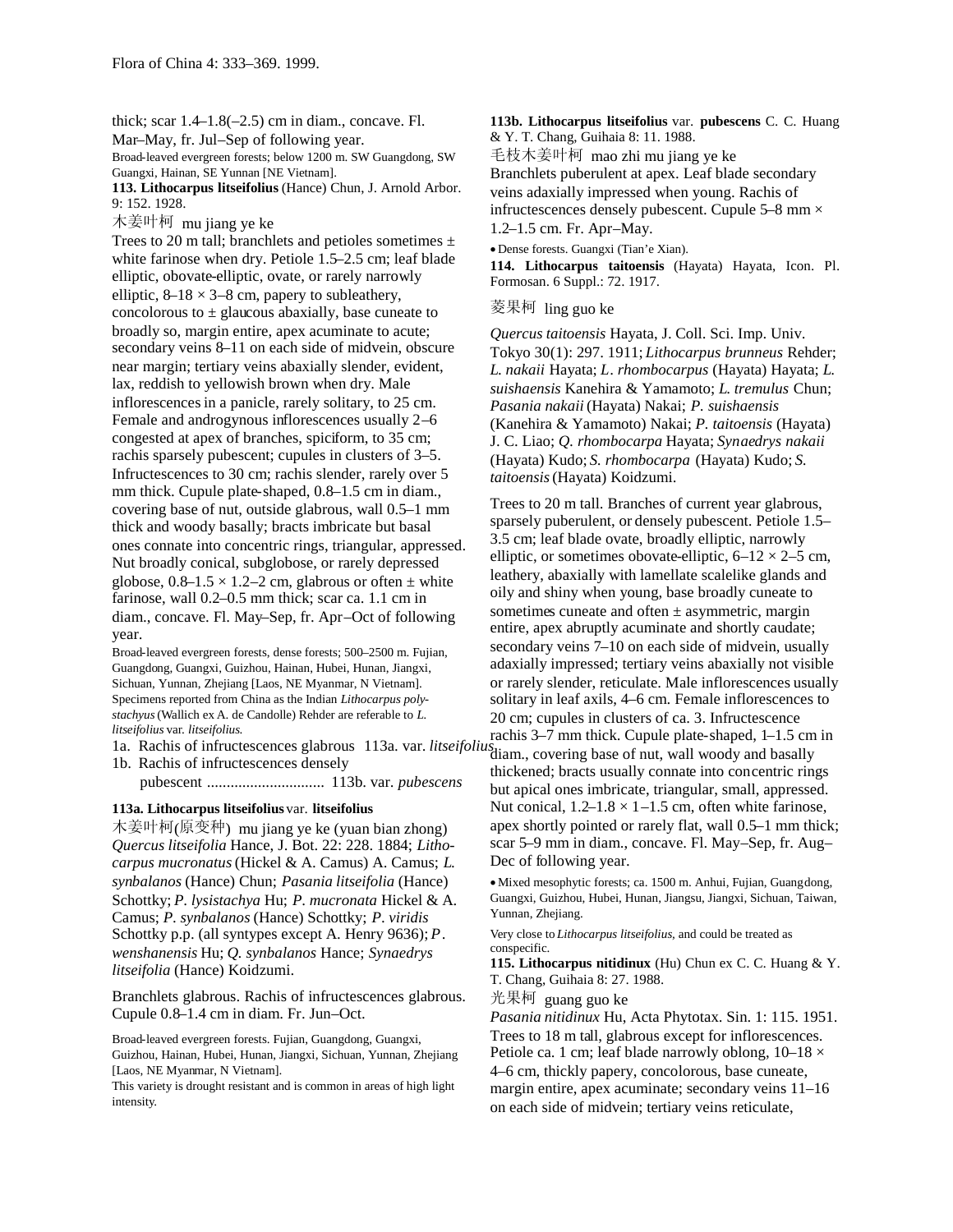abaxially slender, conspicuous on both surfaces.

Infructescence rachis 1–1.4 cm thick, sparsely lenticellate; lenticels small. Cupules in clusters of ca. 3, cupular, enclosing  $1/5-1/4$  of nut, wall  $\pm$  woody and basally thickened; bracts imbricate, broadly triangular, appressed, grayish puberulent. Nut depressed globose, ca.  $1.4 \times 2.5$  cm, apex  $\pm$  flat; scar ca. 1.3 cm in diam., concave. Fr. Aug–Oct.

Sparse forests on calcareous mountains; ca. 1100 m. SW Guizhou, SE Yunnan (Xichou Xian).

**116. Lithocarpus phansipanensis** A. Camus, Bull. Soc. Bot. France 90: 199. 1943 [1944].

桂南柯 gui nan ke

Trees ca. 3 m tall. Branchlets of current year sulcate. Petiole 3–5 mm, white farinose when dry; leaf blade broadly obovate,  $4-6.5 \times 2.5-4$  cm, rigidly leathery, abaxially with dense scalelike glands and  $\pm$  glaucous when dry, base broadly cuneate and decurrent on petiole, apex rounded; secondary veins 10–12 on each side of midvein, ending at margin; tertiary veins abaxially not visible. Female inflorescences 2–4, congested at apex of branches,  $4-7$  cm; rachis  $\pm$  with scalelike glands; cupules in clusters of ca. 3. Mature cupules unknown. Fl. Feb.

Scrub on hill tops; ca. 1000 m. Guangxi (Shangsi Xian) [N Vietnam].

Further study is needed to determine whether plants named as *Lithocarpus phansipanensis* from Guangxi are in fact this species. **117. Lithocarpus confinis**C. C. Huang ex Y. C. Hsu & H. W. Jen, Acta Phytotax. Sin. 14(2): 84. 1976.

窄叶柯 zhai ye ke

Trees to 10 m tall, glabrous except for inflorescences. Branchlets blackish when dry. Petiole rarely to 1 cm, base  $\pm$  thickened; leaf blade oblong to lanceolate, 5–13  $\times$  1.2–3.5 cm, thickly papery, abaxially  $\pm$  glaucous and with scalelike glands, base cuneate and decurrent on petiole, margin entire, apex shortly acuminate to obtuse; secondary veins 12–16 on each side of midvein, slender, evident, irregularly spaced, sometimes ramified far from margin; tertiary veins abaxially very slender, evident or not visible. Male inflorescences solitary or in a panicle; rachis glabrous or subglabrous. Female inflorescences in clusters of 2–6 at apex of branches; rachis  $\pm$  puberulent, with tawny scalelike glands; cupules in clusters of ca. 3. Infructescence rachis 4–7 mm thick. Cupule plate-shaped,  $1-3$  mm  $\times$  1-1.6 cm, covering only base of nut, wall 0.5–1 mm thick; bracts imbricate, triangular, very small, appressed, with puberulent scalelike glands. Nut depressed globose to rarely conical,  $1-1.8 \times 1.4-2$  cm, sometimes  $\pm$  white farinose, apex  $\pm$  flat with a concave center to rarely shortly pointed, wall ca. 1 mm thick; scar 5–8 mm in diam., concave. Fl. Jun–Aug, fr. Aug–Oct of following year.

Secondary forests on dry slopes; 1500–2400 m. W Guizhou, C to E Yunnan.

**118. Lithocarpus hypoglaucus** (Hu) C. C. Huang ex Y. C. Hsu & H. W. Jen, Acta Phytotax. Sin. 14(2): 76. 1976. 灰背叶柯 hui bei ye ke

*Pasania hypoglauca* Hu, Bull. Fan Mem. Inst. Biol., Bot. 10: 101. 1940; *Lithocarpus houanglipinensis* A. Camus; *L*. *wangianus* A. Camus; *Pasania yungjenensis* Hu.

Trees 10–20 m tall. Branchlets glabrous. Petiole 1.5–2 cm; leaf blade ovate to lanceolate,  $7-15 \times 2-6$  cm, thickly papery, concolorous when young, abaxially glaucous and often with scurfy scalelike glands with age, adaxially glabrous, base attenuate-cuneate and decurrent on petiole, margin entire, apex acuminate to acute; secondary veins 7–9 on each side of midvein; tertiary veins abaxially inconspicuous. Male inflorescences solitary or in a panicle, 6–15 cm. Female inflorescences at apex of branches, 7–15 cm; rachis with scurfy scalelike glands; cupules in clusters of  $(2)$ or)3. Cupule plate-shaped when mature,  $1.5-5$  mm  $\times$ 1.2–1.8 cm, covering on base of nut, wall 0.5–1.5 mm thick; bracts imbricate, triangular, small, appressed, with tawny, scurfy scalelike glands. Nut depressed globose to broadly conical,  $1-1.5 \times 0.8-2$  cm, apex slightly concave to pointed, wall ca. 0.5 mm thick; scar 0.8–1.2 cm in diam., concave. Fl. Jul–Sep, fr. Aug–Oct of following year.

Mixed mesophytic forests; 1700–3000 m. SW Sichuan, NW Yunnan.

**119. Lithocarpus listeri** (King) Grierson & D. G. Long, Notes Roy. Bot. Gard. Edinburgh 40: 134. 1982. 谊柯 yi ke

*Quercus listeri* King, Ann. Roy. Bot. Gard. (Calcutta) 2: 89. 1889.

Trees to 15 m tall. Branchlets of current year sulcate, glabrous, dark brown when dry, sparsely lenticellate. Petiole 3–5 cm; leaf blade ovate-lanceolate to narrowly lanceolate,  $20-35 \times 8-12$  cm, leathery, base cuneate, margin entire, apex acuminate; secondary veins 9–12 on each side of midvein; tertiary veins subparallel. Male inflorescences in a panicle, 2–3 cm; rachis densely pubescent. Female inflorescences with cupules in clusters of ca. 3; bracts of young cupules imbricate, ovate-triangular. Mature cupules unknown. Fl. Jun–Aug.

Broad-leaved evergreen forests; ca. 1000 m. SE Xizang (Mêdog Xian) [Bhutan, NE India, NE Myanmar, Nepal].

**120. Lithocarpus calolepis** Y. C. Hsu & H. W. Jen, Acta Phytotax. Sin. 14(2): 83. 1976.

### 美苞柯 mei bao ke

Trees ca. 15 m tall. Young branchlets dark purplish brown, conspicuously sulcate. Petiole 1–2.5 cm; leaf blade lanceolate to oblanceolate,  $8-15 \times 2.5-5$  cm, rigidly papery, base shortly cuneate to broadly so, margin entire, apex shortly to long acuminate; secondary veins 13–16 on each side of midvein, very slender, evident; tertiary veins abaxially not visible.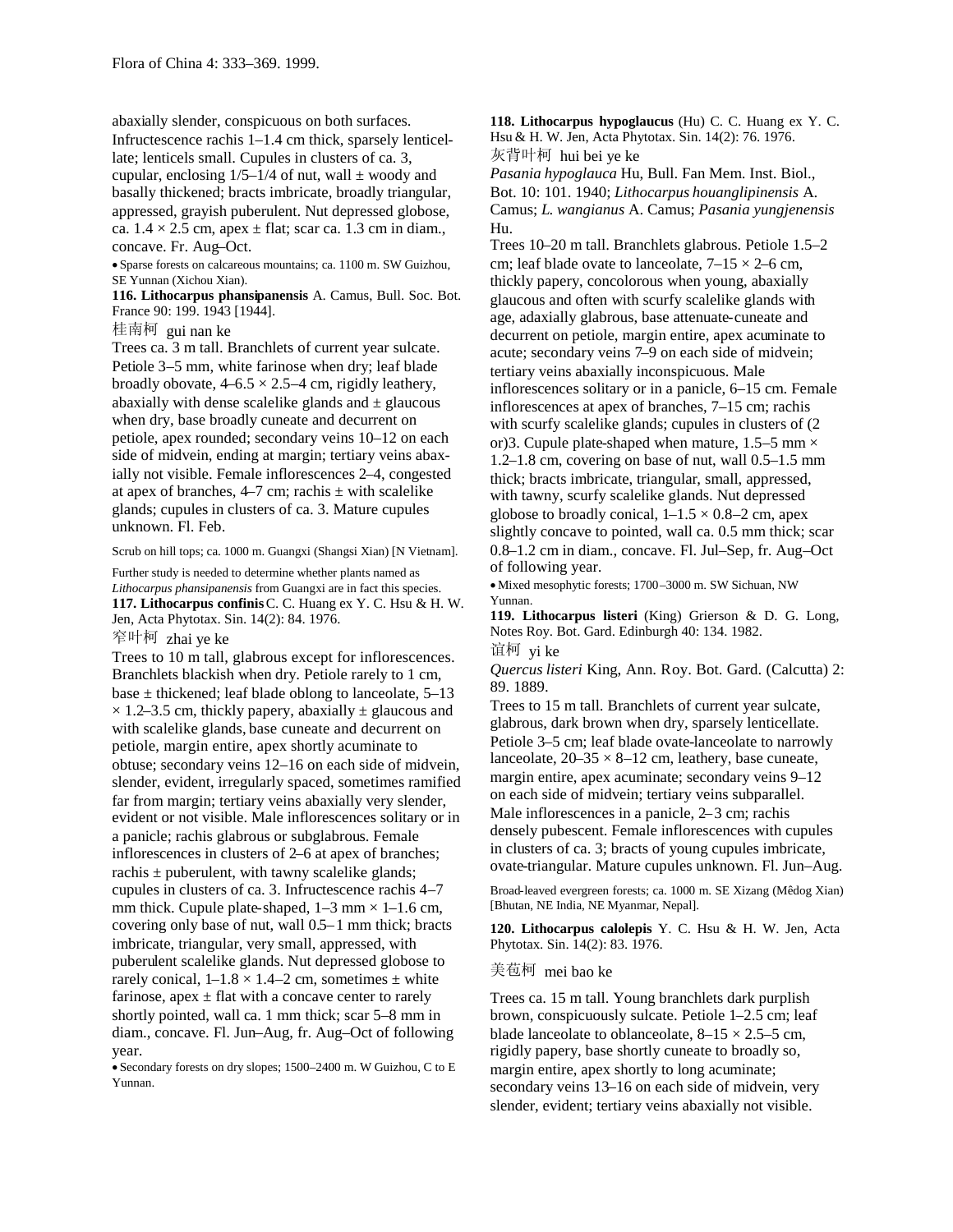Male inflorescences in a panicle; rachis puberulent. Female and androgynous inflorescences 6–18 cm; cupules in clusters of ca. 3. Infructescence rachis 6–10 mm thick, basally minutely lenticellate. Cupule plateshaped,  $0.5-1.5 \times 1.8-2.5$  cm, basally narrowed; bracts triangular to rhomboid, squamate, appressed, with grayish puberulent scalelike glands, sometimes basal ones connate into 2 or 3 concentric rings. Nut depressed globose,  $1.5-2 \times 2-2.5$  cm, apex rounded to  $\pm$  flat, wall 1–1.5 mm thick; scar 1.2–1.5 cm in diam., concave. Fl. May–Jun, fr. Oct–Nov of following year.

Mixed mesophytic forests of calcareous formation; 1000–1800 m. SE Yunnan (Xichou Xian).

**121. Lithocarpus haipinii** Chun, J. Arnold Arbor. 28: 233. 1947.

耳柯 an er ke

Trees to 30 m tall; branchlets, petioles, and rachis of inflorescences densely with grayish to tawny long hairs. Petiole 2–3.5 cm; leaf blade broadly elliptic, ovate, obovate, or obovate-elliptic,  $8-15 \times 4-8$  cm, rigidly leathery, abaxially densely pilose, margin recurved, apex rounded to acute, sometimes shortly cuneate, and often asymmetric; secondary veins 9–13 on each side of midvein, secondary and tertiary veins adaxially impressed; tertiary veins abaxially slender, evident. Male inflorescences in a panicle, densely brown tomentose. Female inflorescences shorter than male, usually terminal at apex of branches, 6–14 cm; cupules in clusters of 3–5. Young cupules completely enclosing nut; bracts linear. Mature cupules plate-shaped, 3–6  $mm \times 1.5{\text -}2.5$  cm, wall  $\pm$  woody; bracts reflexed, tip hooked. Nut subglobose but slightly depressed, 1.8–2.6  $\times$  2–3 cm, white farinose when young, base flat; scar 0.8–1.4 cm in diam., concave. Fl. Jul–Aug, fr. Jul–Aug of following year.

Mixed mesophytic forests, frequent on gentle dry slopes; below 1000 m. Guangdong, Guangxi, S Guizhou, S Hunan.

**122. Lithocarpus qinzhouicus** C. C. Huang & Y. T. Chang, Guihaia 8: 17. 1988.

# 钦州柯 qin zhou ke

Trees; branchlets, petioles, and rachis of inflorescences densely tomentose with short hairs. Petiole 1–1.5 cm; leaf blade lanceolate,  $8-12 \times 2-3$  cm, rigidly leathery, abaxially densely tomentose with short hairs, soon glabrescent, with scalelike glands, and glaucous or grayish when dry, base attenuate, decurrent on petiole, margin entire or undulate from middle to apex; apex attenuate, secondary veins 9–14 on each side of midvein, adaxially slightly impressed; tertiary veins abaxially not visible but very slender, evident. Female and/or androgynous inflorescences in pairs, terminal at apex of branches, 10–15 cm. Female inflorescences with cupules in clusters of 3–5. Cupule plate-shaped, 1.5–2.2 cm in diam., enclosing basal part of nut; bracts spiny when young, thickly linear, 3–5 mm when mature, reflexed, tip hooked, grayish pubescent. Nut depressed

globose, less than 1 cm, 1.5–2 cm in diam., grayish farinose: scar 1–1.2 cm in diam., concave. Fr. Sep–Oct. Broad-leaved evergreen forests or in association with *Pinus massoniana* and other species of *Lithocarpus;* ca. 200 m. Guangxi (Qinzhou Xian), Guizhou (Libo Xian). **123. Lithocarpus areca** (Hickel & A. Camus) A. Camus, Rivièra Sci. 18: 39. 1931 [1932]. 槟榔柯 bin lang ke *Pasania areca* Hickel & A. Camus, Ann. Sci. Nat., Bot., sér. 10, 3: 404. 1921; *P*. *longinux* Hu. Trees 10–15 m tall. Branchlets grayish, glabrous, lenticellate. Petiole 0.5–1.5 cm; leaf blade oblanceolate to narrowly oblong,  $13-25 \times 3.5-5.5$  cm, papery, concolorous, both surfaces glabrous or with tuft of hairs at axils of veins, both ends attenuate, base decurrent on petiole, margin with a few sharp teeth from middle to apex or sometimes entire; secondary veins 9–15 on each side of midvein and usually adaxially  $\pm$  impressed; tertiary veins abaxially conspicuous. Male inflorescences axillary, solitary or rarely in a panicle, 5–8 cm, densely flowered; rachis slender. Female inflorescences 4–10 cm, often androgynous with female flowers on basal part of rachis; cupules in clusters of 3– 5, usually 1 developed. Infructesence rachis ca. 5 mm thick. Cupule discoid, 1.6–1.8 cm in diam., covering base of nut, wall 1–2 mm thick; bracts linear, 2–4 mm when young, to 8 mm when mature. Nut ellipsoid to long conical but flat at apical part,  $4-5 \times 2-3.5$  cm, with 3 longitudinal obtuse ridges, glabrous, apex pointed, wall 2–3 mm thick; scar 0.8–1.5 cm in diam., concave. Fl. Oct, fr. Nov of following year. Broad-leaved evergreen forests; 800–1500 m. W Guangxi, SE

Yunnan [N Vietnam].